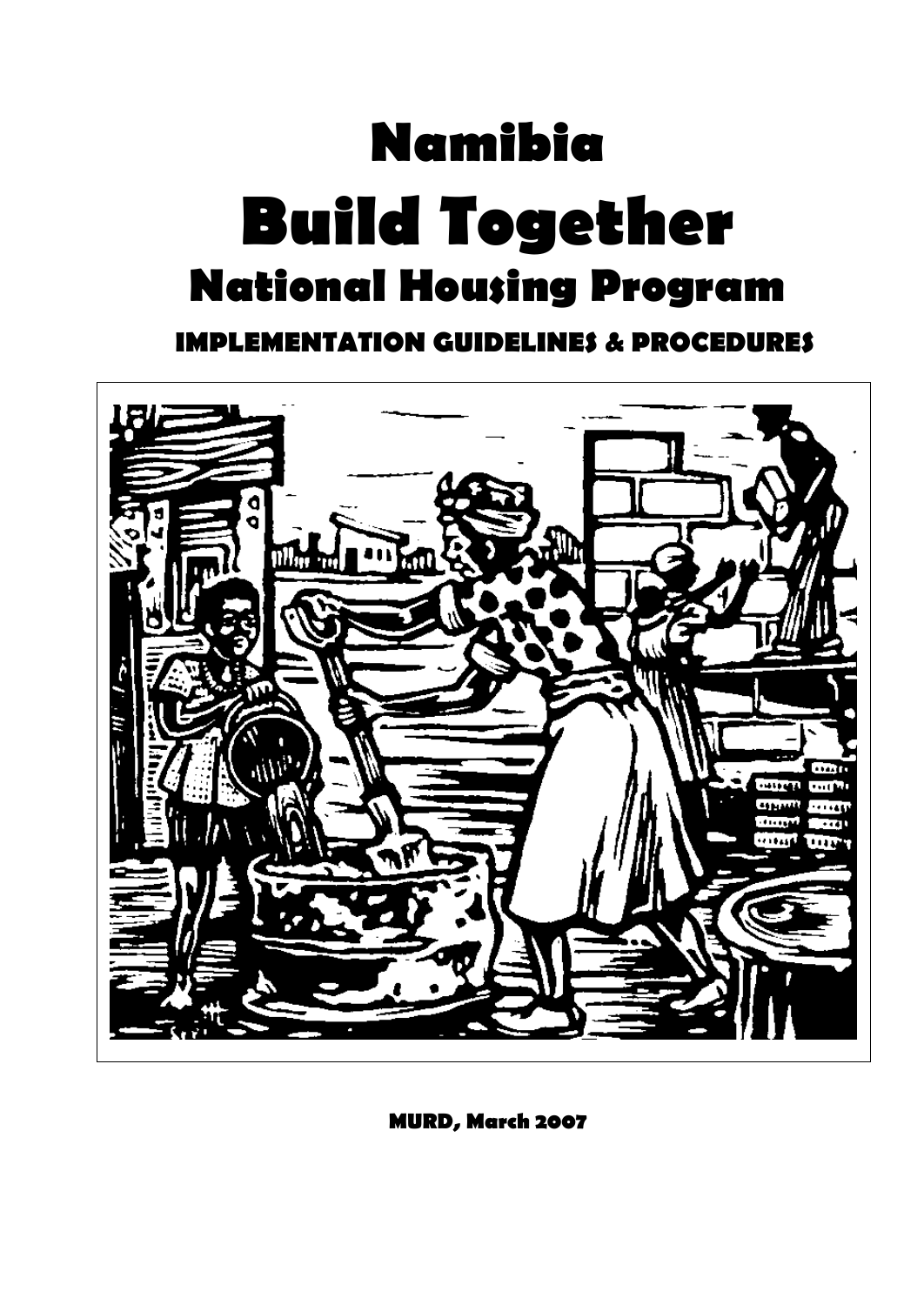# **TABLE OF CONTENTS**

| А.        |                                                             |  |  |  |
|-----------|-------------------------------------------------------------|--|--|--|
| В.        |                                                             |  |  |  |
| C.        |                                                             |  |  |  |
| D.        |                                                             |  |  |  |
| E.        |                                                             |  |  |  |
| F.        |                                                             |  |  |  |
| G.        |                                                             |  |  |  |
| Н.        | PROJECT IDENTIFICATION, PLANNING, DESIGN & CONSTRUCTION  16 |  |  |  |
| I.        |                                                             |  |  |  |
| J.        |                                                             |  |  |  |
| K.        |                                                             |  |  |  |
| L.        |                                                             |  |  |  |
| <b>M.</b> |                                                             |  |  |  |
| N.        |                                                             |  |  |  |
| O.        |                                                             |  |  |  |
| P.        |                                                             |  |  |  |
|           |                                                             |  |  |  |
|           |                                                             |  |  |  |
|           |                                                             |  |  |  |
|           |                                                             |  |  |  |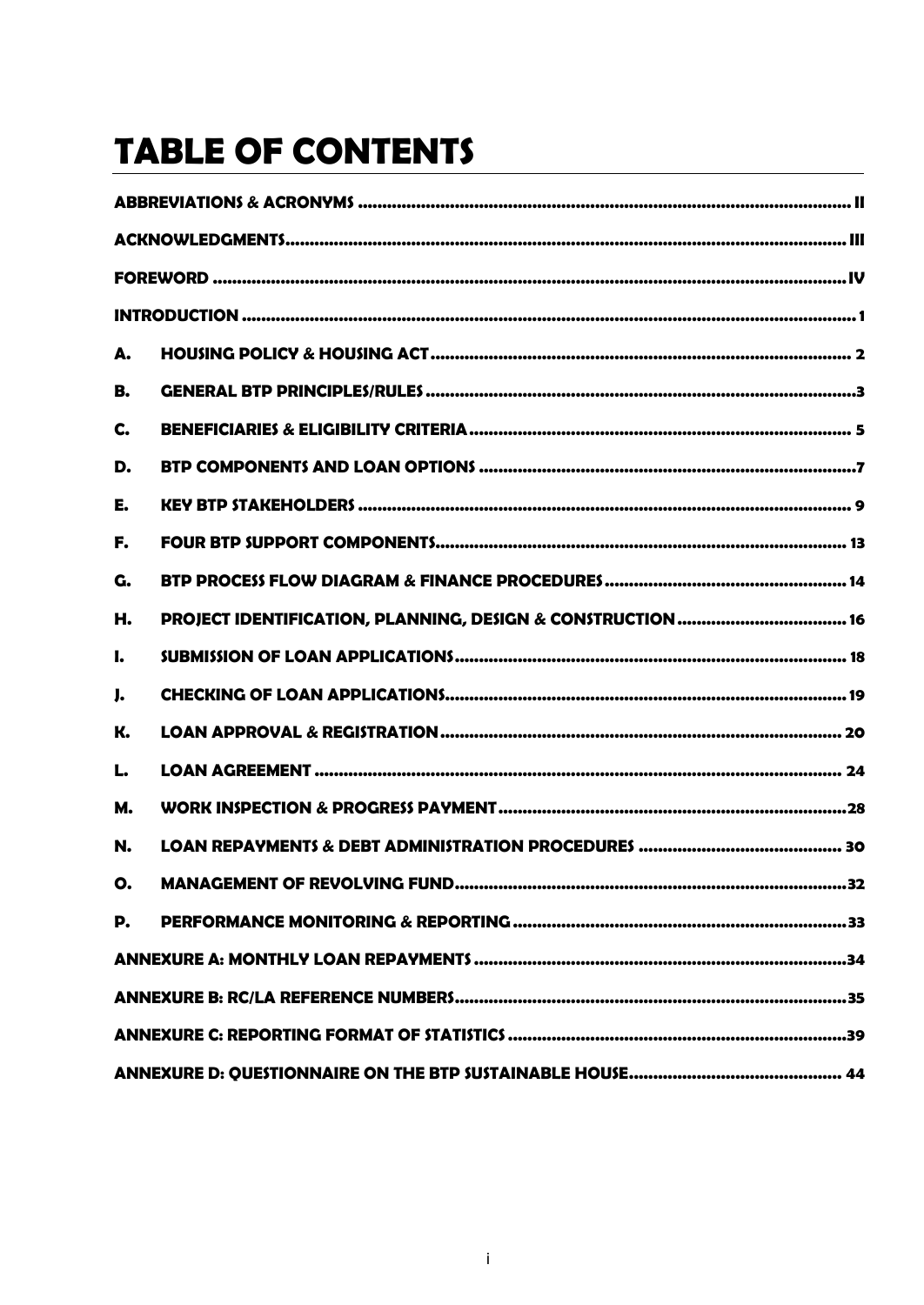# <span id="page-2-0"></span>**Abbreviations & Acronyms**

The abbreviations and technical terms defined here are used in this document.

| <b>BTC</b>    | - Build Together Committee                                       |
|---------------|------------------------------------------------------------------|
| <b>BTP</b>    | - Build Together Programme                                       |
| CBO           | - Community Based Organisation                                   |
| <b>CSF</b>    | - Critical Success Factor(s)                                     |
| <b>DBTP</b>   | - Decentralized Build Together Program                           |
| <b>HHPTSC</b> | - Housing, Habitat, Planning and Technical Services Coordination |
| <b>HR</b>     | - Human Resource(s)                                              |
| <b>HRD</b>    | - Human Resource Development                                     |
| <b>HRDC</b>   | - Habitat Research and Development Centre                        |
| <b>HRDP</b>   | - Human Resource Development Plan                                |
| <b>HRM</b>    | - Human Resource Management                                      |
| <b>ICT</b>    | - Information and Communication Technology                       |
| KM            | - Knowledge Management                                           |
| LA            | - Local Authority                                                |
| MoF           | - Ministry of Finance                                            |
| <b>MURD</b>   | - Ministry of Urban and Rural Development                        |
| <b>MIS</b>    | - Management Information System                                  |
| <b>NDP</b>    | - National Development Plan                                      |
| <b>NHAG</b>   | - Namibia Housing Action Group                                   |
| <b>NHE</b>    | - National Housing Enterprise                                    |
| <b>NPA</b>    | - National Plan of Action                                        |
| <b>NGO</b>    | - Non-Governmental Organisation                                  |
| O/M/A         | - Office/Ministry/Agency                                         |
| <b>PM</b>     | - Project management                                             |
| <b>PMS</b>    | - Performance Management System                                  |
| <b>PIR</b>    | - Project Identification Report                                  |
| <b>RC</b>     | - Regional Council                                               |
| <b>RF</b>     | - Revolving Fund                                                 |
| <b>SDFN</b>   | - Shack Dwellers Federation of Namibia                           |
| <b>UNCHS</b>  | - United Nations Centre for Human Settlement                     |
| <b>UNDP</b>   | - United Nations Development Programme                           |
| VC            | - Village Council                                                |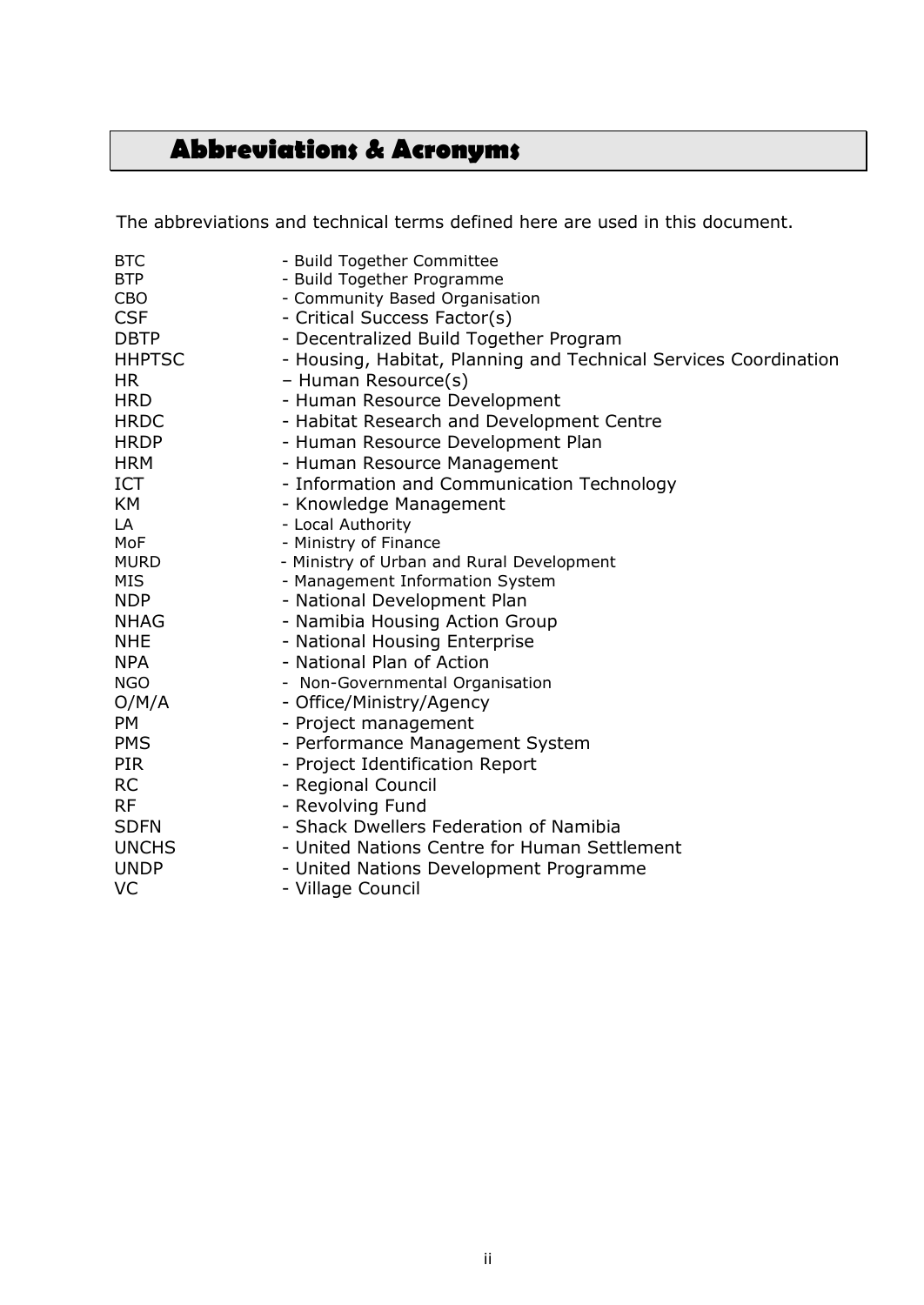# <span id="page-3-0"></span>**ACKNOWLEDGMENTS**

Appreciation is expressed to all individuals, organisations and institutions that assisted and contributed to making this document possible. All of you offered invaluable insights to develop this combined 'Implementation Guidelines & Procedures'.

Special thanks go to the following individuals that help with the logistical arrangements and data collection:

- The participants at the October Conference 2006.
- Deputy Permanent Secretary Ms. E. Ndiyepa for opening the workshop; Mayor of Otjiwarongo – Mr. O. Ipinge for his welcome address; Councillor for Otjiwarongo Constituency – Mr. Kavetuna for closing the workshop.
- The management team of the MLRGHRD (Ms. U.K. Kamboua, Ms. E.K. Mate, Ms. F. Nauyala and Mr. P.D. Swart).
- The administrative team of MLRGHRD (Ms. A. Helao, Ms. V. Naingwedja, Ms. Naomi Simion, Mr. A. Sikume and Mr. Leon Coetzee).

Stratex Consulting (Anton Olivier and Gloria Izaks) is acknowledged for its professional role as facilitator and editor.

*Note that this combined Book replaces the following three previous Booklets:*

- *Blue Booklet: Implementation Guidelines, editions 1994, 1998 and 2003;*
- *White Book: Loan Administration Manual, 1998;*
- *Yellow Booklet: Loan Recovery Guidelines.*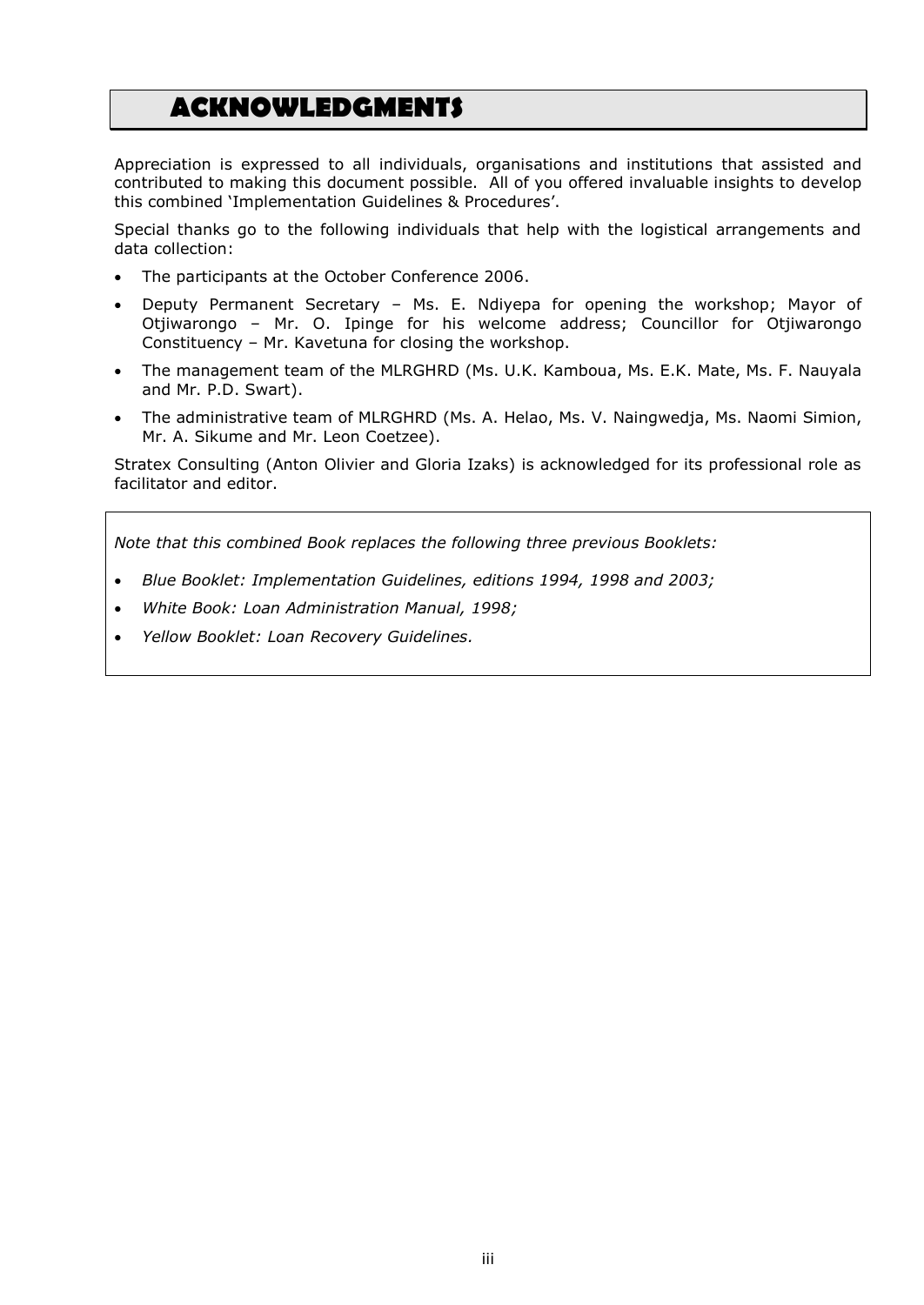# <span id="page-4-0"></span>**FOREWORD**

The implementation of the Build Together National Housing Programme commenced during the 1992-93 Financial Year. As could be expected of a new programme which is radically different from conventional forms of housing development, the Ministry faced many institutional and procedural bottle-necks. Many of these problems have been overcome but some remain to be solved. The first year was a learning process for all the actors. The beneficiary communities have learnt a lot and we in the Ministry have learnt a lot by listening to them.

The Build Together Programme has generated a "People's Process" of housing in Namibia. People organize, decide and carry out the construction according to each family's needs and affordability. In order to achieve Vision 2030 and Millennium Development Goals (MDG's) the Government of Namibia is committed to supporting this process by providing access to land, credit, and technical assistance. Some local authorities have taken the initiative to provide land for all their low-income families at affordable levels and are encouraging these families to improve their housing incrementally.

The blossoming of many innovative local initiatives is the novelty of the programme. It is a significant fact that over 49 percent of the beneficiaries of the programme are women headed households. As Namibians, we are all honoured for having been awarded the Habitat Scroll of Honour from the United Nations for the Build Together Programme in the first year of its implementation.

The launching of decentralization policy for Namibia has, necessitated the decentralisation of housing provision from the MURD at the Centre to Regional Councils and Local Authorities. This process will allow communities to make effective contribution to decisions that affect their lives.

The message of this Implementation Guideline is very clear. It provides a framework for you, the people suffering from the lack of adequate shelter to initiate action and come up with solutions. We wish you all the success.

**…………………………………… PERMANENT SECRETARY MINISTRY OF REGIONAL AND LOCAL GOVERNMENT, HOUSING AND RURAL DEVELOPMENT**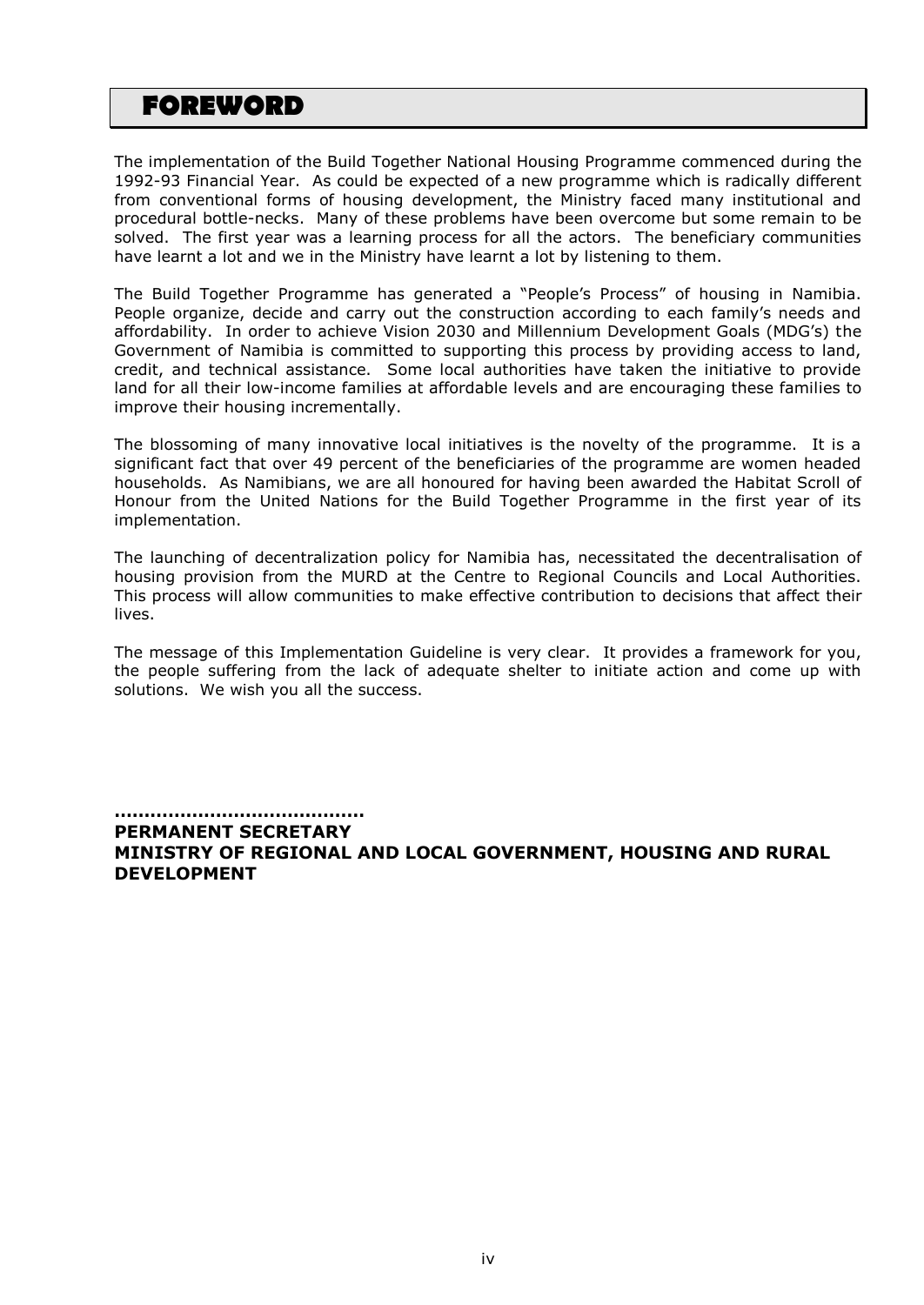# <span id="page-5-0"></span>**INTRODUCTION**

Soon after independence Government identified Housing as one of its four priority areas of development, along with Health, Education and Agriculture. Government commitment in the area led to the formulation of the National Housing Policy, which was approved by Cabinet in July 1991. The policy clearly states that the role of the government is to facilitate and promote the partnership between the public, private, local and regional institutions and individuals. Thus, the primary responsibility for the provision of housing is placed upon the head of each household.

Based on the policy a National Housing Programme was formulated with the assistance of the United Nations Centre for Human Settlements and United Nations Development Programme. The programme is called "Build Together", and its implementation commenced during the 1992/93 financial year, and as from 1998 the programme was decentralised to the Regional Councils and Local Authorities. The BTP targets both urban and rural low income groups. As a result, Build Together Committees are established all over the country to facilitate the identification of families who are in need of housing. This is seen as a way of allowing local communities to take part in and control of decision-making process on issues that are affecting their lives. The programme established revolving funds at both regional and local levels in order to sustain the programme over the long term, and to reduce the dependency on Central Government for housing finance. The programme not only provides for new housing construction, but also for upgrading services, community facilities and the production of building materials.

The Mission of the Housing Sector of the MURD is to provide support to RCs and LAs to ensure efficient, effective, adequate and affordable housing for all Namibians with particular emphasis on the low-income group of the population and to improve social and living conditions of the community within the concept of sustainable development.

The layout of this Book ('Implementation Guidelines & Procedures') is depicted in Figure 1, consisting of 4 main parts and Sections A to P with Annexures in Q.



*Figure 1: BTP Book layout*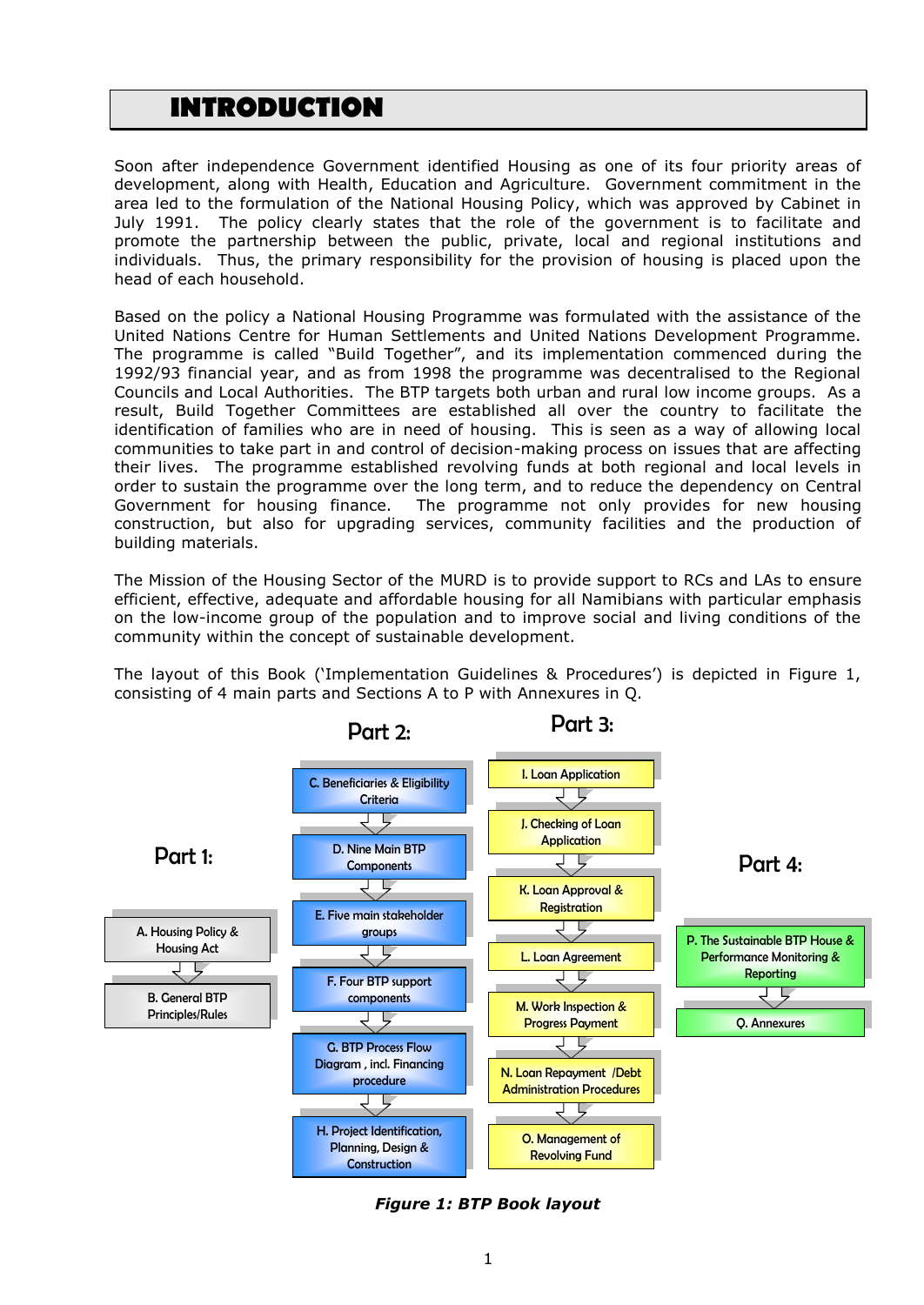# <span id="page-6-0"></span>**A. HOUSING POLICY & HOUSING ACT**

# **A1 BACKGROUND OF THE NATIONAL HOUSING POLICY**

The National Housing Policy, adopted by Cabinet in July 1991, guides all actions taken by the Directorate of Housing in the field of housing administration. Affordable housing has been established as one of the top four development priorities in the country, along with agriculture and rural development, education and training, and health care.

Housing is recognised as an important investment sector for creating capital formation and generating income and employment. Benefits are measured in terms of improved social and political ability, as well as human effectiveness and education and reduction in crime and juvenile delinquency. It is recommended that the level of the relative share of national investment in housing should not be less than 5% of the Gross National Product and that at least 25% of this investment should be sourced from the national development budget and deployed through public sector delivery agents. Housing has too often been regarded as consumable good and not an investment.

The MURD views housing as an investment linked to land, building, materials, machinery, household appliances, furniture, skills training, employment creation and related economic activities. The Government strongly support the principle of home ownership as a means of providing security, stability and economic power to the family unit and creating a basis for the development of strong, motivated communities. Therefore, it is important that government should have clearly established rules on achieving a high recovery rate on its investment.

Since the parastatals concerned with housing, the National Housing Enterprise (NHE) has been the only long-term lending institution for low-income housing, the active participation of the MURD will make a major assault on the housing backlog, as long as public financial recourses are targeted at the lowest income groups.

In terms of basic principles, the housing policy clearly states that government funds will be used to seed, facilitate, subsidize in projects where private sector finance cannot be obtained. At the same time, the (NHE) will continue to provide mortgage finance to income groups whose financial standing is incompatible with private sector requirement [See NHP: Section, D. 5(c)(d)]. In case where houses cannot be sold, "renting arrangements will be undertaken through the offices of the local authorities". [Section V. A. 2(d)].

# **A2 NATIONAL HOUSING POLICY**

In the light of the foregoing once loans are granted or if tenants are allocated rental housing, clear rules need to be established to enforce the section below as laid down in the National Housing Policy. Strict discipline in the repayment of rents and loans must be maintained at all cost if there is to be a realistic expectation that entrepreneurs with private sector capital will participate fully in the delivery of houses to all of the country's citizens.

Through the marketing and community development arms of the central regional and local government and the private sector, every effort will be made to ensure that all contracts relating to rental, mortgage and other loan repayments are clearly understood by the signatory. Given this the Ministry of Regional and Local Government, Housing and Rural Development will not tolerate any lack of discipline in meeting repayment obligations and will not interfere in the normal legal process.

The Government will not condone non-payment of rentals of mortgages except in recognized welfare cases or by prior agreement with the agency involved [Section IV. D. 15 (a)(b)(c)].

Derived from the authority established by the National Housing Policy, the purpose of this document is to develop working procedures, which will assist in taking action against defaulters in an unambiguous manner.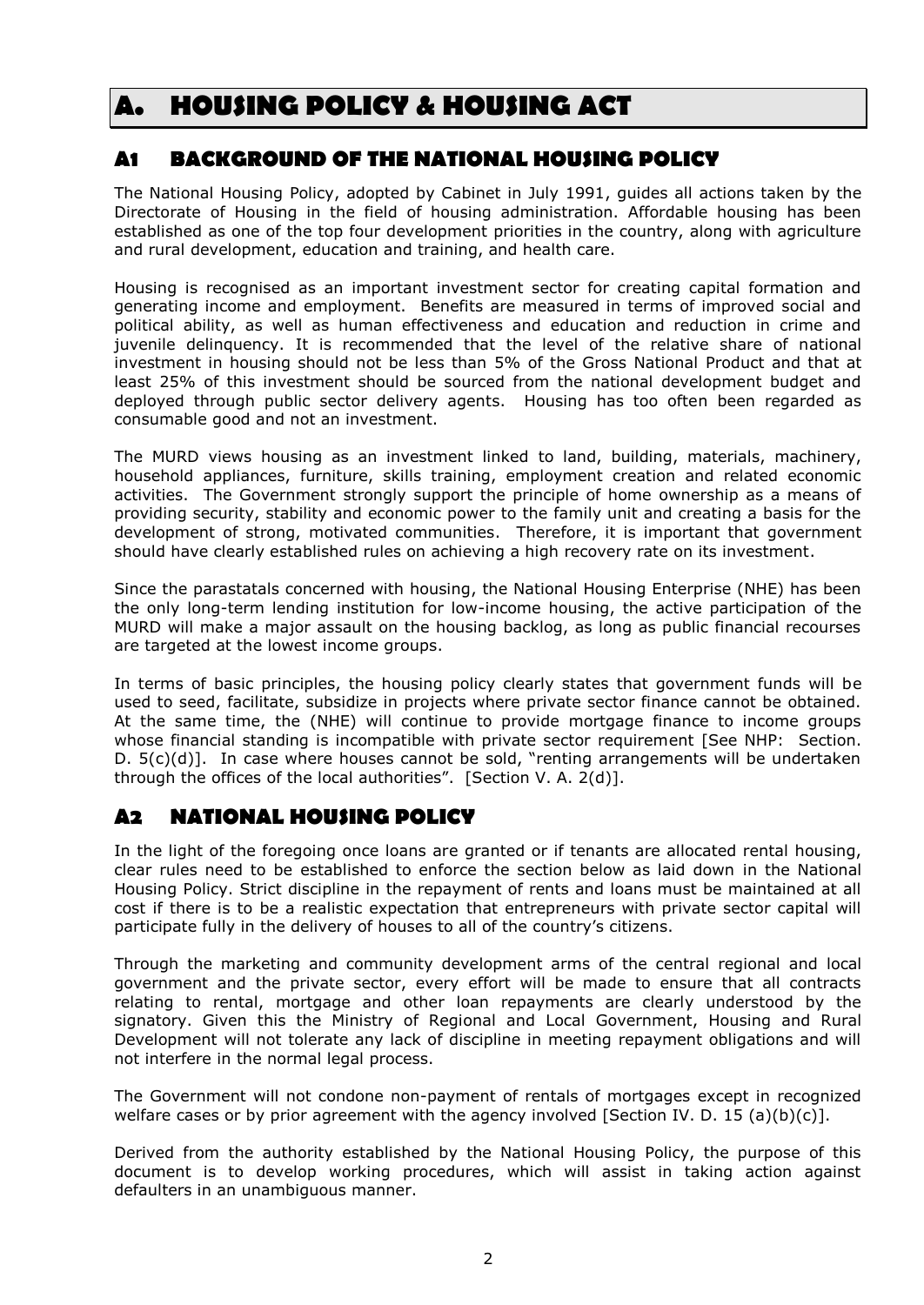# <span id="page-7-0"></span>**B. GENERAL BTP PRINCIPLES/RULES**

# **B1 CENTRAL GOAL OF THE NATIONAL HOUSING POLICY**

**Goal:**

"To make resources available for the development of infrastructure and facilities so that every Namibian family will be given a fair opportunity to acquire land with water, energy and a waste disposal system, and to facilitate access to shelter in suitable locations at costs and standards which are affordable to the family on the one hand and to the nation on the other hand".

### **Objectives:**

It is generally accepted that the housing schemes of MURD need to aim for full cost recovery on land, infrastructure, shelter, design & administration and interest on capital, except for predetermined subsidy items.

The objective should be to generate sufficient funds into Central, Regional and Local Revenue to replicate on-going schemes in all parts of the country.

Straight-forward procedures need also to be laid down on easy collection of loan repayments. Beneficiaries as well as administrators should have sufficient information on what the rules are.

The objective of this document is therefore to make repayment rules more transparent for those concerned in order to enhance efficiency in the administration of loans.

# **B2 A GUIDELINE FOR WHOM**

This is a guideline for all the actors of the National Housing Programme. These include beneficiary families, communities, NGOs, CBO's, Local Authorities, Regional Councils and Central Government agencies. The message of this Guideline is simple; interpret it and act accordingly.

### **B3 PROGRAMME PRINCIPLES**

The following are the guiding principles of the Build Together Programme:

- 1. It should be responsive to the needs of all actors in BTP.
- 2. All BTP actors should be involved, and be in control of the whole process.
- 3. BTP actors should take decisions and initiate action.
- 4. Maximum choice must be offered through a wide range of affordable options.
- 5. Mobilisation and maximization of the use of local resources and material.
- 6. Affordability and cost effectiveness should always be pursued.
- 7. The role of the RC's/LA's is to implement the programme while the role of the beneficiaries is to decide on available options and take control of their housing needs.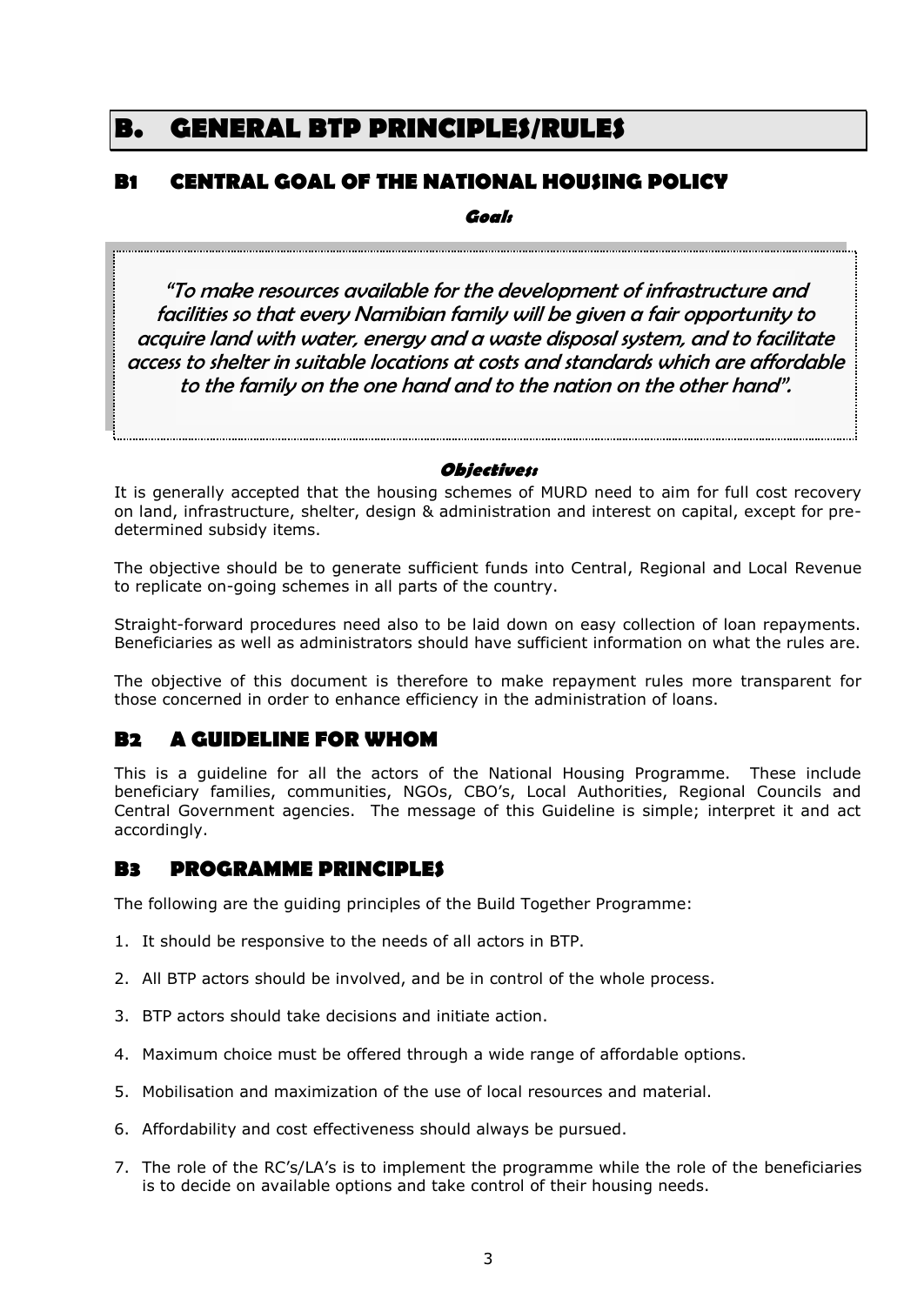- 8. The programme should be open to all interested parties including the Private Sector, NGO's, CBO's and People Living with Disabilities.
- 9. Emphasis should be on the process of housing rather than the product.

10. There should be no discrimination on basis of colour, creed, race, sex and religion.

11. The program should strive for sustainability, improved loan repayment and cost recovery.

These principles should be observed by all concerned in the implementation of the programme. All decisions and actions should be assessed against these principles for consistency.

# **B4 PROGRAMME FUNCTIONS**

These rules will be applicable to the "Build Together Programme", but will also cover all project participants that were inherited by the Directorate of Housing – administered low-cost housing schemes.

Loans Administration staff and the Accounts Section will be assisted by these rules in identifying beneficiaries, signing contracts, collecting outstanding and due amounts, and to improve efficiency and quality of service delivery.

### **4.1 Do's and Don'ts**

### 4.1.1 Information

Provide full information in advance to clients about project goals and implementation strategy and their obligations. Otherwise, they will be less likely to pay.

#### 4.1.2 Expectations

Don't make false promises or create unfulfilled expectations in the minds of beneficiaries. If applicants are not happy about a service originally, they will use that particular dissatisfaction as a good reason for non-payment of instalments.

### 4.1.3 Delays

Following a workshop or information campaign a fully briefed local community can become frustrated, if agreed services are not provided or delayed beyond a reasonable period of time. Delays can lead to grievances and expensive projects that low-income groups cannot afford.

#### 4.1.4 Maintenance

Inability of a local authority to repair broken sewerage systems, leaking pipes or blocked storm water drainage can disillusion clients. This can lead to rent or mortgage repayment boycotts or withholding future cooperation.

### 4.1.5 Discipline

Weak financial discipline in terms of cutting-off water and electricity can create an attitude of ignoring payment reminders.

### 4.1.6 Evictions

Ineffective and weak administration in carrying out evictions can be a cause for arrears and defaults. A consistent policy of eviction for persistent and serious defaulters can cause collection to rise.

### 4.1.7 Administration

The loan repayment collection administration in large-scale programmes must have efficient management, adequately trained staff and clearly worked out persistent follow-up methods on those clients in arrears.

### 4.1.8 Political Will

There must be political support for a policy of cost recovery from the Ministers, Permanent Secretary, Director, key project staff down to the beneficiaries themselves. During election campaigns, if voters are indirectly told by (irresponsible) politicians that there is no need to repay loans and recurrent service charges, the effect will be a serious decline on collection as well as encourage general antipathy towards the rule of law.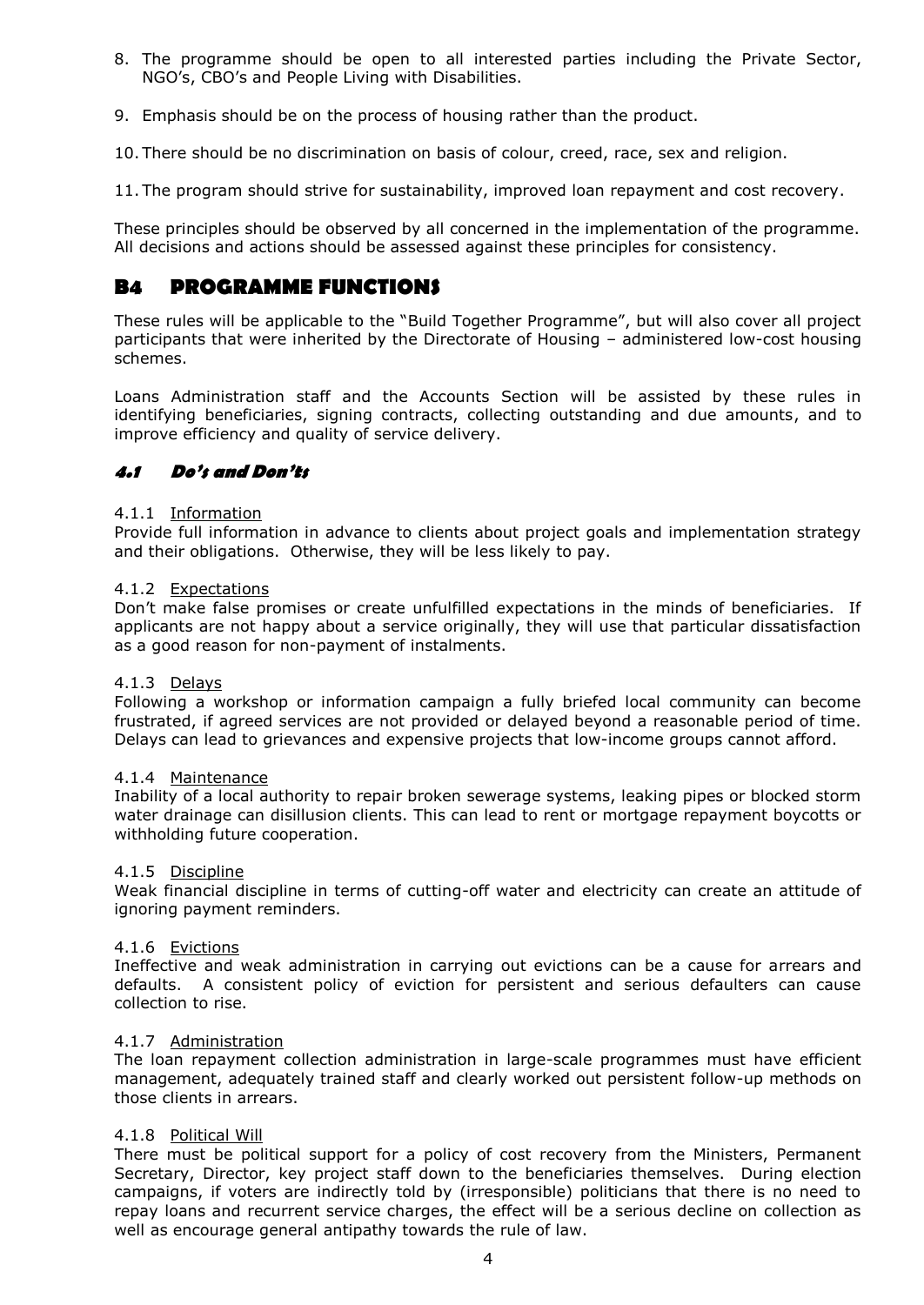# <span id="page-9-0"></span>**C. BENEFICIARIES & ELIGIBILITY CRITERIA**

# **C1 BENEFICIARIES OF THE PROGRAMME**

1.1 Low income families, i.e. families with a combined monthly income that does not exceed **N\$ 3,000.00.**

1.2 Low income communities living in disadvantaged and informal settlements such as such as squatter areas, shacks and backyard squatters.

1.3 Low-middle income families who do not have access to credit from banks, building societies and other financial institutions.

# **C2 ELIGIBILITY CRITERIA**

2.1 Should be a Namibian citizen over 21 years of age.

2.2 Should be of a family within the categories of 1.1; 1.2 or 1.3 above.

2.3 If over 50 years of age, should apply with co-applicant whose monthly income should not exceed N\$ 3,000.00 per month.

2.4 Should be resident in the particular area for at least 2 years and should show willingness to settle down in the area.

2.5 Applicants who have already obtained loans from National Housing Enterprise, Building Societies or any other institution are not eligible for Build Together Loans.

2.6 Beneficiaries who have already received Build-Together loans are not entitled to another loan, unless they have settled their first loan.

# **C3 OPERATIONAL CRITERIA FOR TARGET GROUPS**

In its activities to identify beneficiaries in programmes launched by the MURD, loans administrators will observe the eligibility criteria listed below.

The households, families or groups who are intended to be the primary beneficiaries of a particular housing solution or scheme must be clearly identified in order to ascertain whether objectives are being met.

In the National Housing Programme, the following basic rule-of-thumb will be applicable on public sector schemes to assist the majority of Namibians that cannot afford to purchase housing for rent or sale on the open market.

### **3.1 Low income**

In 1993, when the BTP has started, approximately 5% of the population made up the high income group, 20% the middle income group, 70% the low income group and 5% the lowest income group.

### **3.2 Welfare cases**

These will consist of all those at a poverty level in which the income is such that they cannot afford a minimum of basic goods and housing services. They will only benefit from the Social Housing Scheme.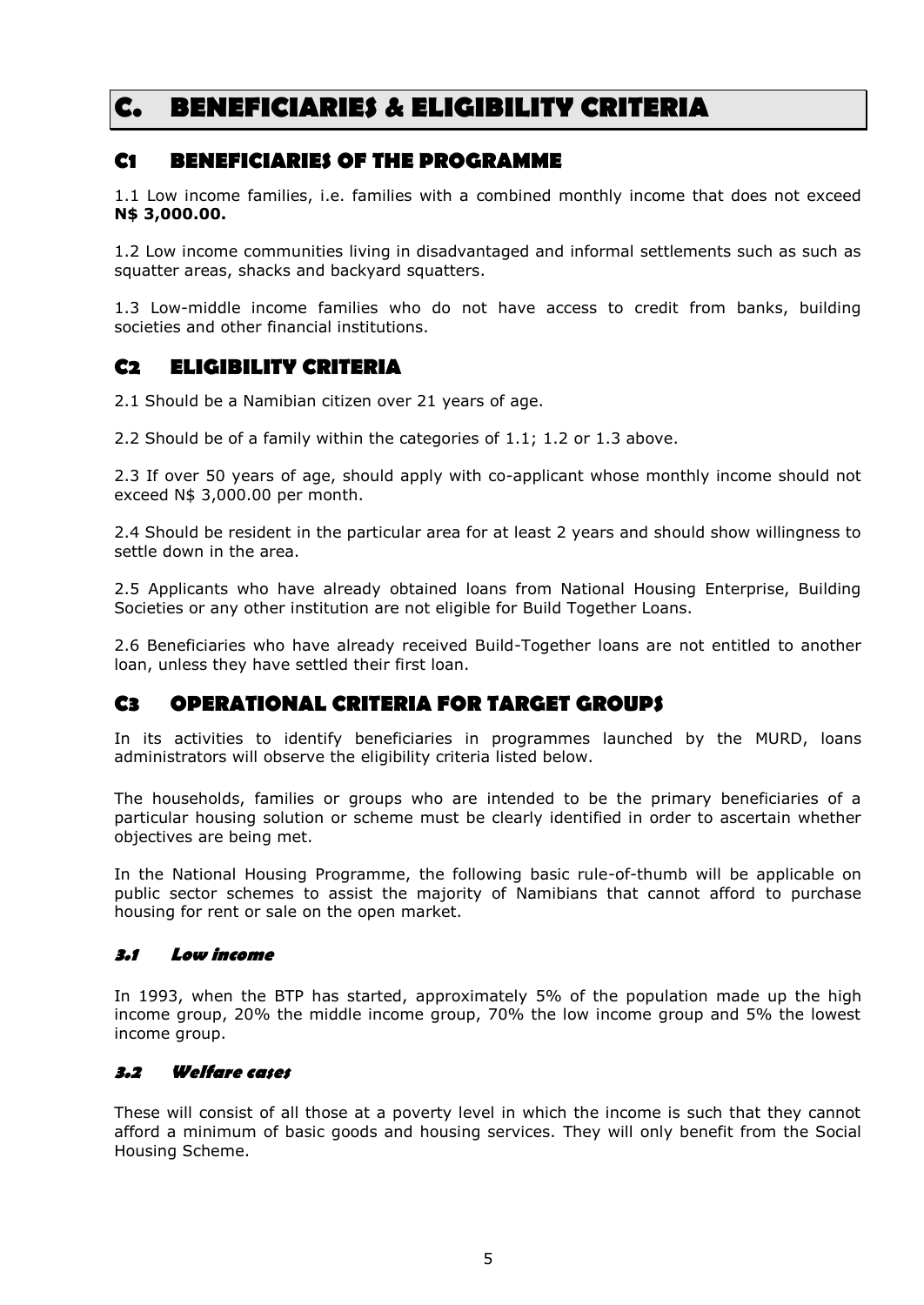### **3.3 Broad Allocation**

The Housing Directorate allocates public sector resources at the following three levels:

### *3.3.1 Category one*

In the first category broadly to disadvantaged civil servants in the middle income group (the 20% of 1993) in neglected areas of the country where NHE or financial institutions presume financial risks to be high.

### *3.3.2 Category two*

Second category the majority of the low income groups (the 70% of 1993) as defined in the "Build-Together" Programme.

### *3.3.3 Category three*

Third category of the lowest income group (the 5% of 1993) - generally in informal shacks or squatter areas with irregular incomes. Income-generation projects should be linked to these groups and efforts should be made to increase access to shelter and services to vulnerable women-headed households with children.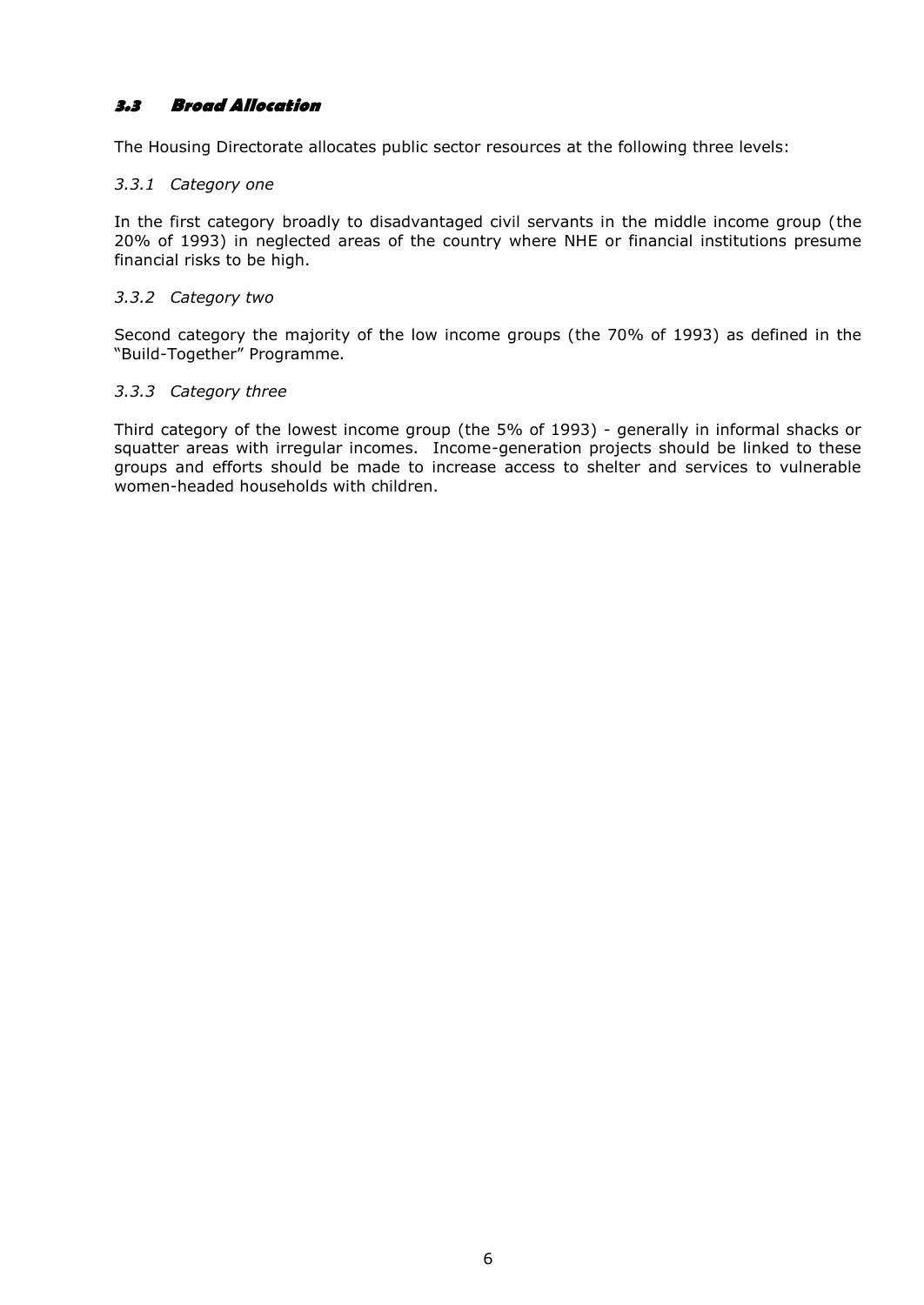# <span id="page-11-0"></span>**D. BTP COMPONENTS AND LOAN OPTIONS**

Housing needs vary from family to family. The ability to do what including resources to solve the problem also varies from family to family. Therefore the programme components should meet the particular needs of the people of a given locality. To meet these particular needs, the BTP offers a variety of nine (9) main options. Each family or a group of families should decide on which option to select depending on their ability to repay. Reference should be made to the repayment chart which is attached as Annexure 1 to this Guideline.

It is not necessary to obtain a loan from whom to have access to some of the options. Option 1 is an example of one of the options where no loan is required to participate in the program.

Below are the nine (9) options, numbered 1.1 to 1.9 that is available for participation in the BTP program.

### **1.1 Leasing a Plot of Land (Erf)**

The Need: Families that do not have any place to live, for example new migrants to the towns or evicted farm labourers, could lease a plot of land from the local authority until such time that they could purchase the plot and build a permanent house.

All local authorities will prepare such reception areas as required by the National Housing Policy. On these plots, families can build their houses incrementally with whatever local resources are available.

### **1.2 Services**

The Need: To obtain basic services to an existing house this presently does not have them.

| Revised Loan Option |                               | Loan Amount | Monthly Repayment |  |
|---------------------|-------------------------------|-------------|-------------------|--|
|                     | 1.2.1 Water connection        | N\$6,000.00 | N\$36.36          |  |
|                     | 1.2.2 Rain water storage tank | N\$6,000.00 | N\$36.36          |  |
|                     | 1.2.3 Toilet improvement      | N\$6,000.00 | N\$36.36          |  |
|                     | 1.2.4 Electricity             | N\$6,000.00 | N\$36.36          |  |

### **1.3 Loans for Saving Groups**

The Need: A very low-income group, which has been saving together for a length of time, with a good track record of savings, may require additional fund for housing. Such an organization with the support of a local NGO could obtain a group loan for the purpose of housing through RC/LA.

### **1.4 Obtaining a Partly Serviced Site by a Community**

The Need: An organized community that cannot afford to purchase serviced plots could form a Community Land Trust and lease or purchase a partly serviced site. A loan to purchase the site can be made available for the Community Land Trust. Services to the site can be built by the community incrementally.

### **1.5 Obtaining a Serviced Plot (Erf)**

The Need: Families who do not own a house or an erf and presently living in backyard shacks or sharing with others could obtain a loan to purchase a serviced plot (erf.). The loan amount will depend on the cost of a serviced site in the particular town.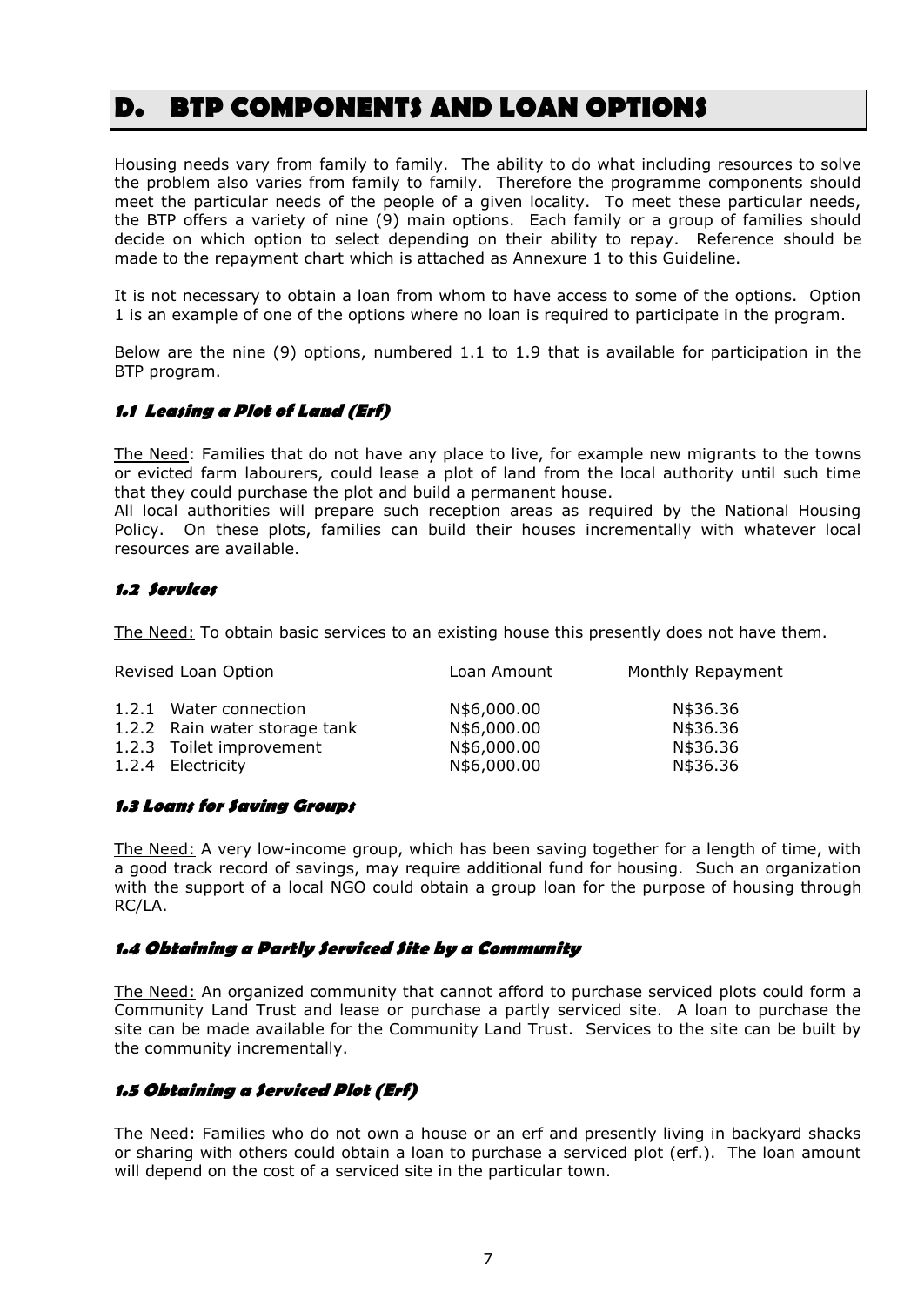### **1.6 Obtaining a Serviced Erf and a Loan to Build a House/Upgrading/Construction of a New House**

Families might have different needs for obtaining the loan and the following three categories of needs have been identified. The required monthly instalments for the different loan amounts, at interest rates varying between 4 - 7%, for all three categories are exactly the same and are indicated in Annexure A.

- *1.6.1. Category One:* Families who do not own a house or an erf and presently living in backyard shacks or sharing with others could obtain a loan to purchase a service plot (erf) and a loan to build a house on it (max N\$40,000).
- *1.6.2. Category Two:* To improve the structure of the house, build additional rooms, make internal alterations, and replace old materials with more lasting materials of an existing house. The applicant should have ownership to the house. The maximum amount of a loan in this category is N\$25,000.
- *1.6.3. Category Three:* To build a house on a plot (erf) that you already own (max N\$40,000).

### **1.7 Building Material Grants**

The Need: Families who do not have regular employment or an income may want to build a permanent shelter with freely available local resources like rocks and clay. When such family builds the walls of the house they will be provided with building materials such as roof sheets when such materials are available.

### **1.8 Completed Houses**

The Need: Under this option, loans could be obtained to purchase completed old houses which are being sold by local authorities to tenants.

### **1.9 Community Facilities**

The Need: An organized community could collectively build community facilities, e.g. day care centres, community resource centres etc. Such groups will be assisted with technical advise and building materials when available.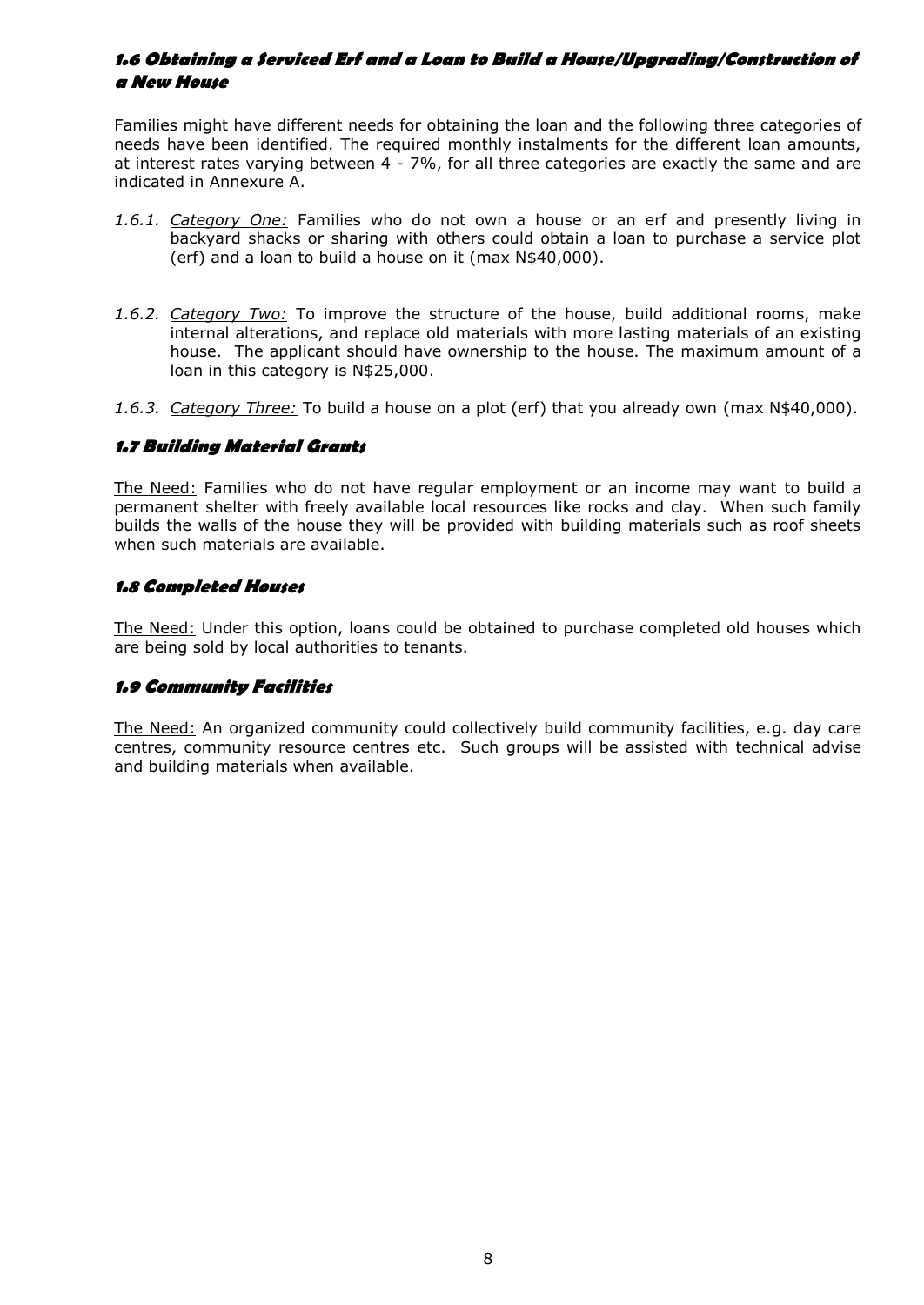# <span id="page-13-0"></span>**E. KEY BTP STAKEHOLDERS**

The key DBTP stakeholders are depicted in Figure 2. The arrows show the main relationships. The Beneficiaries are the focus point and links strongly with the BTC and then the RC/LA, responsible for implementation. The RC/LA is supported by MURD, HRDC and others.



*Figure 2: BTP Stakeholders*

The roles and responsibilities of these stakeholders are described below. Also refer to Figure 4.

### **E1 Beneficiaries**

- 1.1 He/she will be required to open an account at any bank of his/her choice.
- 1.2 He/she will be responsible for the repayment of the loan at any bank, the monthly amount being as agreed on the contract. When repayments are made, borrowers must indicate the loan reference number and the Build Together loan recovery account number of the designated bank on the payment slip.
- 1.3 He/she will clear the site and dig trenches in order the first progress payment to be released.
- 1.4 He/she will be requested to be in a possession of approved building plan.
- 1.5 He/she can participate in the construction process.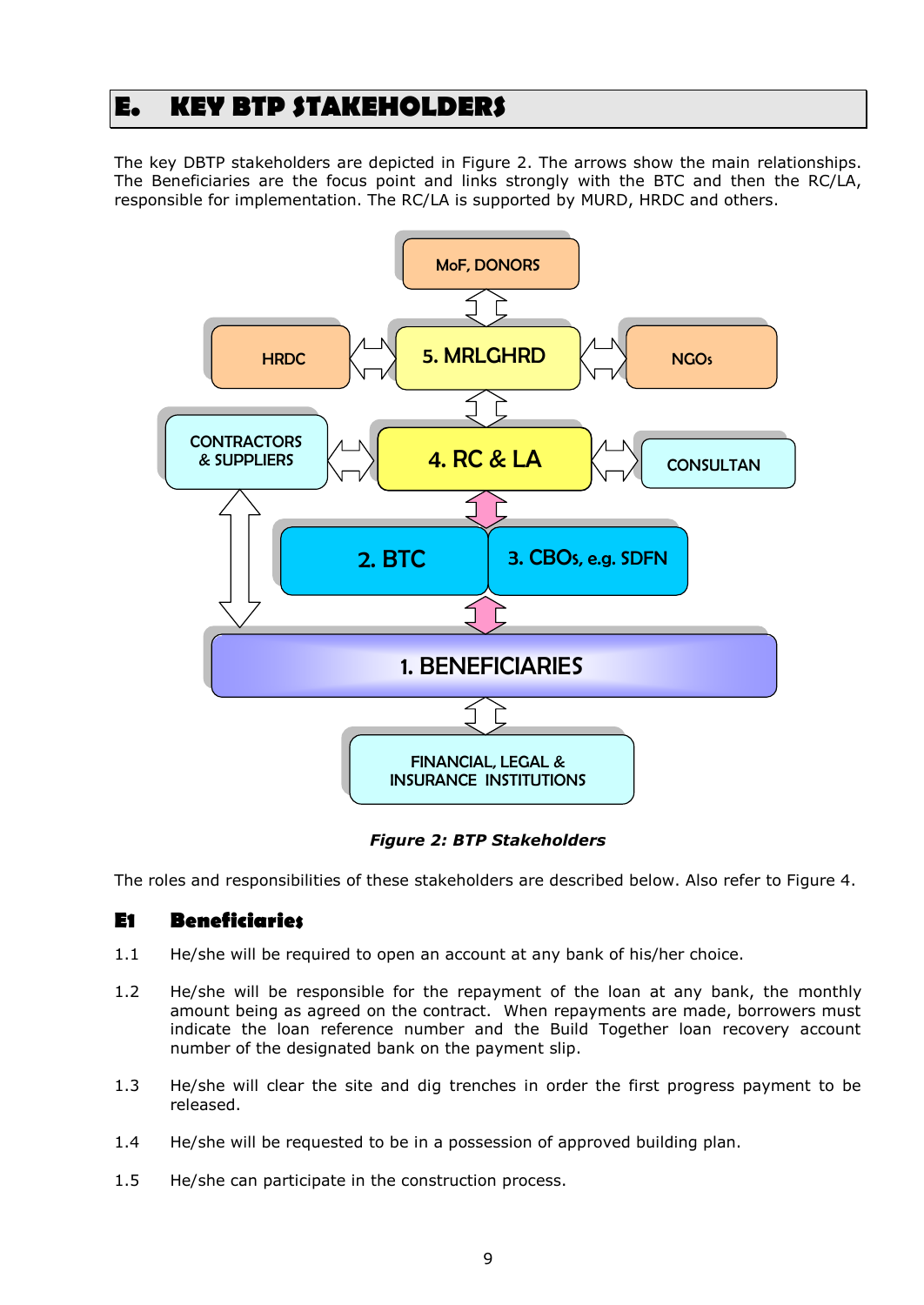# **E2 Build Together Committee**

- 2.1 It should identify communities and families in need of housing or housing improvement in their areas and forward their request to Regional or Local Authority Councils.
- 2.2 It should assess the particular problems of each community and have consultation with them on how the community proposes to solve their problems.
- 2.3 It should assist applicants in completing loan application forms.
- 2.4 It will receive application forms from applicants, scrutinize them and recommend for approval. Recommended loan forms should be passed over to the regional or local authority council for final approval.
- 2.5 It should prepare a Build Together Programme Plan in the form of a Project Identification Report within the financial allocation, and submit to the regional or local authority council.
- 2.6 It should inform successful and unsuccessful applicants on the decision of a regional or local authority council.
- 2.7 It should request/instruct successful applicants to start with construction of their houses.
- 2.8 It should monitor the construction progress of each individual beneficiary.
- 2.9 It should meet monthly to review the progress of implementation, and report to the local or regional council.
- 2.10 It should monitor the loan repayment every month and bring to task those who fall into arrears.
- 2.11 It should mobilise local resources.

### **E3 Community Based Organisations**

At the community level all beneficiary families are encouraged to organise themselves into a Community Based Organisation. Within a settlement, all the families may become members of this organization and they may elect a committee to represent them. The Committee may speak, take decisions and act on behalf of the community. The Committee could consist of a Chairperson, a Vice Chairperson, a Secretary, a Treasurer and 5 to 10 committee members. Only members from the families living in the settlement may become office bearers. Outsiders can be co-opted to the committee as advisors. It may negotiate with the Build Together Committee of their area and work out a development plan for their settlement.

The Role of Community Based Organisations is described as follows:

- 3.1 May initiate development of their settlements and housing.
- 3.2 May hold regular meetings of the members and discuss, confront and generate solutions to their own problems.
- 3.3 May establish a small membership fee to cover operational costs and as the need arises to finance communal items in agreement with the membership.
- 3.4 Should assess the capacity of each family to borrow and repay a loan to build the house.
- 3.5 Should establish a management system and cost recovery system for communal facilities.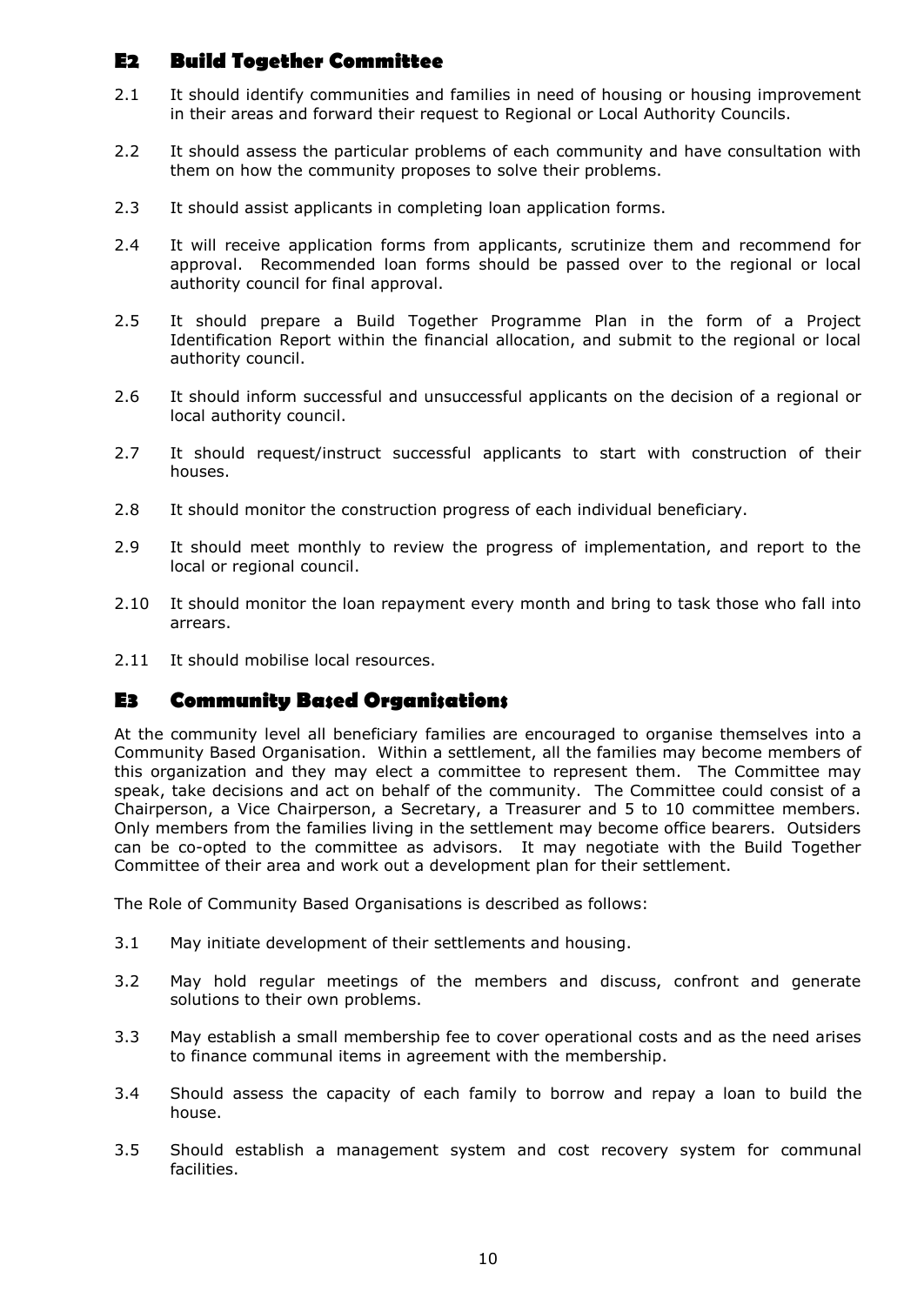3.6 If any community or family feels that they were not considered as a beneficiary due to unjustifiable reasons, they could appeal to the Regional and Local Authority Councils, where upon an investigation of the matter will be made.

# **E4 Regional or Local Authority Council**

4.1 Do housing needs assessment per housing spectrum or category; All RCs and LAs should to do this exercise annually. An example is shown in Figure 3 below.



Say total population of 50,000 with 10,000 families in LA

*Figure 3: Housing needs assessment*

- 4.2 In consultation with Build Together Committee, CBO's and regional or local council should develop land for housing.
- 4.3 Should develop plots at a cost affordable by the low-income people through cross subsidies, community work and appropriate standards.
- 4.4 Should establish reception areas within maximum services as envisaged in the National Housing Policy for those who cannot afford to purchase serviced plots. People should be allowed to build their houses with any locally available material. These areas would consolidate over time and people will build their houses incrementally.
- 4.5 Should forward the approved Project Identification Reports to the Ministry of Regional Local Government, Housing and Regional Development.
- 4.6 Create a waiting list for all housing segments
- 4.7 Should inform Build Together Committees the decision of the council about Project Identification Reports.
- 4.8 Responsible for the disbursement of funds and recovering of loans.
- 4.9 Responsible for drawing up of building plans and inspection of houses.
- 4.10 Should ensure the Registration of Bonds.
- 4.11 Investigate housing complaints from Build Together Committees and individuals.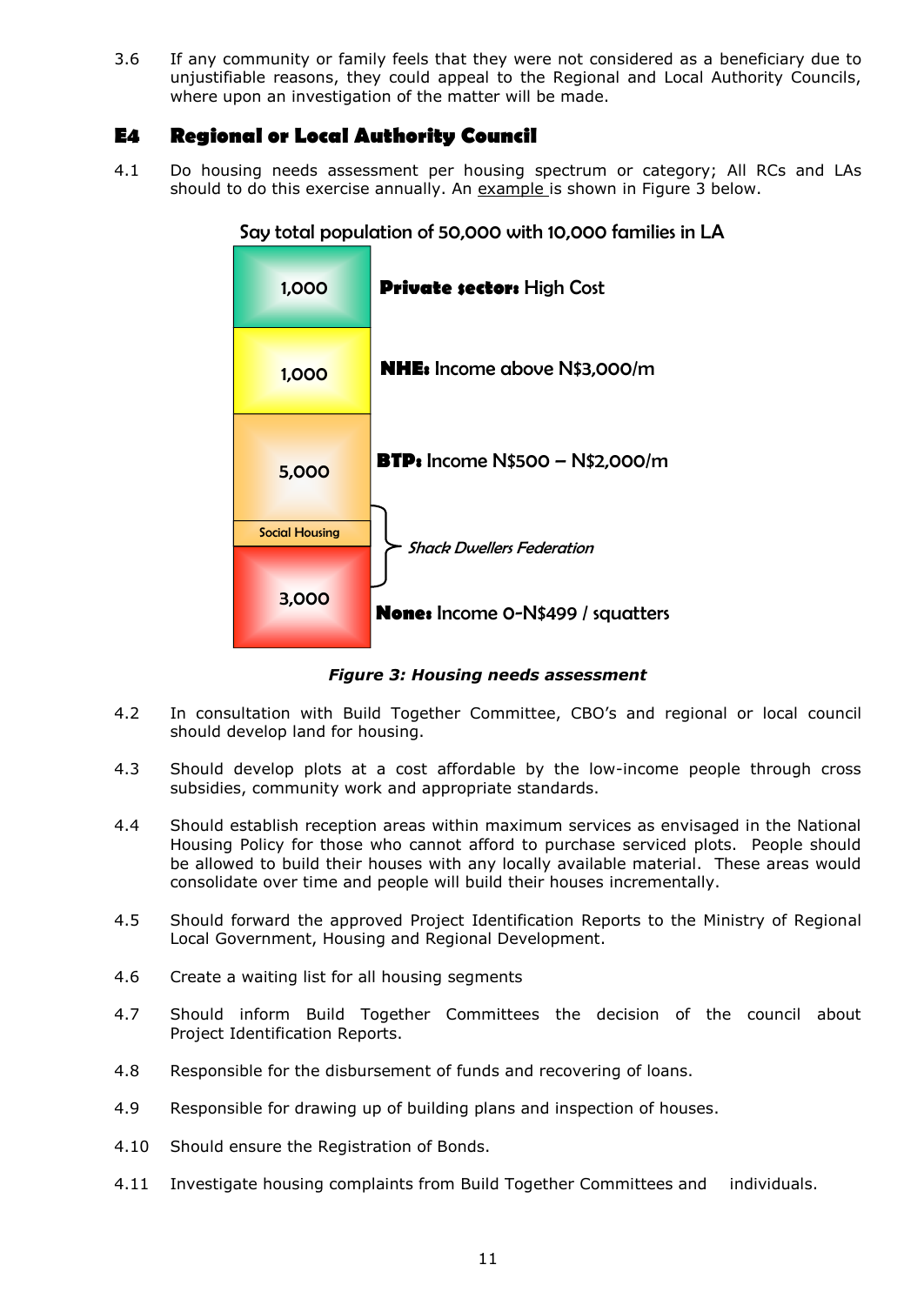- 4.12 Facilitate the upgrading of informal settlements, single quarters and identify social welfare cases.
- 4.13 The designated bank will transfer the funds collected as repayments to regional or local council on monthly basis and send statements of repayment and disbursement to the RA/LC to submit 6 monthly reports to the MURD.
- 4.14 The Regional or Local council will provide each borrower monthly with a monthly statement.
- 4.15 In case of default that the Build Together Committee cannot resolve, the Regional or Local council will take legal action on the basis of agreement entered into by the borrower.

### **E5 MURD**

- 5.1 The MURD will check and certify the Project Identification Report and submit it to the Ministry of Finance as a request for loans in a particular are along with the list of names and loan amounts of the beneficiaries.
- 5.2 It will forward all approved PIR's to the Ministry of Finance.
- 5.3 The MURD will assist regional and local councils, Build Together Committee and communities in planning, design of houses etc.
- 5.4 It will monitor, evaluate and review the implementation process.
- 5.5 It will assist in capacity building for regional and local councillors and officers.
- 5.6 It will investigate housing complaints from regional and local councils, Build Together Committee, communities and individuals.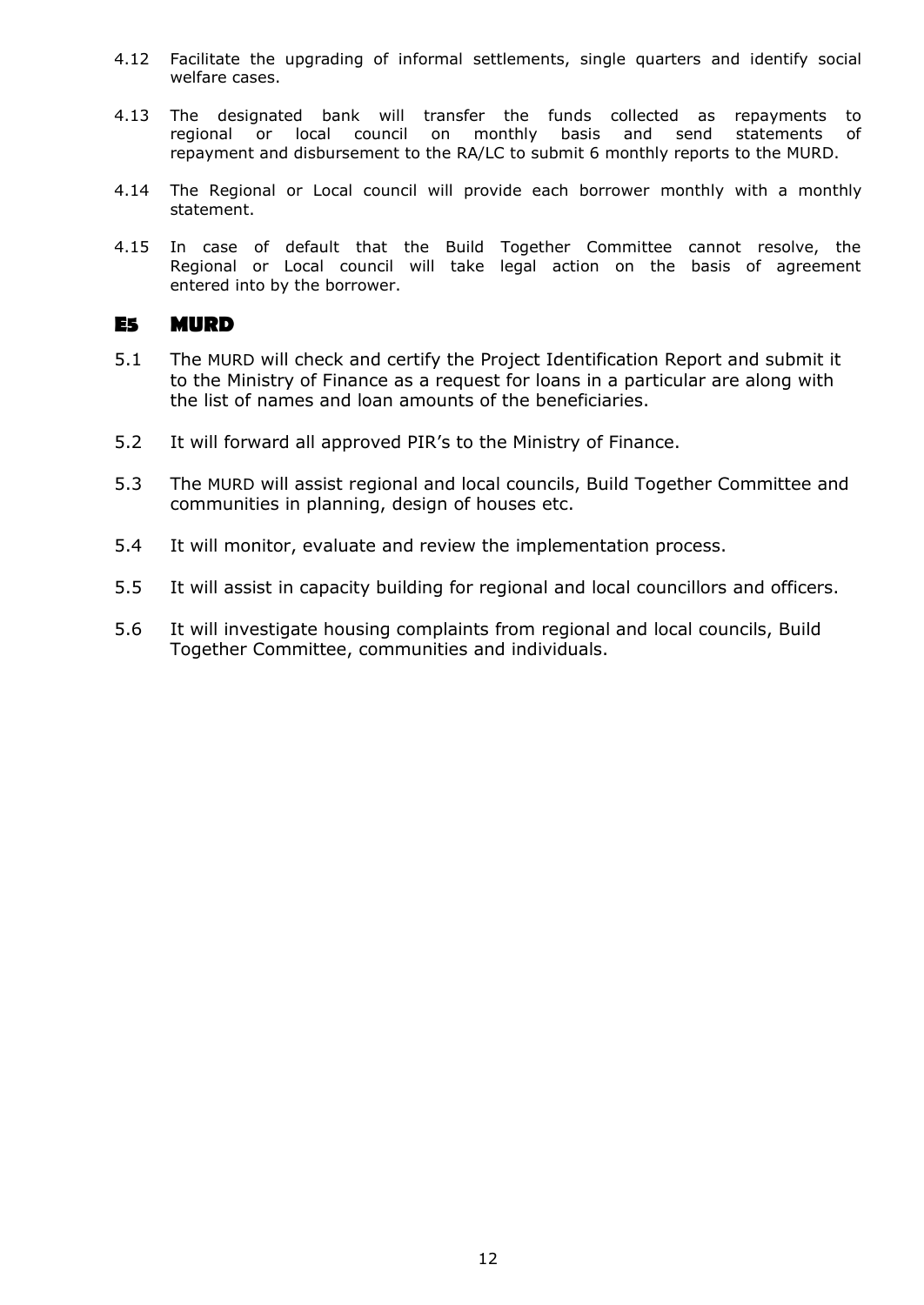# <span id="page-17-0"></span>**F. FOUR BTP SUPPORT COMPONENTS**

The Build-Together Programme will provide several Programme Support Components to assist families, communities, Regional and Local Authorities, beneficiaries and NGO's to solve their housing problems. These are:

# **F1 Technical Assistance Support Service**

Local Authorities/Regional Councils and the HHPTSC are geared to provide technical assistance to all the actors of the programme. Assistance for communities to plan their settlements and to design their houses will be provided on request. Since all Local Authorities and Regional Councils have to establish reception areas for incremental development of housing, the Ministry can help the Local Authorities and Regional Councils to block out plots and organize community installation of infrastructure. On-site planning and blocking out of informal settlements can be carried out with minimum disruption to the existing settlements can be carried out with minimum disruption to the existing settlements. The Local Authorities and Regional Councils should encourage the use of local appropriate technologies, materials and provide advice and guidance on these.

# **F2 Community Resource Centres and Skills Development Centres**

The Community Resource Centres should be established at the initiative of the local BTC or a Local Authority or Regional Council. These Resources Centres will have all the information required for communities and families to decide on how to go about building or improving their housing conditions. In addition to the information procedures, forms etc. on obtaining a loan, they will have information on different low-cost technologies, income-generating opportunities, family health care, literacy etc.

# **F3 Building Skills Training**

People are encouraged to acquire skills through the process of building their own houses. In this regard assistance from public and private sector organizations will be sought and encouraged.

# **F4 Learning-Together Exchange Programmes**

The MURD will assist Local Authorities and Regional Councils to facilitate exchange programmes for Build Together Committees across the country to learn from each other. The horizontal transfer of experience and skills is a rich form of learning and it has to be encouraged by all the actors. Lastly, the implementation programme should try to reach as many families as possible with basic housing within the financial allocation.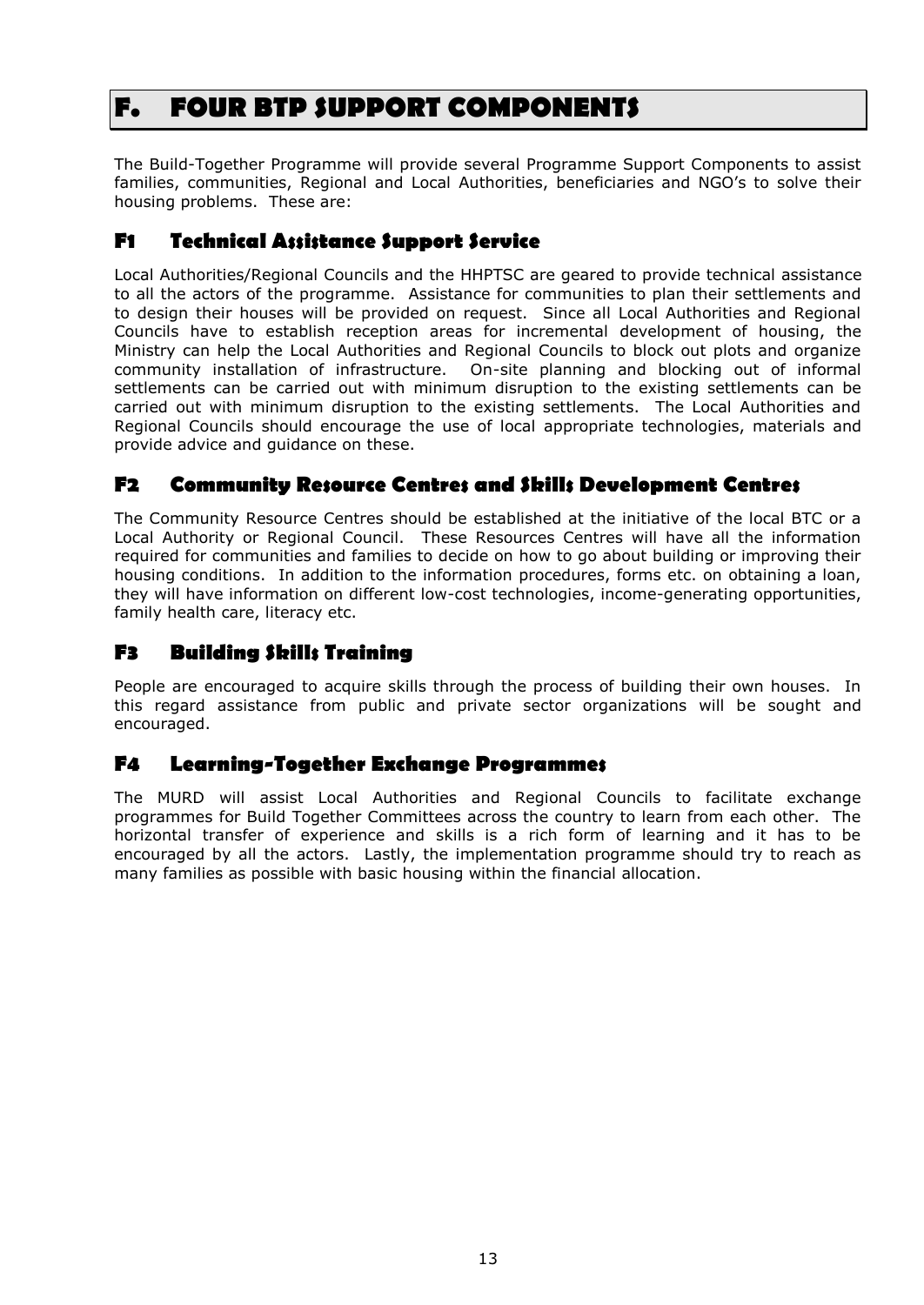# <span id="page-18-0"></span>**G. BTP PROCESS FLOW DIAGRAM & FINANCE PROCEDURES**

# **G1 BTP Process**

The BTP Process is depicted in Figure 4 below. The main stakeholder groups are indicated as the beneficiaries/CBO, the BTC, the RC/LA and MURD. Also refer to Section E: Key BTP Stakeholders.



*Figure 4: BTP process flow diagram*

# **G2 Financing the BTP**

The Government of Namibia allocates funds from the Capital Budget for housing. These funds are targeted for the most disadvantaged people; for people who do not have access to land, services and housing in the formal market. However, an important principle that the Government has to observe is that the money spent on housing should be recovered in order to sustain the programme. The Ministry of Finance will disburse the funds and the implementers of the Build-Together Programme have to ensure that the moneys are recovered and returned to Local Authorities/Regional Councils.

The procedure for spending money to house disadvantaged people and to recover it is as follows:

- 2.1 The MURD will indicate how much money is available for each area for each financial year.
- 2.2 The Build Together Committee (BTC) should liaise with Local Authority/Regional Council on how to utilize this money to serve the housing needs of as many low-income families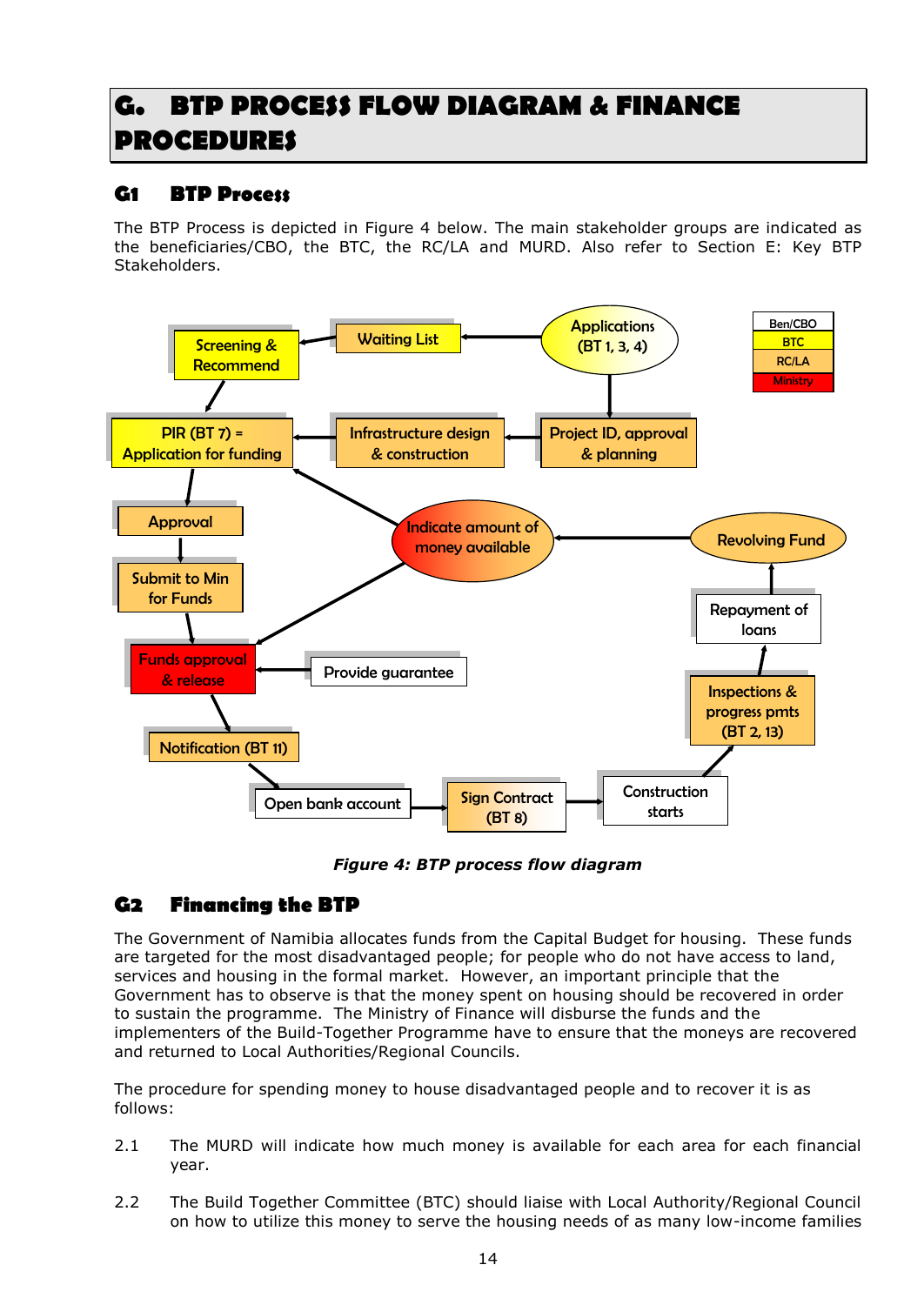as possible in their area. Through a process of consultation with local communities and interest groups the BTC should prepare a programme which will be termed Programme Identification Report (PIR). This report will identify the types of projects, the numbers of loans of each type, and how they are to be implemented. The Local Authority/Regional Council will assist the BTC in preparing the programme and the PIR. The PIR will be prepared in a standard format provided by the MURD and it will also form an application for funding.

- 2.3 The BTC will scrutinize the loan application forms from families and recommend them for approval. Approved applications will be passed over to the Local Authority/Regional Council for approval. At this stage the beneficiaries should enter into a contract with the Local Authority/Regional Council. The beneficiaries could guarantee the loan in any one of the following options:
	- a) Personal guarantee
	- b) Community guarantee
	- c) House to be constructed

A form for the above guarantees will be made available. Each beneficiary will be notified of the approval of the loan and they will be requested to open an account in any bank. Each beneficiary should open a bank account and inform the Local Authority or Regional Council.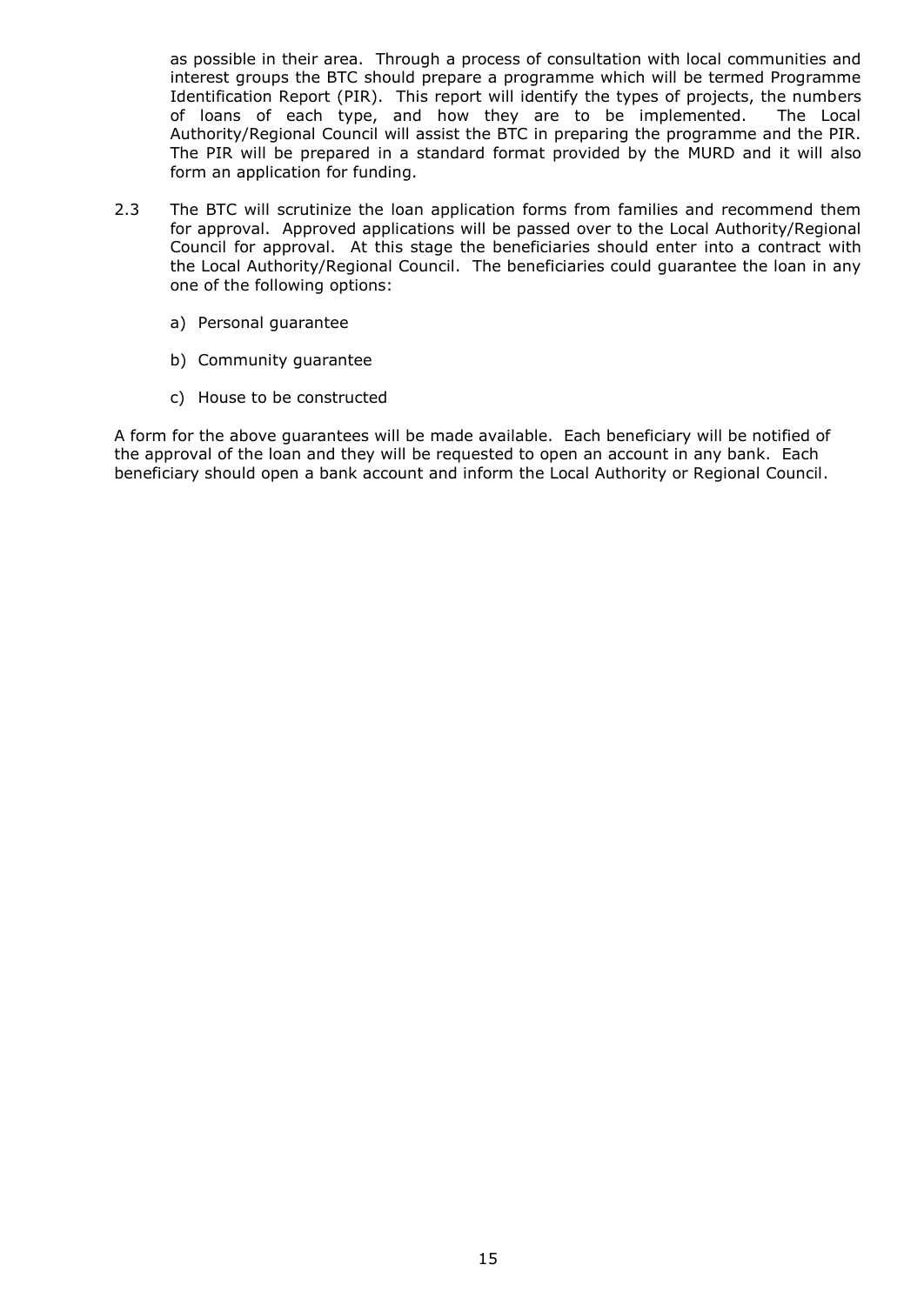# <span id="page-20-0"></span>**H. PROJECT IDENTIFICATION, PLANNING, DESIGN & CONSTRUCTION**

# **H1 Project Cycle**

The total development process to enable successful BTP is summarised in this section. Figure 5 illustrates the process of BTP housing delivery. It shows a cycle starting on top and going anti-clockwise. All stages are required and should be understood by all stakeholders.



*Figure 5: BTP Project Cycle*

The stages in the project cycle are:

- 1. Project identification and planning: It is a bottom-up approach starting with the Beneficiary, moving up to the BTC, the RC/LA and then MURD.
- 2. MURD approves the project and funding and the RC/LA open accounts to establish a revolving fund.
- 3. Town planning is required for all new plot developments.
- 4. Surveying follows the town planning where plot are demarcated.
- 5. Proclamation is required for all new development areas.
- 6. Appropriate and affordable infrastructure (e.g. roads, water, electricity, sanitation, storm water) are designed.
- 7. The infrastructure is then constructed (after tender process) to offer serviced plots.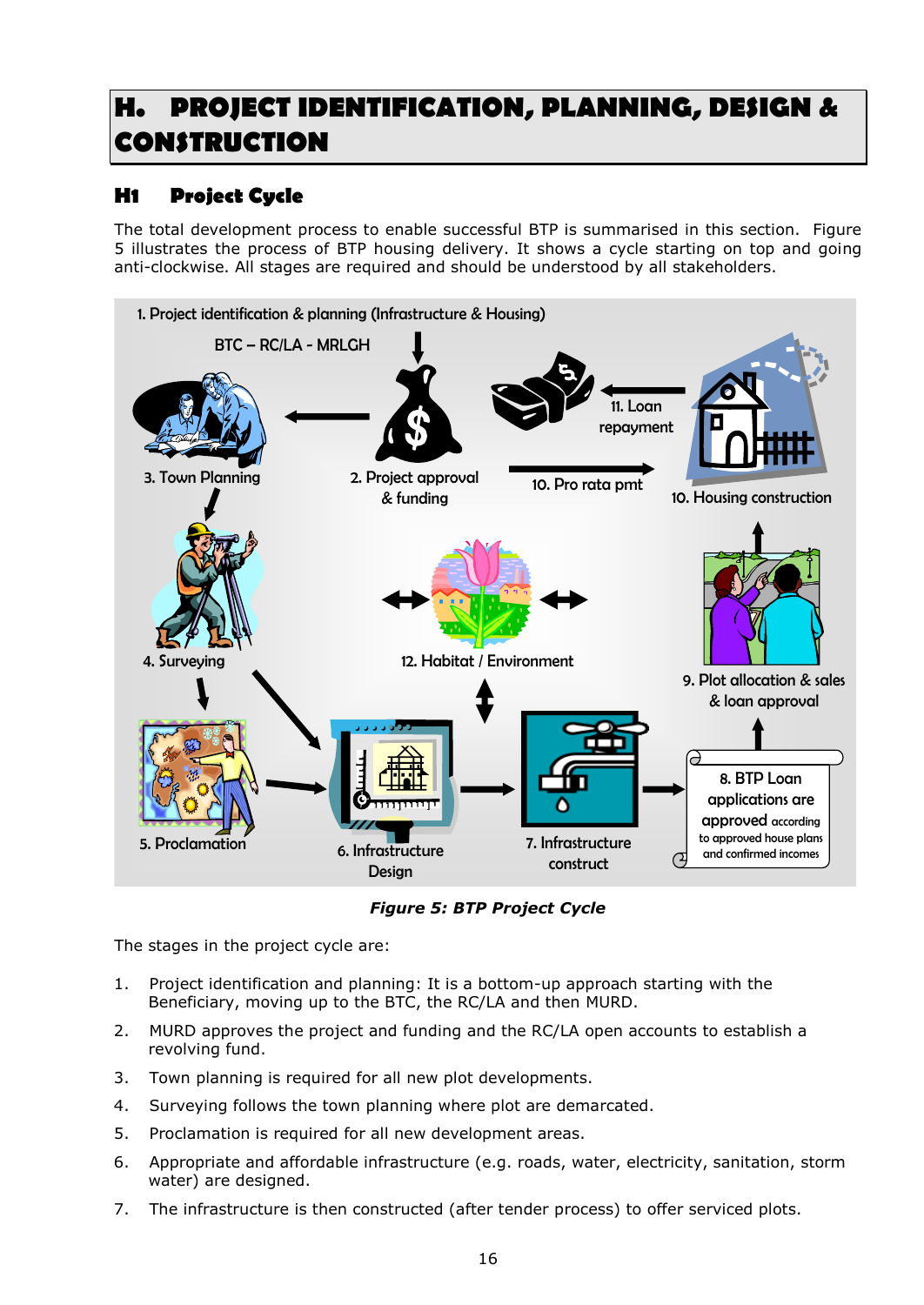- 8. DBTP loan applications can be made with approved house plans and confirmed incomes.
- 9. Plots are allocated to applicants and sold after loan approval.
- 10. House construction takes place as funds are incrementally made available based on actual progress.
- 11. Immediately after construction completion, monthly loan repayments commence.
- 12. Habitat / environmental concerns are central to the whole development process.

Each stage has a time and cost implication. An indication of durations and costs are shown in the following table. Note that it is only an example, based on the development of *350 plots in 2006.* 

| <b>Activity:</b>               | <b>Duration:</b> | <b>Estimated cost (2006):</b> |  |
|--------------------------------|------------------|-------------------------------|--|
|                                |                  |                               |  |
| Project planning and approval  | 1 month          | N\$ 0                         |  |
| Town planning                  | 3-6 months       | N\$ 300,000                   |  |
| Surveying                      | 3-6 months       | N\$ 300,000                   |  |
| Surveyor-General approval      | $12-36$ months   | N\$ 0                         |  |
| Design of infrastructure       | 1-4 months       | N\$ 300,000                   |  |
| Tendering                      | 1-4 months       | N\$ 0                         |  |
| Construction of infrastructure | $6-18$ months    | N\$ 14,000,000                |  |
| Housing construction           | 4-12 months      | N\$ 35,000 per house          |  |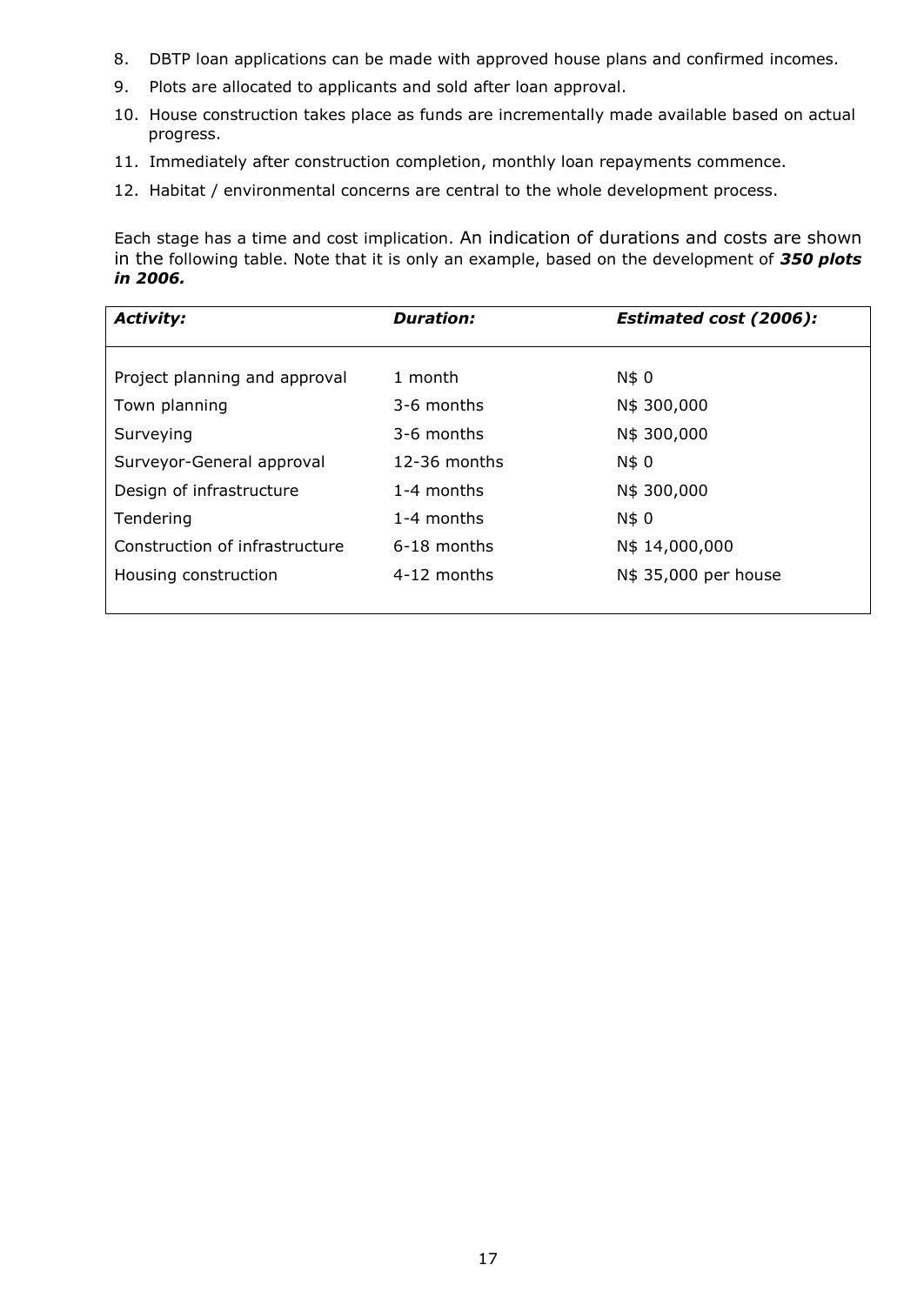# <span id="page-22-0"></span>**I. SUBMISSION OF LOAN APPLICATIONS**

# **I1 Loan Application**

- 1.1 The Loan Application Form, MURD BT1, (Green Form), gives you a profile of the applicant, what he/she is planning to do, and whether the loan applied for, is affordable. It should therefore be filled up properly, legibly and completely. If the information sought is not available or not applicable it should be stated so.
- 1.2 In the case of a Joint-application, the Co-applicant's column has to be completed with all the requested information and both applicants must sign the application form. Remember that in joint application both applicants are responsible and accountable for the repayment of their loans.
- 1.3 It shall be the responsibility of the Build-Together Committee and Local Authorities/ Regional Councils to check the background of each and every applicant to support the authenticity of the information being provided by the applicant.

# **I2 Loan Folder**

The Loan Application Form should be accompanied by the following:

- 2.1 Income Certificate (Pink Form MURD BT 3) duly completed and certified by the employer of the applicant and if self employed, the Commissioner of Oath. In the case of a joint application, both applicants should provide completed BT3 and their respective income statements duly certified.
- 2.2 Loan Guarantee Form (Yellow Form MURD
- 2.3 , BT 4) duly completed and signed by the Guarantor. A guarantor should be a person or an organization (e.g. a Community Based Organisation) which has the capacity to urge debtor to make arrangements and / or assume the liabilities if he/she fails to do so. It is therefore desirable that the guarantor also submits a photocopy of the ID. Applicants can also guarantee themselves with their plots and houses which are to be built/upgraded. In such a case the applicant must provide proof of income, i.e. a bank statement or salary slip for a period of 1 (one) year.
- 2.4 A certified copy of the Permission to Occupy or any proof of ownership or rights over erf and / or the house, if the application is for any of the options 1,2,3,4,5,6,7,8,9,10 and 11 as per Build—Together Guideline/Booklet.
- 2.5 A photocopy of the applicant's identity document.
- 2.6 A photocopy of the house plan if the applicant wishes to build his/her own type of house. The Technical staff of Regional Councils/Local Authorities should be satisfied that the house could be built with the loan applied for. Others can select from the manual of standard plans and the Technical Report should be completed but it need not delay the loan approval process.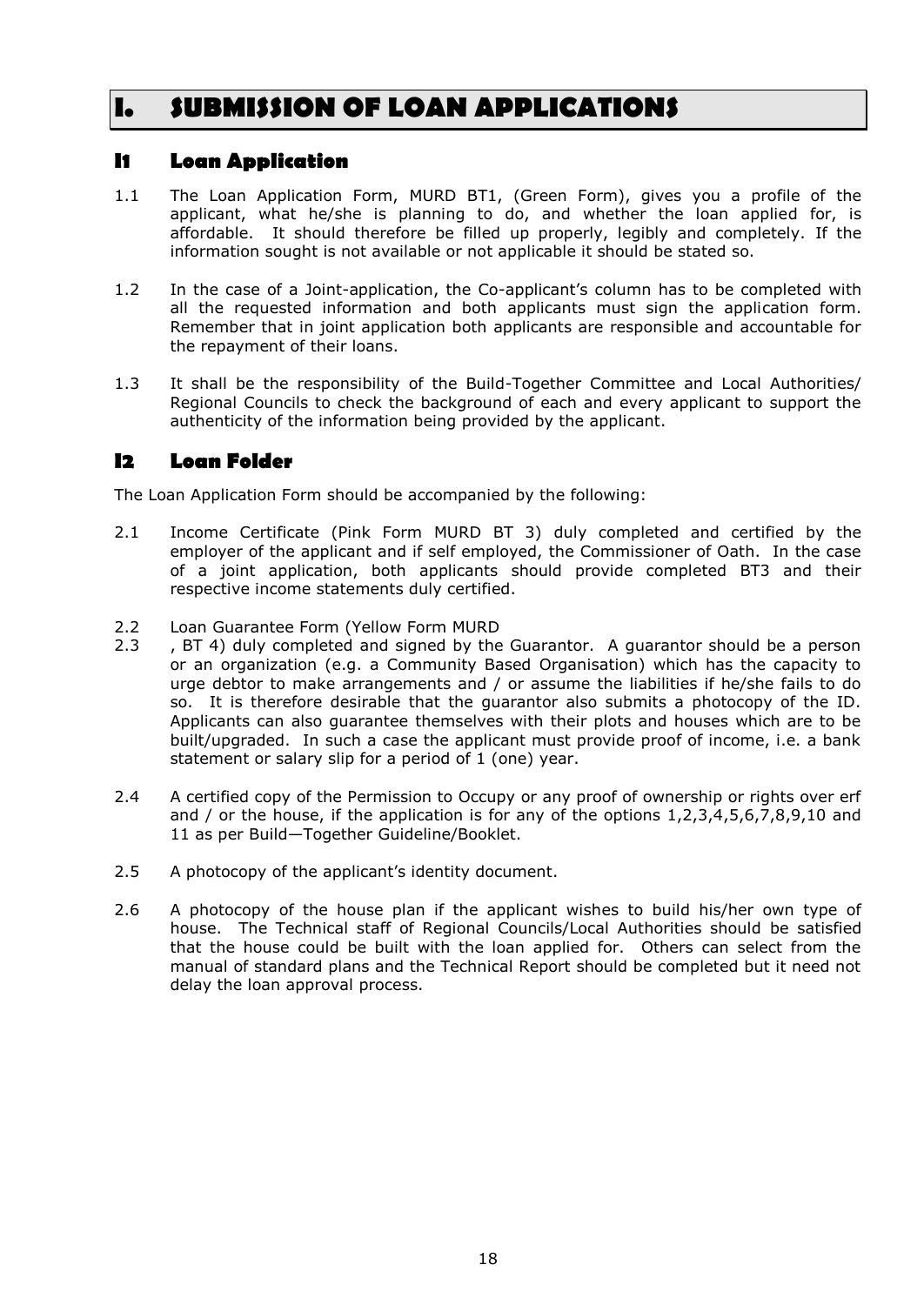# <span id="page-23-0"></span>**J. CHECKING OF LOAN APPLICATIONS**

# **J1 Checking of Loan Applications**

All loan applications should be checked by Local Authorities and Regional Councils. Omissions or mistakes that can be corrected should be done so straight away. If the information is not adequate to approve the loan it should be sent back to the BTC.

The following points should be carefully checked in the application form:

- a.1 Loan option and the amount have to be correctly stated. The erf that the house is to be built on should be serviced and developable.
- a.2 Loan amount applied for, and the income and affordability should be checked carefully. The loan amount should be determined considering a repayment of 25% of monthly income and referring to the table provided in Implementation Guideline. It is important to note that the total household income should be considered in the computation.
- a.3 The proposed house plan should match the loan amount available. Each area must do its own cost on standard plans.
- a.4 Income should be properly certified by the employer. If the applicant is in formal employment the pay slip should be attached. If the applicant is self-employed a bank statement indicating the monthly income for the past 6 Months/ 1 year? Must be included and certified by a Commissioner of Oath should attached.
- a.5 The Loan Guarantee Form (MRGH-BT4) should be properly completed and signed by the Guarantor. In the case of personal guarantees, a photocopy of the Guarantors ID should be attached.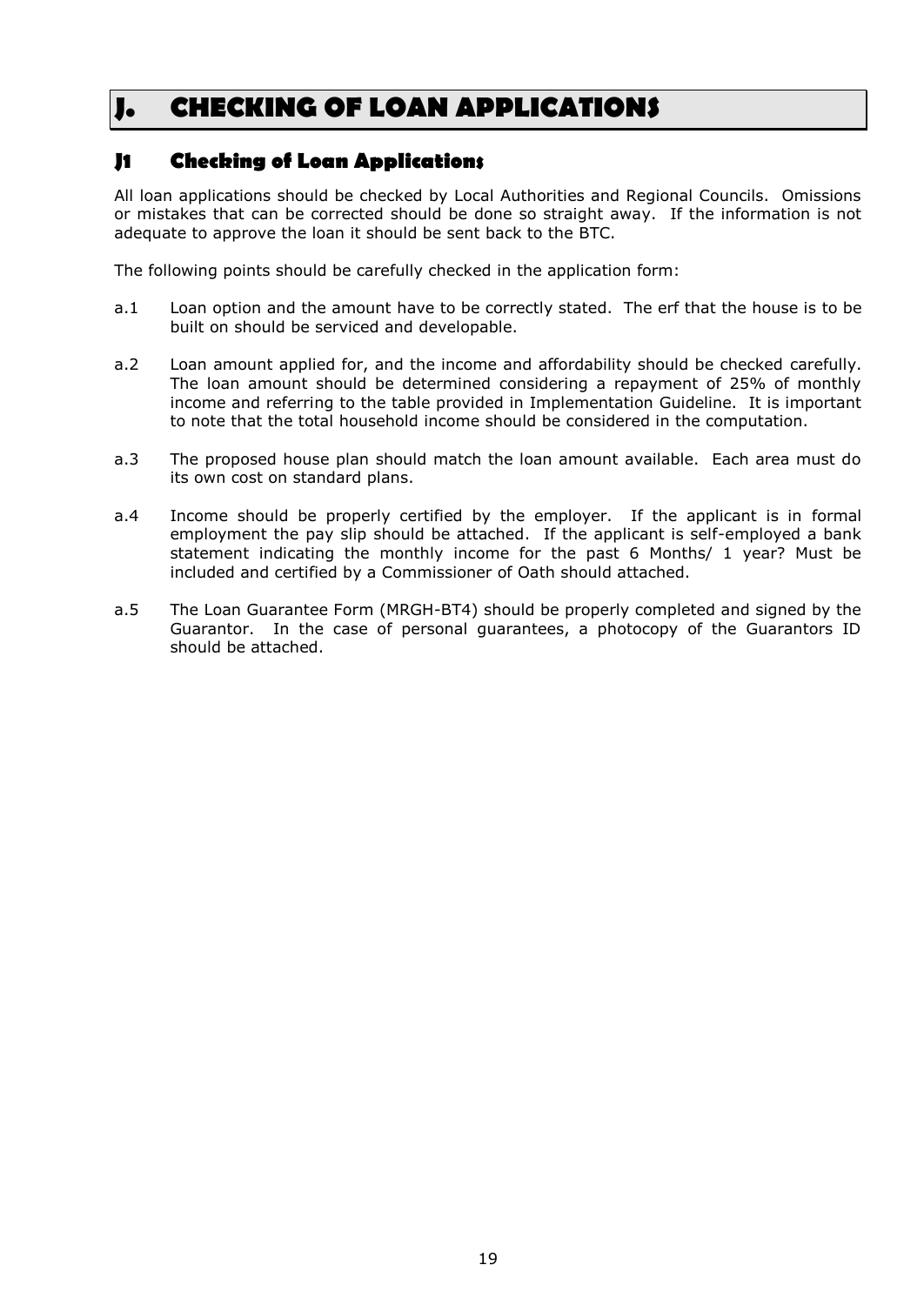# <span id="page-24-0"></span>**K. LOAN APPROVAL & REGISTRATION**

# **K1 Loan Register**

A Loan Register should be opened immediately as soon as the beneficiary has completed the application forms (on paper as well as on computer) according to the regions and towns. It should contain the information listed below for each town.

Please use the letterhead of the authority you are representing, e.g. Oshana Regional Council, Gobabis Town Council or Bethanie Village Council.

The required loan registration details are:

- 1 Reference no.
- 2 Surname and First name
- 3 Address: Postal Address
- 4 Residential Address
- 5 Telephone numbers Home, Work and Cell
- 6 Date of Birth/ID number/Drivers license/Passport Number
- 7 Name of employer and monthly income
- 8 Loan Amount
- 9 Loan Option
- 10 Monthly Instalments
- 11 Name of Bank and Bank Branch Code/Number
- 12 Account Number
- 13 Type of Account
- 14 Name of Co-applicant
- 15 Relationship with Co-applicant
- 16 Address of Co-applicant
- 17 Loan Approval
- 18 Loan Advice

# **K2 RC/LA Reference Numbers**

It is important that in all correspondence and transactions the Reference Number for the specific city, municipality, town or village is correctly assigned. The first two digits of the Reference Number identify the Region; the second two the town; and the last six the borrower.

The assigned numbers are given in *Annexure B*.

### *Examples:*

The region (first two digits) followed by the LA (second two digits), followed by the borrower (last 6 digits):

- The first loan in Omaruru (Erongo Region) will have the Reference Number of 08[Region] 06[Town] 000001 [Borrower] = 0806000001
- The 25<sup>th</sup> loan in Gobabis will have the Reference No. of  $10$ [Region] 01[Town] 000025 [Borrower] = 1001000025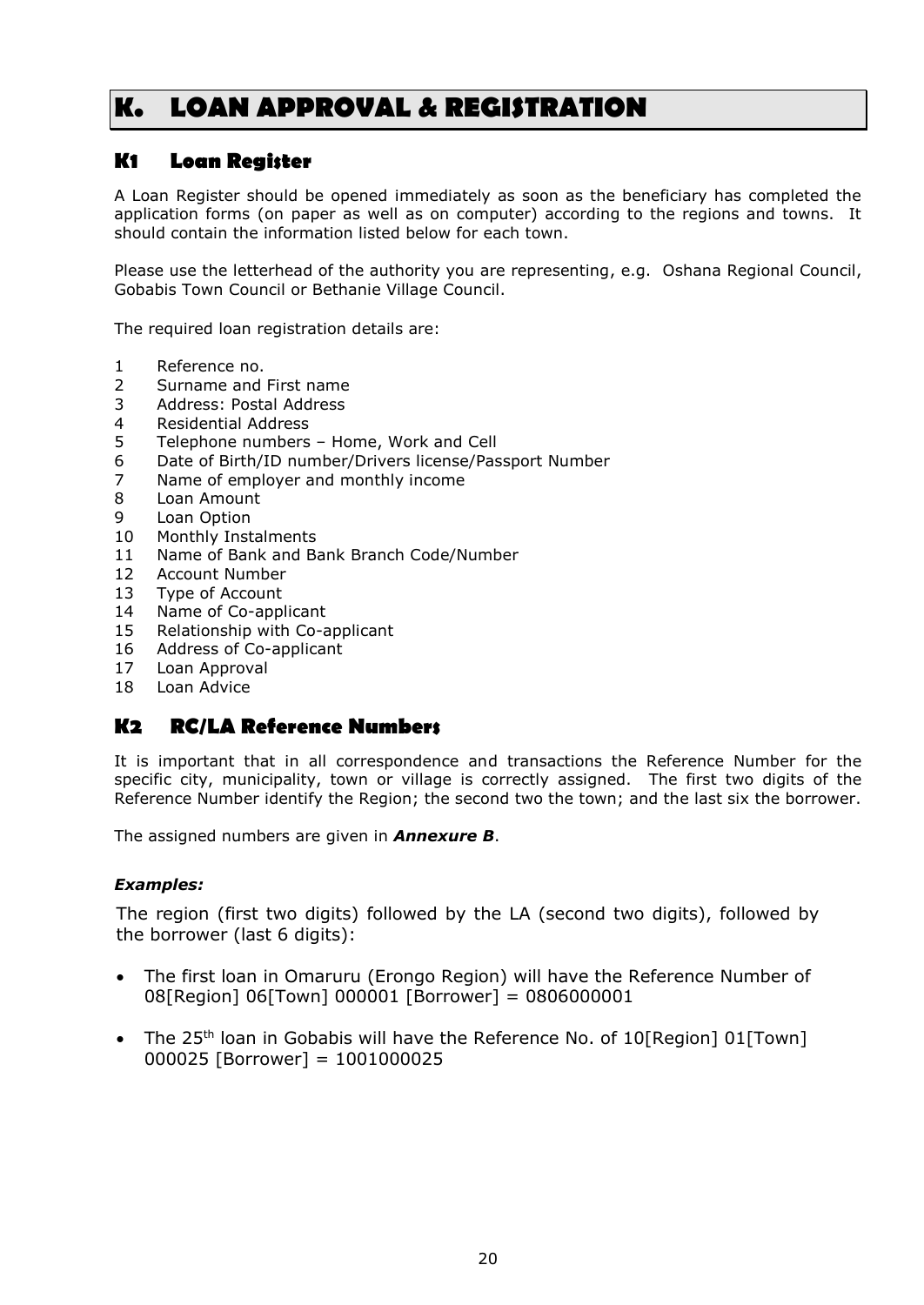# **K3 Loan Approval Advice**

Once the RC/LA is satisfied with an application, the following have to be done:

- 3.1 Register the loan in the register and assign the reference number
- 3.2 Open a file for the applicant (both paper and computer)
- 3.3 Prepare the "Loan Approval Advice", MURD BT 11
- 3.4 Prepare the "Loan Agreement Form", MURD BT 8
- 3.5 Send the Loan Approval Advice along with two copies of the Loan
- 3.6 Option 1:
	- a) Negotiate with local contractors
	- b) Tenders out
	- c) After completion of houses give keys to beneficiaries
- 3.7 Option 2:
	- a) Buy materials for beneficiaries as they reach the specific stages
	- b) Beneficiaries seek for own contractors?
- 3.8 Signing of the Agreement Forms by the applicant and two witnesses.
- 3.9 A copy of the Loan Approval Advice remains in the file of the borrower.

The Loan Approval Advice will state the amount approved, the monthly repayment, instructions-that is when to start work on the site, for example site clearing, foundation work. The original Loan Agreement Form signed by the borrower also has to come back to the file in the Regional Councils/Local Authorities offices.

An example of the Loan Approval Form *BT 11* (for Maltahöhe Village Council) is shown on the next page.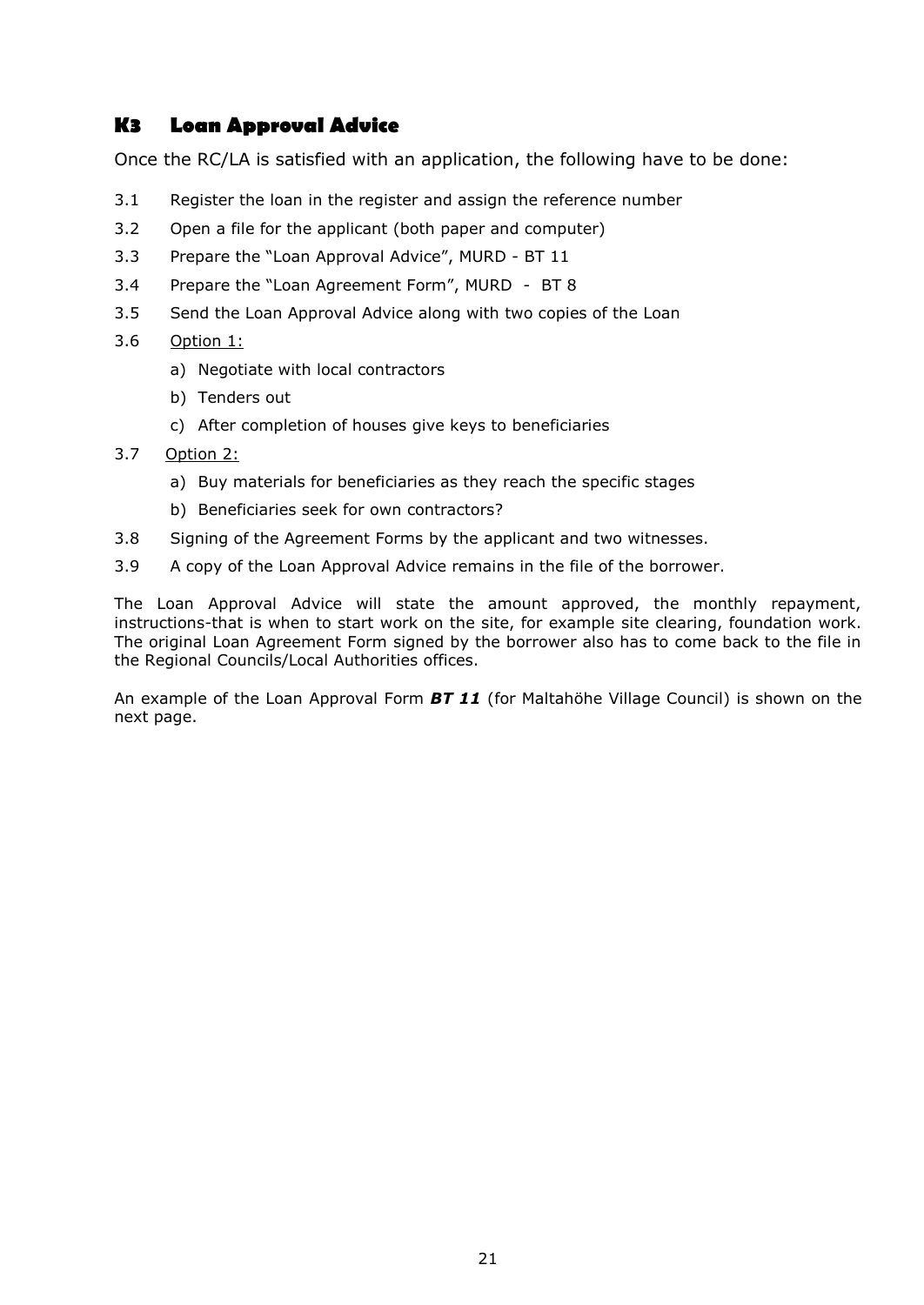TOWN/VILLAGE COUNCIL P.O.BOX 98 TEL: 063 293048<br>TOWN NAME TOWN NAME

FAX: 063 293074

### **BUILD TOGETHER PROGRAMME - BT 11: LOAN APPROVAL FORM**

Dear Sir/Madam,

**Reference Number**:\_\_\_\_\_\_\_\_\_\_\_\_\_\_

\_\_\_\_\_\_\_\_\_\_\_\_\_\_\_\_\_\_\_\_\_\_\_\_\_\_\_\_\_\_\_\_\_\_\_\_\_\_\_\_\_\_ \_\_\_\_\_\_\_\_\_\_\_\_\_\_\_\_\_\_\_\_\_\_\_\_\_\_\_\_\_\_\_\_\_\_\_\_\_\_\_\_\_\_

The Maltehöhe Village Council is please to inform you that the following loan has been approved for you under the Decentralized Build Together Programme.

- a) Loan option:
- b) Loan amount:
- c) Interest rate:
- d) Period of repayment:
- e) Monthly repayment:

If you are happy to accept this offer sign the enclosed Loan Agreement Form (Form BT8), initial all the pages and return the original to the Village Council and keep the copy for your records.

Please open a bank account in a bank operating in your area and complete the attached slip at the end of this letter, with the endorsement of the bank and return it to the RC/LA.

Please take note that no building/ construction work should be started until further instructions are received from this office.

In all your further correspondence do not forget to enter the Reference number as it appears at the top.

Wishing you success in building your house.

Yours faithfully,

| Erf number:      |
|------------------|
|                  |
| Type of account: |
|                  |

\_\_\_\_\_\_\_\_\_\_\_\_\_\_\_\_\_\_\_\_\_\_\_\_\_\_\_\_\_\_\_\_\_\_\_ \_\_\_\_\_\_\_\_\_\_\_\_\_\_\_\_\_\_

We certify that the above named person hold the stated account in our branch of the bank.

 $\overline{\phantom{a}}$  , and the contract of the contract of the contract of the contract of the contract of the contract of the contract of the contract of the contract of the contract of the contract of the contract of the contrac

**BANK MANAGER DATE STAMP**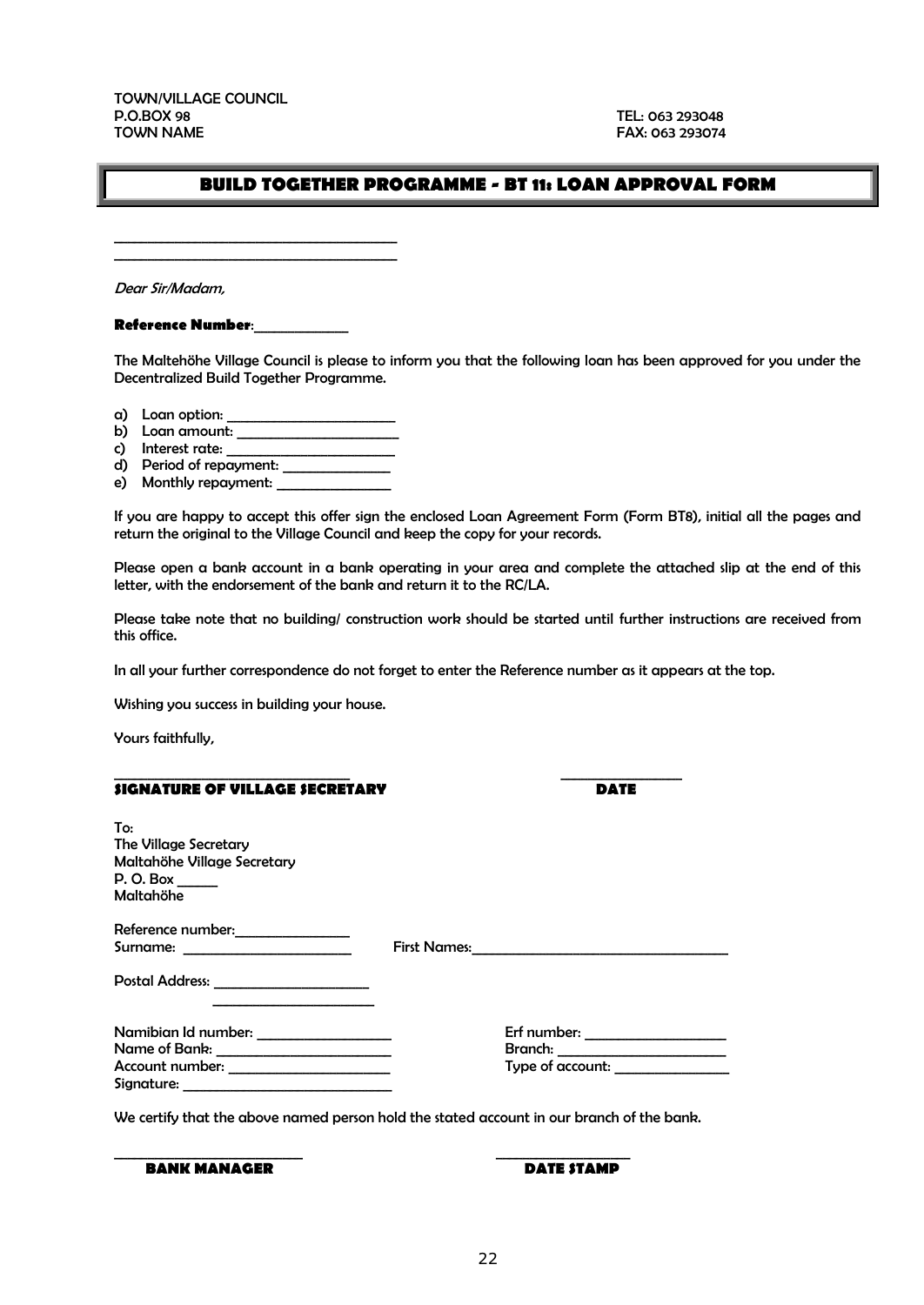# **K4 Loan Repayment Methods**

The loan repayment methods are:

- Stop Orders
- Salary Deductions
- Cash Payments
- Debit orders
- Electronic payments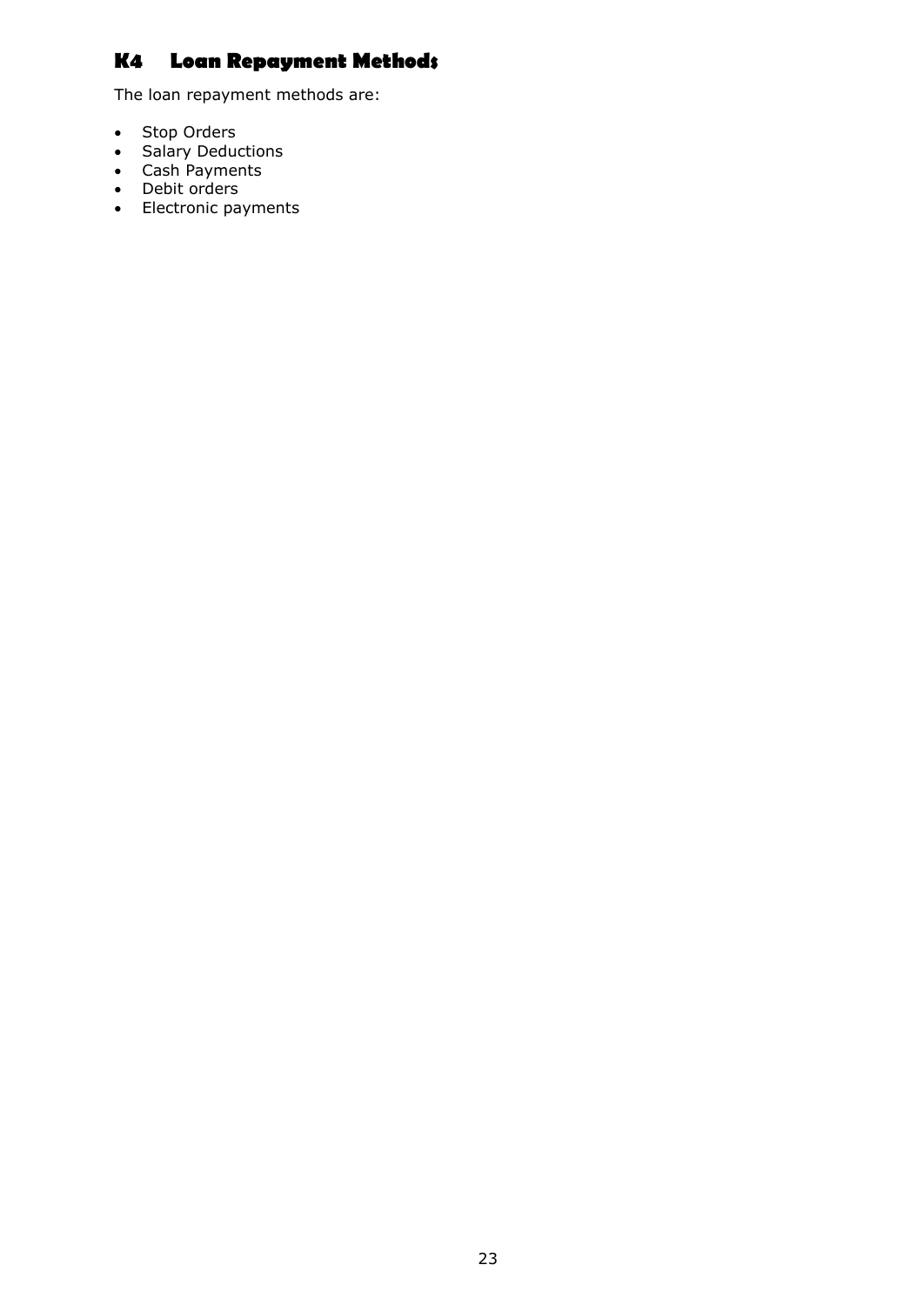# <span id="page-28-0"></span>**L. LOAN AGREEMENT**

### **L1 Loan Agreement**

- 1.1 The Loan Agreement Form (MURD -BT 8) is the most important legal document. It should be filled in legibly and completely in black ink. All information requested should be provided and where the information is not applicable it should be stated so.
- 1.2 All pages of the contract should be initialled by both parties (the debtor and the creditor) and the witnesses. In the case of joint applications, both names and identity numbers should be stated and both should sign on the last page of the contract and initial all the pages.
- 1.3 Before signing the contract it is important to inform the debtor, the obligations and the rights as a debtor, and the penalties that would be imposed in case of breach of contract.
- 1.4 Once the contract is signed by the beneficiary and on behalf of the RC/LA (the Creditor) the original should be placed in the safe, a photocopy in the file and a copy should be sent to the beneficiary. The original contract should not be punched.
- 1.5 A loan cannot be disbursed without both parties (the Creditor and the Debtor) signing the Loan Agreement.

The Loan Agreement Form (MURD -*BT 8*) is given on the following page.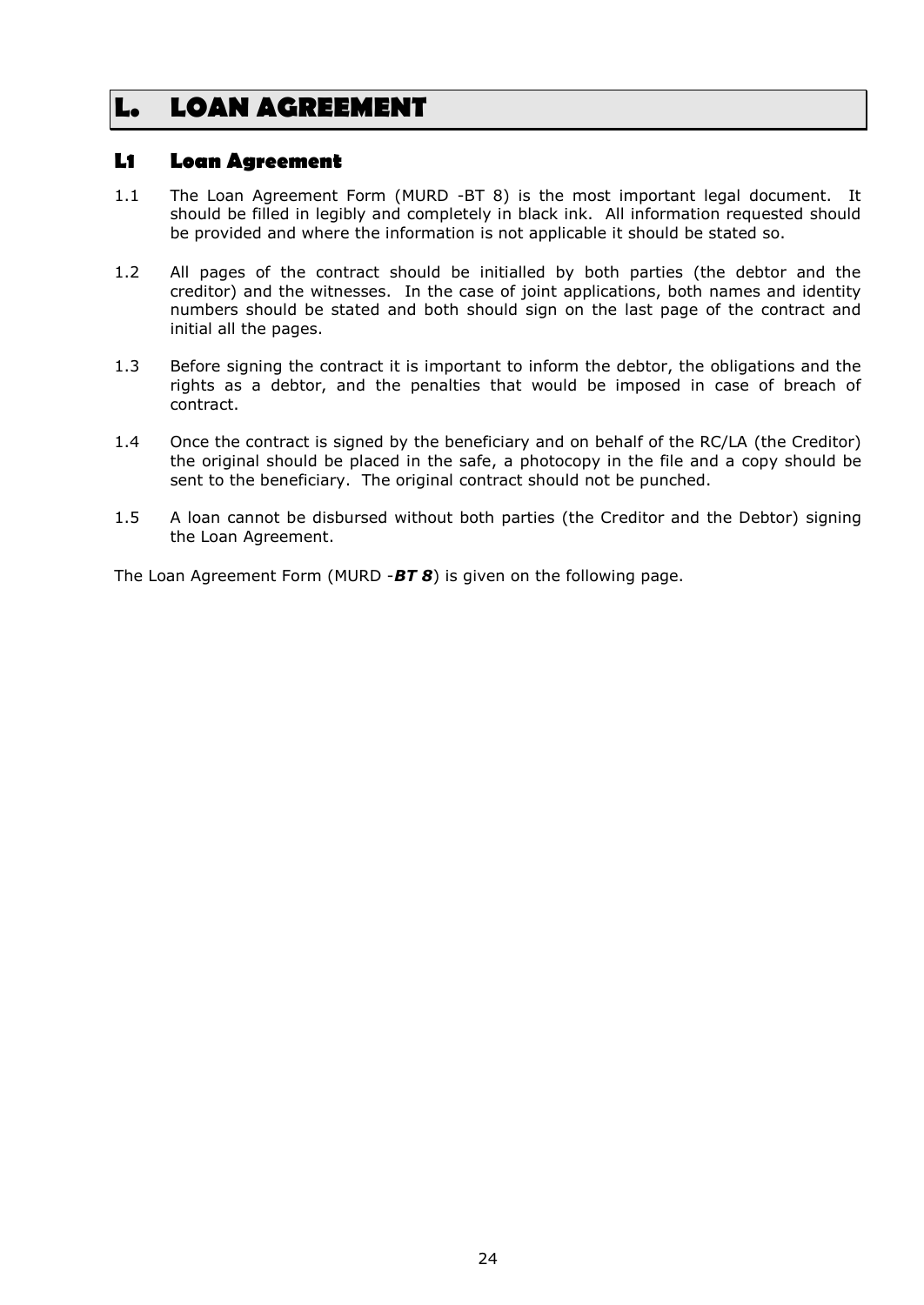### **BUILD TOGETHER PROGRAMME - BT8: LOAN AGREEMENT FORM**

#### MEMORANDUM OF AGREEMENT ENTERED INTO AND BETWEEN MALTAHOHE VILLAGE COUNCIL HEREIN REPRESENTED BY THE VILLAGE SECRETARY (HEREAFTER CALLED "THE CREDITOR")

| <b>AND</b>                     |                               |  |  |  |
|--------------------------------|-------------------------------|--|--|--|
| <b>Main Applicant / Debtor</b> | <b>Co-Applicant</b>           |  |  |  |
| <b>Full Names:</b>             | <b>Full Names:</b>            |  |  |  |
| <b>Identification Number:</b>  | <b>Identification Number:</b> |  |  |  |
| <b>Postal Address:</b>         | <b>Postal Address:</b>        |  |  |  |
| <b>Marital Status:</b>         | <b>Marital Status:</b>        |  |  |  |

#### (HEREAFTER CALLED "THE DEBTOR")

#### **1. BUILDING LOAN**

THE CREDITOR hereby lends and advances to the Debtor, subject to the implementation guidelines, who shall erect/upgrade/purchase (\*Delete which is not applicable) a building (s) on

Certain Erf No: ………………………… (which is registered in his/ her own name)

Situated at: …………………………….

Measuring: …………………………….m²

#### (HEREAFTER CALLED "THE PROPERTY")

All correspondence must be addressed to the Village Secretary.

#### **2. LOAN OPTION**

- 2.1. **THE CREDITOR** hereby lends and advances to the Debtor an amount of N\$.......................(loan amount) for the purpose of erecting/upgrading/purchasing building on Erf: …………..according to the plans attached hereto as ANNEXURE "A"
- 2.2. **THE DEBTOR** hereby is truly and lawfully indebted to and on behalf of the Creditor in the sum of ……………(loan option) from the loan lent and advance by the Creditor as specified in the Technical Report {Form MURD BT2}
- 2.3. **THE DEBTOR** shall repay the loan over a period of twenty (20) years starting from……………………………..as calculated by the Creditor in monthly instalment of N\$.....................as set out in ANNEXUTURE "B" until the full amount together with interest thereon is repaid.
- 2.4. This loan shall carry an interest rate of ……………% p.a. calculated on the monthly balance due under this loan.

#### 2.5. **THE CREDITOR** has the right to:-

- a) Adjust interest rate mentioned in paragraph 2.4. to the extent that interest rate increase or decrease on this loan after giving one (1) month notice in writing to the Debtor.
- b) Demand the repayment of the loan from the Debtor, whether the erection of the building is completed or not, after the expiration of 12 month period from the date of the signing of this contract
- 2.6. Where the right of ownership can be obtained by the Debtor, a bond must be registered over the property to secure this loan in the sum of t he loan continuing covering of security for money lent and advanced.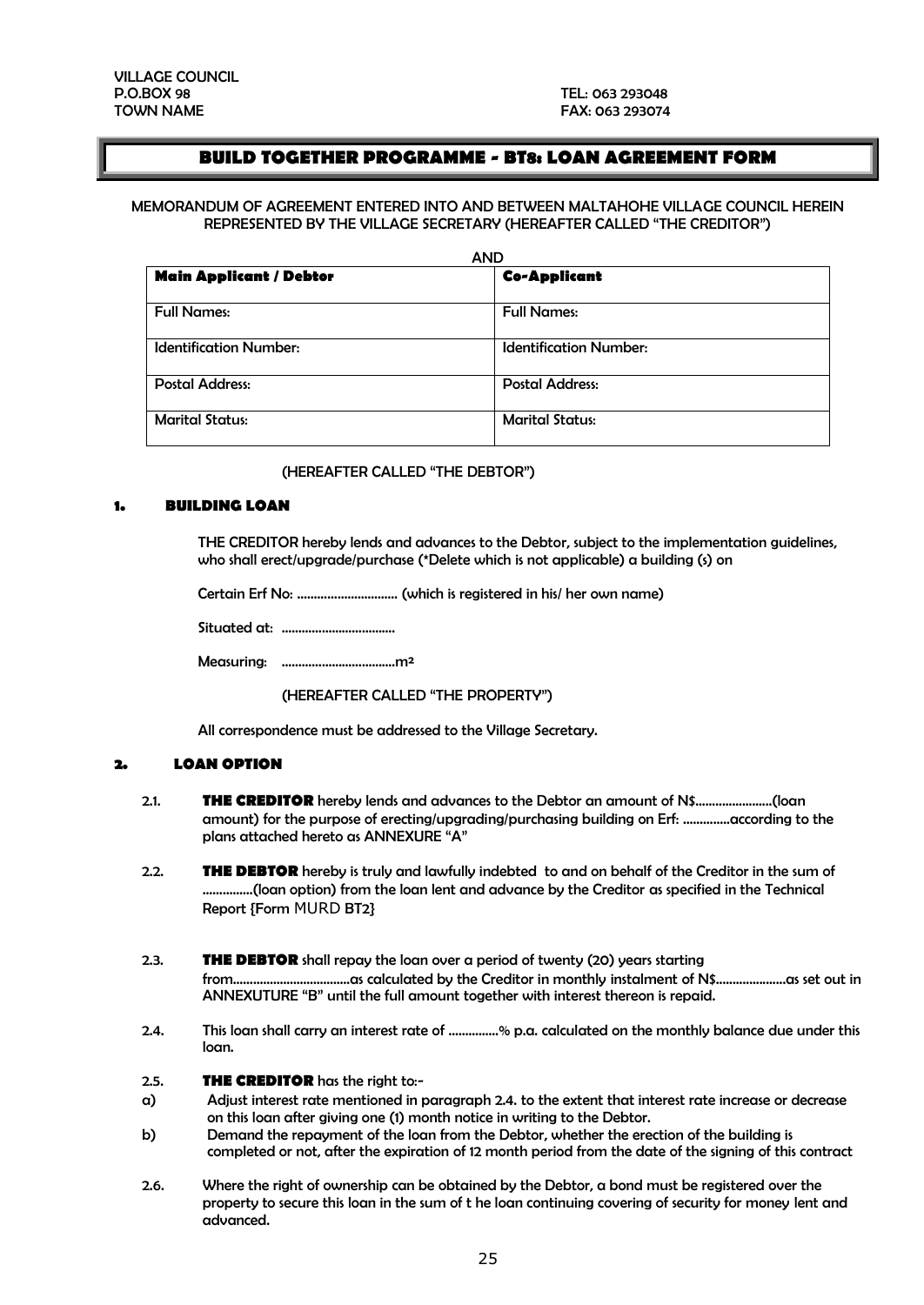- 2.7. Where the right of ownership cannot be obtained by the Debtor at the time of entering into this agreement, the property will remain registered in the name of the Creditor until the full amount is paid.
- 2.8. The Debtor shall punctually pay all rates and taxes, cost of registration of the bond and any charges of whatever nature in respect of the said property to the relevant authority who is supplying services and shall lodge with such authority such deposit, if any, which it may require in this regard.

#### **3. VARIATIONS:**

- 3.1 This agreement contains the whole of the agreement between the parties and any other terms , provisions and conditions whether express or implies are excluded here from and any variation, alterations or additions to this agreement shall not be in any force or effect unless reduced to writing and signed by the Creditor and Debtor.
- 3.2 Nothing contained in this agreement shall preclude the Debtor to effect larger payments than those agreed upon in this agreement.

#### **4 INSURANCE:**

- 4.1 The property which is or may hereafter be erected shall be insured at an insurance company, to be selected by the Creditor at any time during the continuation of this loan against risk of loss or damage by fire and or any other perils as the Creditor may require.
- 4.2 The policy of such insurance shall effect in the name of the Debtor or Co-debtor, if any and the Creditor for their respective rights and interest.
- 4.3 The Debtor shall as and when premiums fall due punctually pay the amounts to the Creditor who will transfer it to the insurer.
- 4.4 The Creditor shall have the right and be entitled to adjust, settle, compromise and or submit to arbitration all claims, payments, disputes and matters arising from and under such insurance referred to this property and institute action in respect thereof.

#### **5 CERTIFICATE**

5.1 The Debtor accepts that the amount which is certified by the person who is concerned with financial control or Chief Accounts Officer of the Creditor, is prima facia due to overdue by the Debtor and that such certificate can be used as the basis for legal steps against the Debtor for the repayment of any amount in arrears due or to obtain judgement.

#### **6 DOMICILIUM**

6.1 For the purpose of this agreement and for the purpose of the serviced delivery of any notice under this agreement or any legal proceedings the Debtor and Creditor chooses the domicilium citandi et executandi as follows :-

| Town/Village/Settlement: |
|--------------------------|
|                          |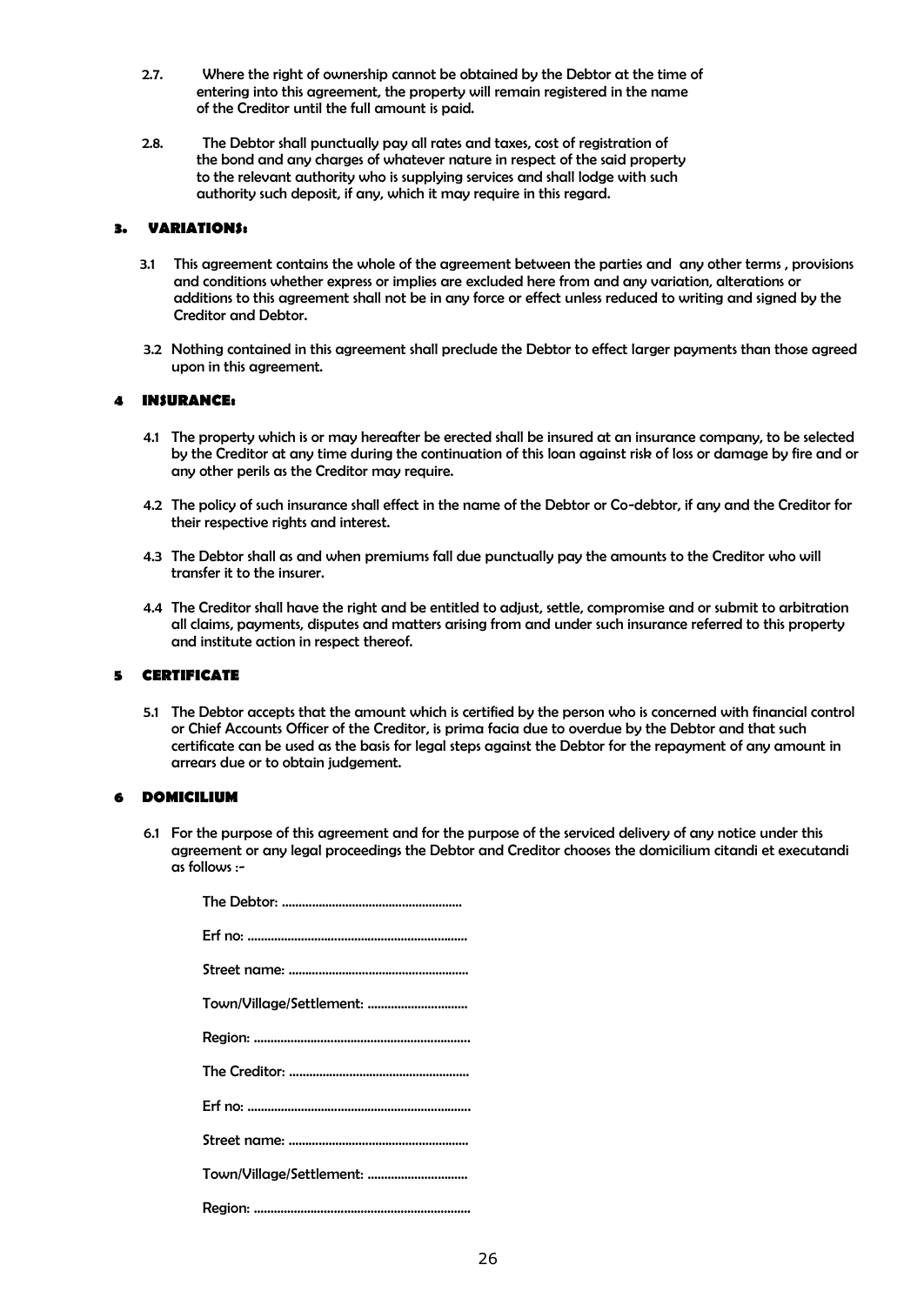#### **7 JURISDICTIONS:**

The Debtor hereby agrees that the Creditor to take any legal proceedings under this agreements at the Creditor's option either in the High Court or the Magistrate Court of competent jurisdiction in relation the Debtor and the Debtor consents to one of the abovementioned court having jurisdiction in relation to the matter of claim of the agreement.

#### **8 BREACH OF CONTRACT**

Should the Debtor commit a breach of any conditions of this agreement or fail to make any payment to the Creditor on due date, or fail to carry out any obligations incumbent on him/her under this agreement on due date, the Creditor shall have the following rights, without prejudice to any other rights to which the Creditor may be entitled in law or under this agreement, namely:-

- a) To enforce performance of the Debtor's obligations including payment of the full balance of the loan with interest therein.
- b) To cancel this agreement and retake possession of the property.
- c) Without any notice to the Debtor to take legal proceedings to correct the debts from the Debtors as well as any damages or cost involved which the Creditor may have suffered as a result of breach of this agreement.

 Signed at: ……………………………………………………………….. on this ………… …………………………day of …………….. by or on behalf of the Debtor in the presence of the undersigned.

#### **AS WITNESS:**

1……………………………..

2…………………………….. ………………………………………………………

 **DEBTOR**

 **CO-APPLICANT**

………………………………………………………

#### **AS WITNESS:**

1…………………………….

2…………………………… ………………………………………………………

 **CREDITOR**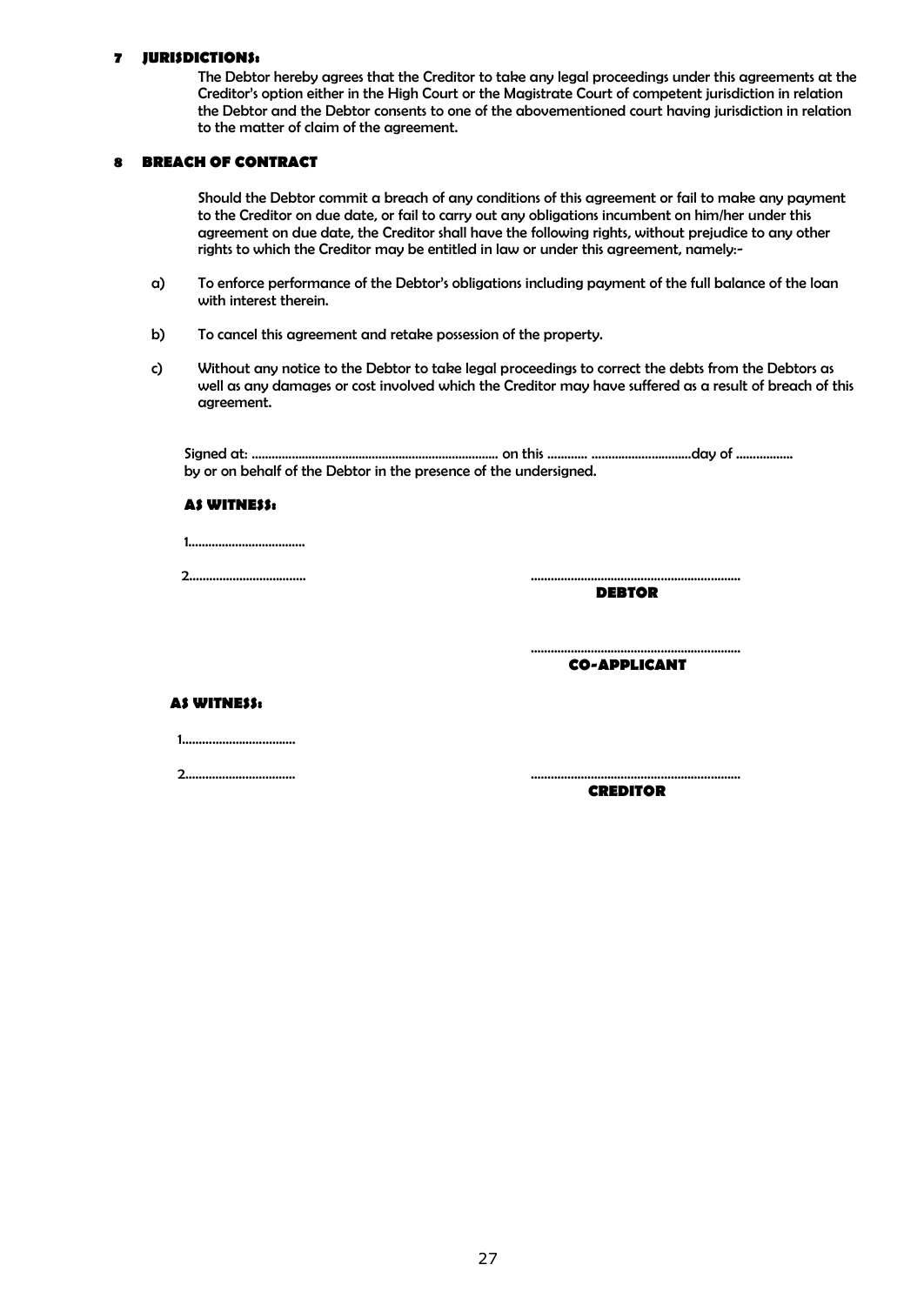# <span id="page-32-0"></span>**M. Work Inspection & Progress Payment**

### **M1 Work Inspection & Progress Payment**

- 1.1 The beneficiaries should select the type of house to be built which matches the loan from the type of plans available at the Regional Councils or Local Authorities. If a beneficiary wishes to build according to his/her own plan, a copy of it should be attached to the application. A standard Technical Report, MURD *BT2* will be prepared at the offices of Regional Councils or Local Authorities based on the house plan and the loan amount. One copy of the Technical Report should be in the file, one with the beneficiary, one with the Build Together Committee.
- 1.2 Inspectors from Local Authorities or Regional Councils will visit the sites with a photocopy of the Technical Report and make an assessment of the value of work done on site.
- 1.3 The Inspectors will certify the value of work done and materials on site and prepare a payment recommendation (standard form) and pass it over to the Support Team.
- 1.4 Based on the Payment Recommendation, the Finance and Administration Team prepares the Payment Instructions to the Bank to credit the recommended amounts to beneficiary's individual accounts. No progress payment will be recommended if the house is not built up to the required level of the construction.

The progress payment authorisation (*BT 13*) is shown on the following page.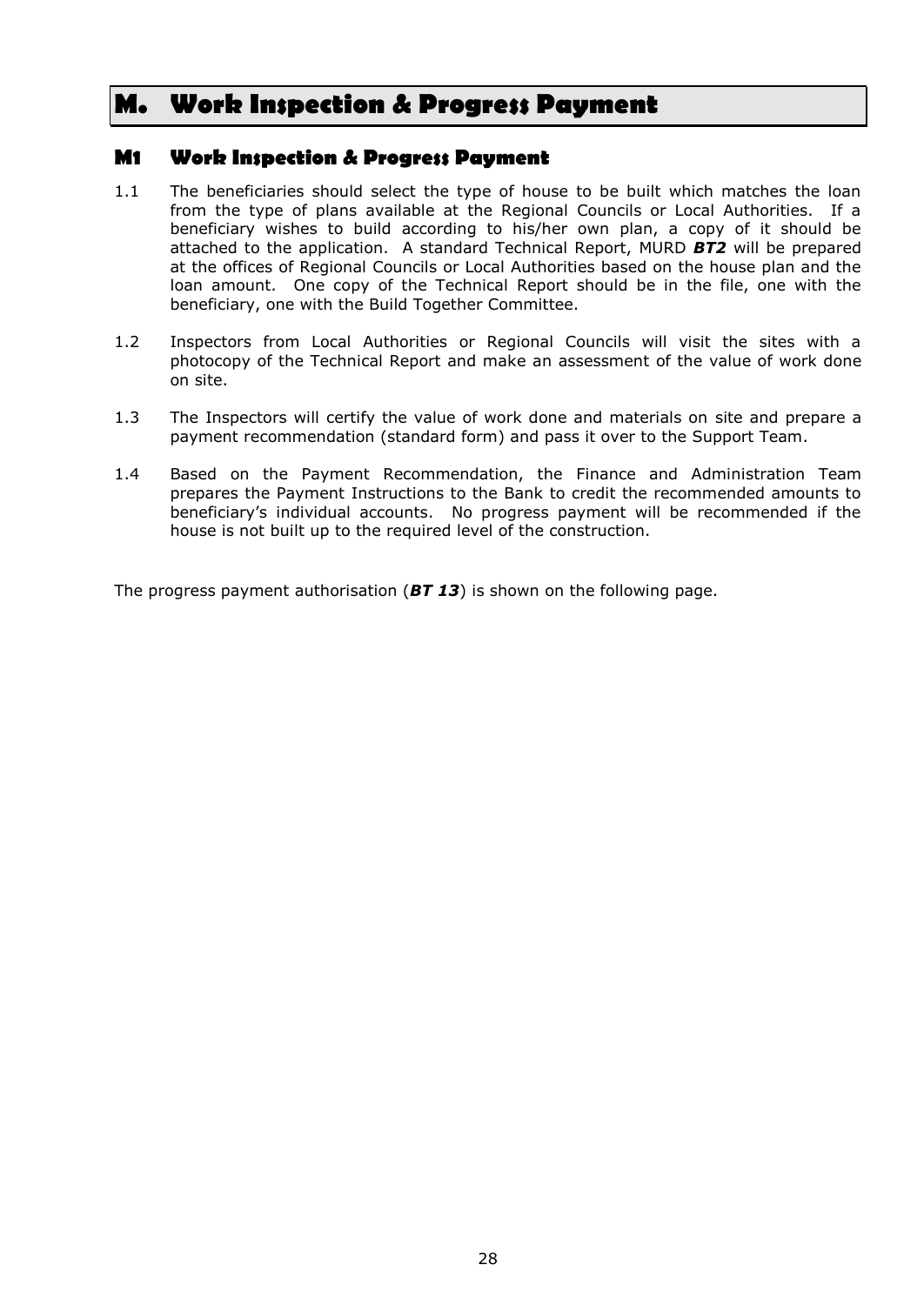# **BUILD TOGETHER PROGRAMME – BT 13: PROGRESS PAYMENT AUTHORISATION**

| PAYMENT NO:                             |                                               |     |                   |                       |
|-----------------------------------------|-----------------------------------------------|-----|-------------------|-----------------------|
|                                         |                                               |     |                   |                       |
|                                         |                                               |     |                   |                       |
|                                         |                                               |     |                   |                       |
|                                         |                                               |     | DATE:____________ |                       |
|                                         |                                               |     | ERF NO:           |                       |
|                                         | TOWN/VILLAGE/SETTLEMENT:                      |     |                   |                       |
|                                         | <b>GROSS AMOUNT OF WORK EXECUTED TO DATE:</b> |     | N\$               |                       |
| LESS PREVIOUS PAYMENT AS FOLLOWS:       |                                               |     |                   |                       |
| <b>PAYMENT TO MUNICIPALITY/VILLAGE:</b> |                                               | 1)  |                   | $N\$                  |
| <b>PROGRESS PAYMENT:</b>                |                                               | 2)  |                   |                       |
| <b>PROGRESS PAYMENT:</b>                |                                               | 3)  |                   |                       |
| <b>PROGRESS PAYMENT:</b>                |                                               | 4)  |                   |                       |
| <b>PROGRESS PAYMENT:</b>                |                                               | 5)  |                   | N\$                   |
| <b>PROGRESS PAYMENT:</b>                |                                               |     |                   |                       |
| <b>PROGRESS PAYMENT:</b>                |                                               | 7)  |                   |                       |
| <b>PROGRESS PAYMENT:</b>                |                                               | 8)  |                   |                       |
| <b>PROGRESS PAYMENT:</b>                |                                               |     |                   |                       |
| <b>PROGRESS PAYMENT:</b>                |                                               | 10) |                   |                       |
|                                         | <b>CURRENT PAYMENT AUTHORIZED:</b>            |     |                   | N\$ <sub>contra</sub> |
| <b>PREPARED BY:</b>                     |                                               |     |                   |                       |
|                                         | <b>NAME &amp; SIGNATURE</b>                   |     |                   | <b>DATE</b>           |
| <b>CHECKED BY:</b>                      |                                               |     |                   |                       |
|                                         | <b>NAME &amp; SIGNATURE</b>                   |     |                   | <b>DATE</b>           |
| <b>APPROVED BY:</b>                     |                                               |     |                   |                       |
|                                         | <b>NAME &amp; SIGNATURE</b>                   |     |                   | <b>DATE</b>           |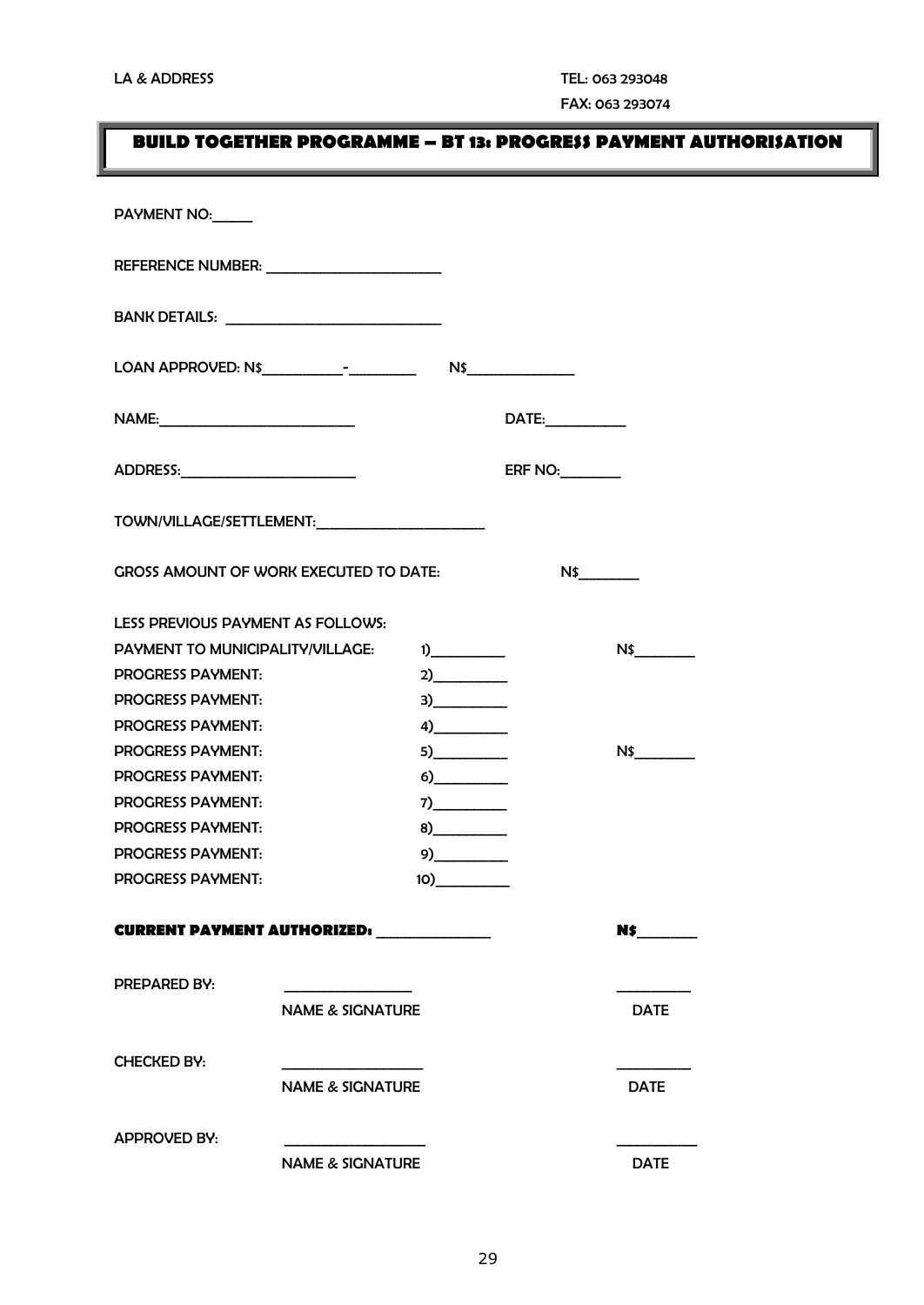# <span id="page-34-0"></span>**N. LOAN REPAYMENTS & DEBT ADMINISTRATION PROCEDURES**

# **N1 Loan Administration**

This function is supervised by the General Services Department at regional councils and the Finance and Administration Departments at local authorities. Field Teams submit completed documents in files for inspection and final approval for those eligible.

### The *Field Team functions* are:

- a.6 The Supervisor must exercise credit control within the authority limitations as explained under arrears follow-up steps.
- a.7 Must check and verify whether unit cost calculations for loans and housing units had been determined correctly for various schemes. In case where need be, documentation must be prepared on schemes for approval.
- a.8 Must keep records and files on all beneficiaries and determine the date of the first instalment once contracts are signed.
- a.9 Inform employers about obligations of a beneficiary and ensure that debit orders reach them, if need be.
- a.10 Ensure that all relevant loan approval requirements are met by applicants.

# **N2 Debt Administrative Procedure**

The Directorate of Housing must make every effort in computerizing its housing loan recordkeeping system. In situations where no debit orders apply, repayment offices under local authorities should be accessible to the beneficiaries with due consideration to appropriate office hours.

### The *Accounts Section functions* are:

- 2.1 To receive statements on all disbursements and deposits and to process the individual accounts on the computer within a week that the information has been received.
- 2.2 Information on all stop orders signed must be provided to this section. As many clients as possible must be encouraged to take up this facility. Deductions can be arranged at source of employment or through accounts held at banks, building societies or the office. A register must be kept/ printed of all stop orders. Any debit order outstanding for a month must be reported immediately to the Loans Administration unit for credit control purposes.
- 2.3 To keep all accounts within an arrear limit of 60 days by providing up to date accounting.

# **N3 Credit Control Measures**

- 3.1 The BTC is the link between the RC/LA and the beneficiaries in the DBTP. The beneficiaries should be treated with respect and patience at all times.
- 3.2 If beneficiaries fall into arrears, it is important that personal visits to them be maintained. They should not regard the BTC as an enemy neither should they be let to feel that the RC/LA, is not interested in their circumstances and only wishes to put them in trouble.
- 3.3 The objective should be to reduce the perception that once in arrears they have problems with both the BTC and the RC/LA rather the feeling should be that these institutions are there to help them help themselves.
- 3.4 Visits will also assist in ascertaining if a client is still living in the house and if not, those occupying the house would assist in tracing the client. The debtors should be visited personally so that the 30 days notice can be served when due. Those charged with the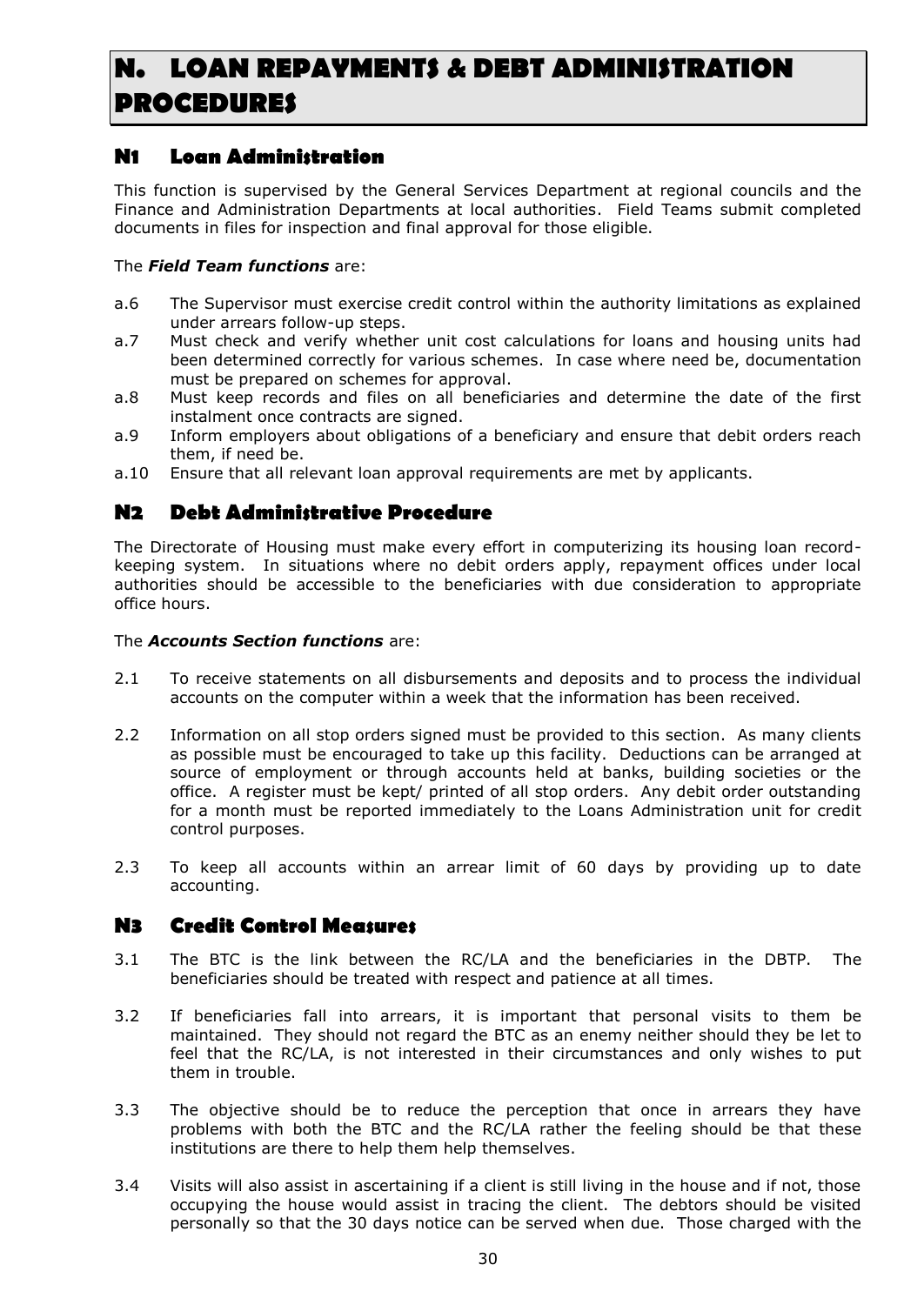updating of the address list could also be better advised, should circumstances change at the current address.

3.5 Ideally, all the BTC's as well as those groups which would be directly involved with rent/ instalment collection should have a crash course in the implementation of the instruments of loan administration i.e. acknowledgement of debts, voluntary surrender, eviction and related collection matters.

### **N4 Debt Action Authority Levels**

- 4.1 For debt outstanding up to three months, the Deputy Director/Head of Finance in the loans administration unit must be informed in order to take action.
- 4.2 Arrears over 6 months, cases of legal action and bond cancellations must be referred to management, (Chief Regional Officer at RC; OR Chief Executive Officer at LA's); for recommendation to the Council.
- 4.3 All debt rescheduling cases must be referred to a Management Committee.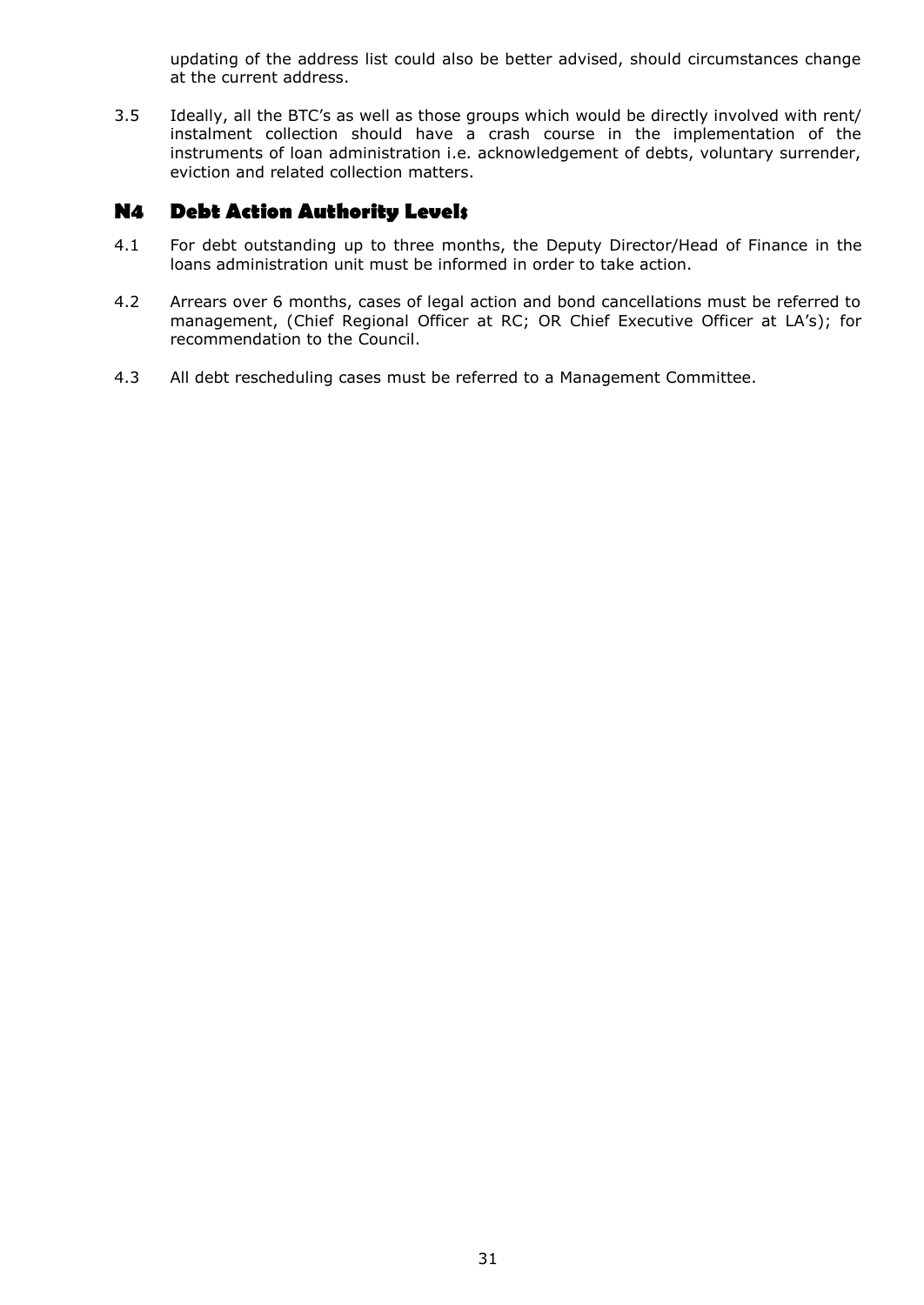# <span id="page-36-0"></span>**O. MANAGEMENT OF REVOLVING FUND**

The 'Administration of Housing Revolving Funds' are described in Parts III to V of the National Housing Development Act (Act No. 26, 2000).

As stated, the purpose of the Housing RF is to:

- a) grant loans to persons for constructing or acquiring low cost residential accommodation, or for the purpose of acquiring land, in geographical areas;
- b) acquire land or materials for the purpose of constructing low cost residential accommodation in geographical areas, to construct such accommodation and to let or sell such accommodation to any person;
- c) grant loans to persons for the purpose of constructing low cost residential accommodation in geographical areas on behalf of other persons.

Every RC and LA shall control and manage, subject to the other provisions of the Act, the Housing RF established by it in the region or LA area concerned. An official has to be appointed as accounting officer for the Housing RF in each RC/LA. The duties of the accounting officer include the making of payments, entering into agreements, keeping of proper records of all financial transactions and the preparation and submission of monthly management reports to management committee.

It should be noted that in the absence of financial institutions, beneficiaries can make their payments at the RC/LA offices.

Within a period of six months after the end of each financial year of the Fund, the Auditor-General shall audit the books of the Housing RF in respect of the financial year concerned.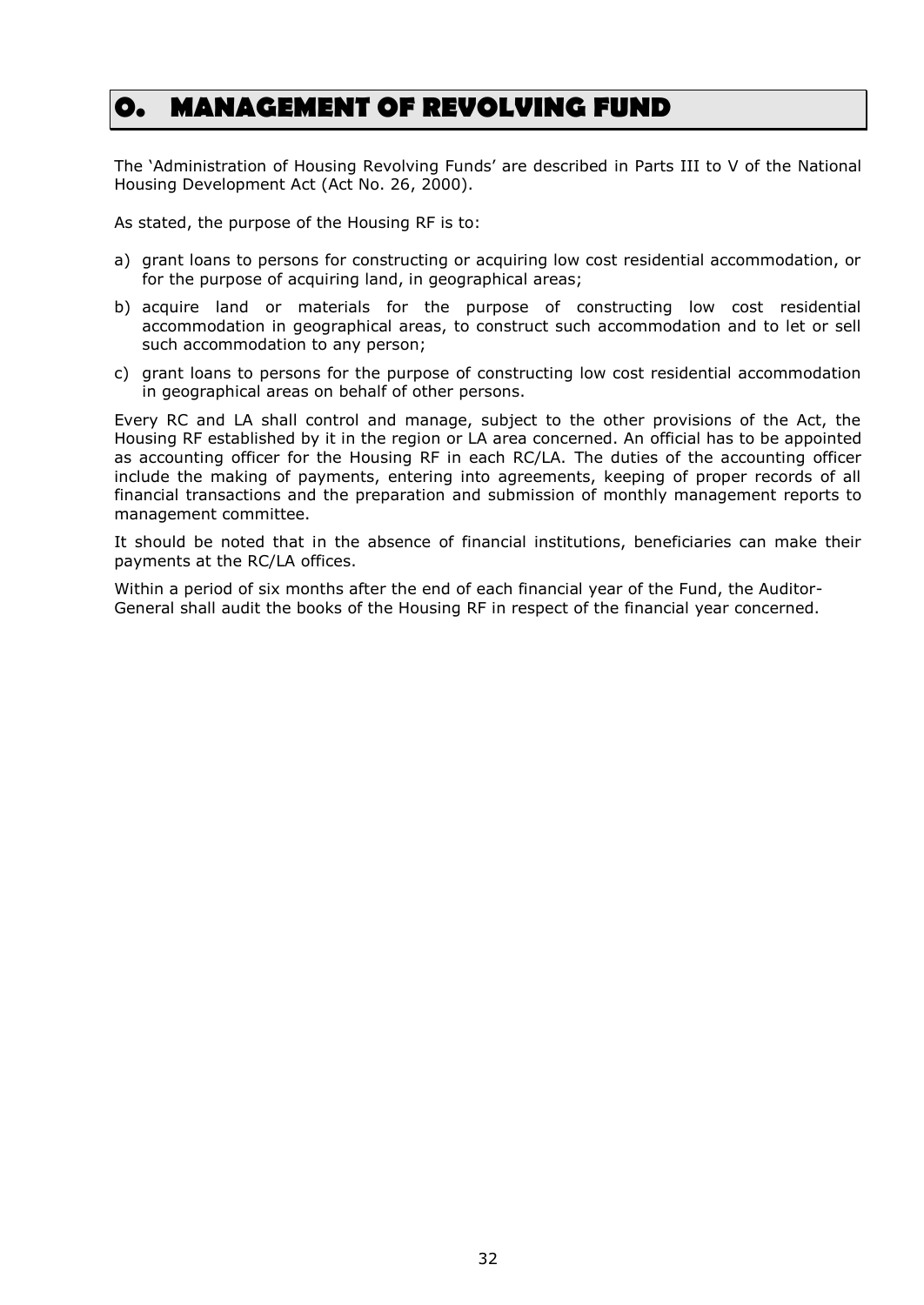# <span id="page-37-0"></span>**P. PERFORMANCE MONITORING & REPORTING**

It is required from each RC and LA to report on the BTP progress. The two levels of progress reporting are described below.



# **P1 Monitoring & Reporting from BTP Team to RC/LA CRO/CEO**

The BTP Team should report on project progress to the LA/RC on a monthly basis, as required by the Act. The report should include:

- 1.1 General progress per project, including problems, based on the monitoring and evaluation during the whole construction process, from excavation stage
- 1.2 Whether feasibility studies were carried out before constructions, incl. availability of suitable land/plots
- 1.3 Inclusion of weekly site visits reports
- 1.4 Records of payments made to contractors/suppliers
- 1.5 Proof of insurance of houses before loan repayments; insurance amounts to be equal to loan amounts, from start of construction (RF to be used to pay insurance while houses are under construction)
- 1.6 Record of houses handed over to Beneficiaries after completion
- 1.7 Report on retention amounts applied (to be released 12 months after completion if no defects)
- 1.8 Proof of housing valuations every 5 years (updated valuation roll)
- 1.9 Registration of local builders (RC/LA should have the power to fire contractors if construction is not according to agreed standards/quality/specifications)
- 1.10 Proof that house construction started within 3 months after funds were released

# **P2 Reports from RC/LA to MURD**

Each RC/LA should submit a progress report in the standard format to MURD every six months. The report consists of two main components, namely:

- 2.1 The housing statistics on the prescribed tables (see *Annexure C*)
- 2.2 The questionnaire linked to the "Sustainable BTP House", assessing the condition of each building block in the 6 main components (H R O T C F) of the House (See *Annexure D*).
- 2.3 Both reports (as shown in Annexures C and D) should be submitted to MURD at the *end of March and end of September of every year*.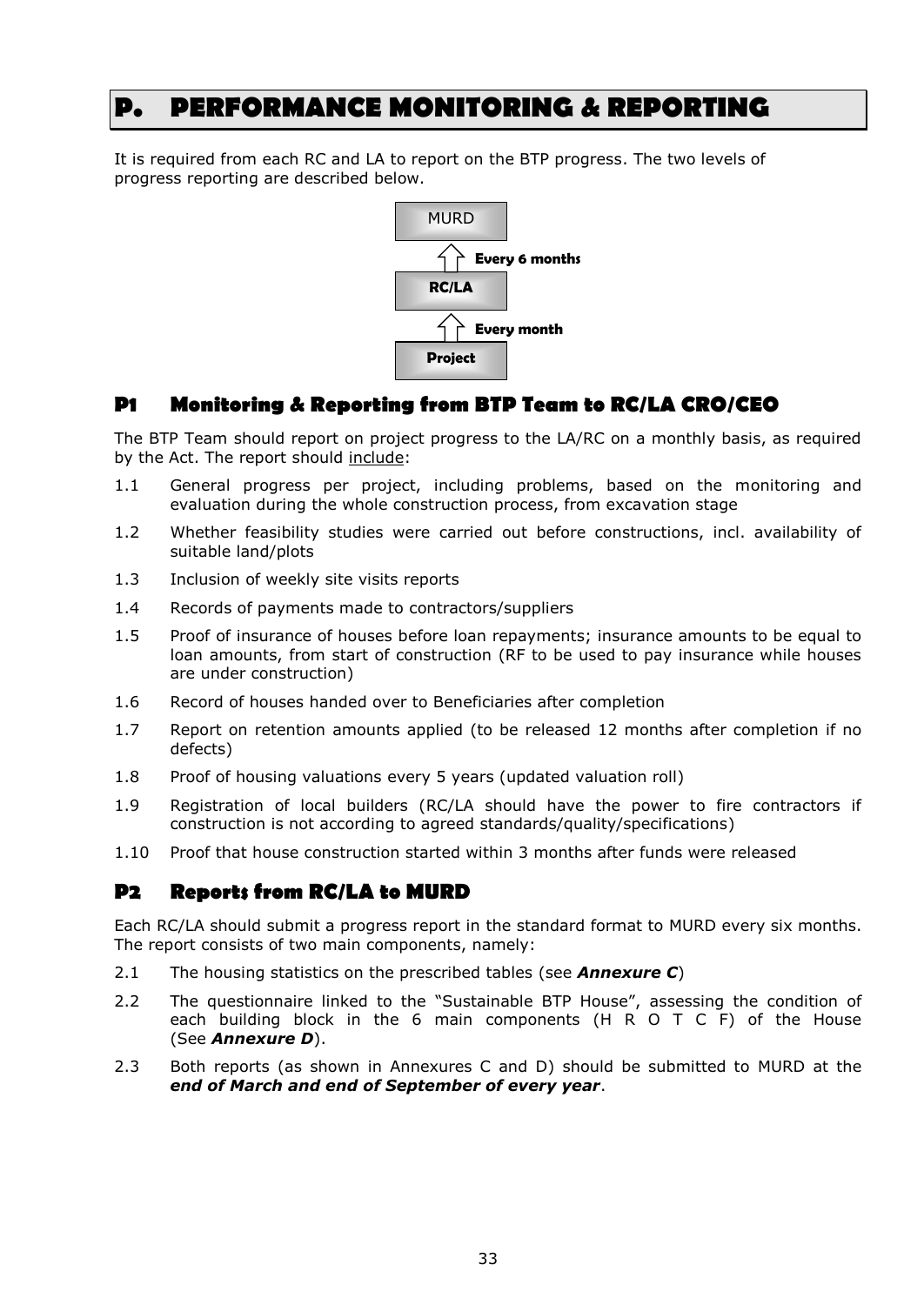# <span id="page-38-0"></span>**ANNEXURE A: MONTHLY LOAN REPAYMENTS**

The required *monthly repayment* over *20 years* for a specific loan amount is indicated in the table below. Interest rates of between 4 and 7% apply. The maximum loan size is N\$40,000. Refer to the nine main options in chapter D.

| <b>LOAN</b><br><b>AMOUNT</b><br>[N\$] | 4%     | 4.5%   | 5%     | 5.5%   | 6%     | 6.5%   | 7%     |
|---------------------------------------|--------|--------|--------|--------|--------|--------|--------|
| 3,000                                 | 18.18  |        |        |        |        |        |        |
| 4,000                                 | 24.24  |        |        |        |        |        |        |
| 5,000                                 | 30.30  |        |        |        |        |        |        |
| 6,000                                 | 36.36  |        |        |        |        |        |        |
| 7,000                                 | 42.42  |        |        |        |        |        |        |
| 8,000                                 | 48.48  |        |        |        |        |        |        |
| 9,000                                 | 54.54  |        |        |        |        |        |        |
| 10,000                                | 60.60  |        |        |        |        |        |        |
| 11,000                                | 66.66  |        |        |        |        |        |        |
| 12,000                                | 72.72  |        |        |        |        |        |        |
| 13,000                                | 78.78  |        |        |        |        |        |        |
| 14,000                                | 84.84  |        |        |        |        |        |        |
| 15,000                                | 90.90  |        |        |        |        |        |        |
| 16,000                                | 96.96  |        |        |        |        |        |        |
| 17,000                                | 103.02 |        |        |        |        |        |        |
| 18,000                                | 109.08 |        |        |        |        |        |        |
| 19,000                                | 115.14 |        |        |        |        |        |        |
| 20,000                                | 121.20 |        |        |        |        |        |        |
| 21,000                                | 127.26 |        |        |        |        |        |        |
| 22,000                                | 133.32 |        |        |        |        |        |        |
| 23,000                                | 139.38 |        |        |        |        |        |        |
| 24,000                                | 145.44 |        |        |        |        |        |        |
| 25,000                                | 151.50 |        |        |        |        |        |        |
| 26,000                                | 157.55 |        |        |        |        |        |        |
| 27,000                                | 163.61 |        |        |        |        |        |        |
| 28,000                                | 169.67 |        |        |        |        |        |        |
| 29,000                                | 175.73 |        |        |        |        |        |        |
| 30,000                                | 181.79 |        |        |        |        |        |        |
| 31,000                                | 187.85 |        |        |        |        |        |        |
| 32,000                                | 193.91 |        |        |        |        |        |        |
| 33,000                                | 199.97 |        |        |        |        |        |        |
| 34,000                                | 206.03 |        |        |        |        |        |        |
| 35,000                                |        | 221.43 |        |        |        |        |        |
| 36,000                                |        |        | 237.58 |        |        |        |        |
| 37,000                                |        |        |        | 254.52 |        |        |        |
| 38,000                                |        |        |        |        | 272.24 |        |        |
| 39,000                                |        |        |        |        |        | 290.77 |        |
| 40,000                                |        |        |        |        |        |        | 310.12 |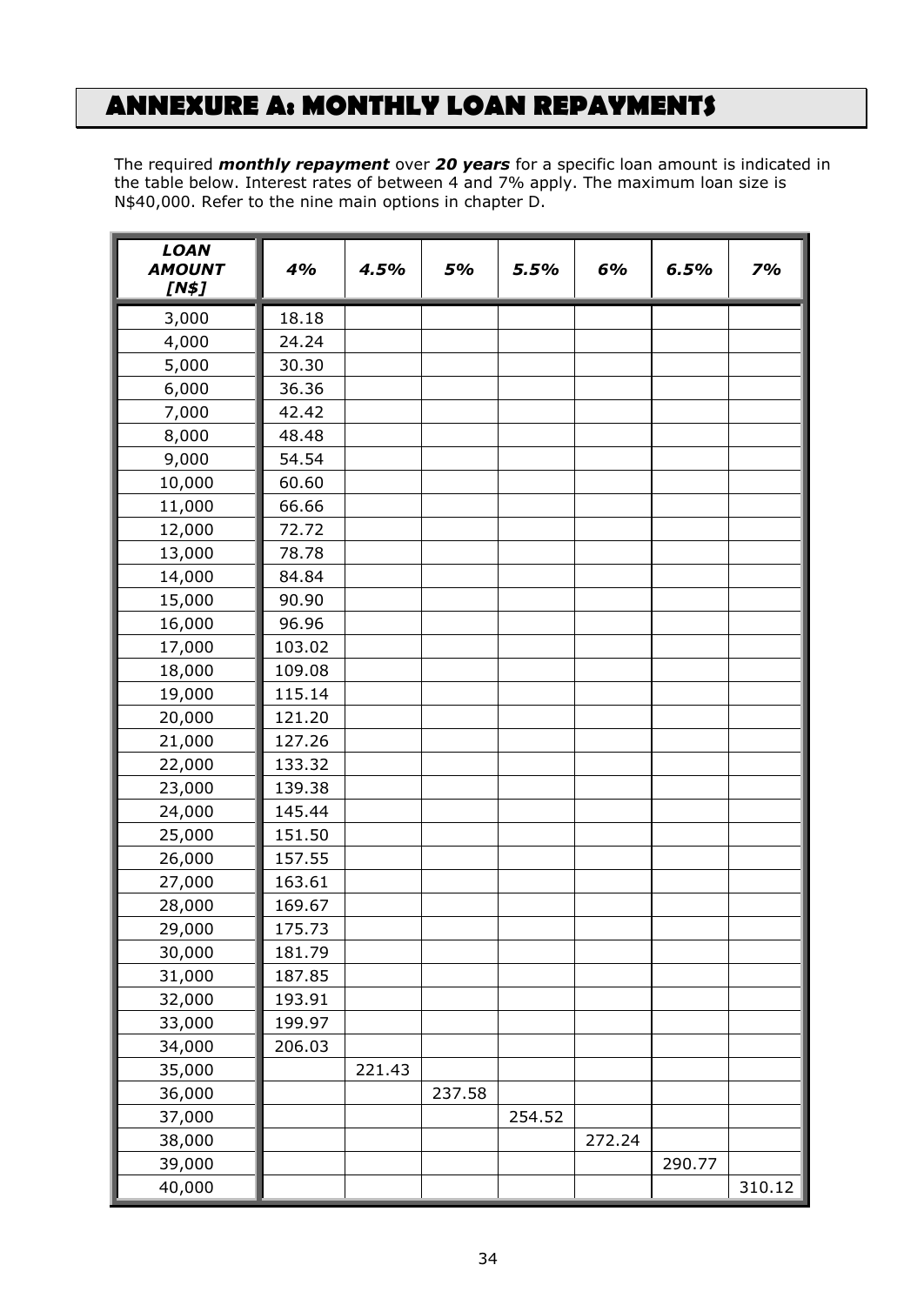# <span id="page-39-0"></span>**ANNEXURE B: RC/LA REFERENCE NUMBERS**

It is important that in all correspondence and transactions the Reference Number for the specific city, municipality, town or village is correctly assigned. The first two digits of the Reference Number identify the Region; the second two the town; and the last six the borrower. Refer to Section K2 for an example.

| <b>REGION</b><br>(FIRST 2 DIGITS) | LA<br>(SECOND 2 DIGITS)                                                                                                                                                                                                      |
|-----------------------------------|------------------------------------------------------------------------------------------------------------------------------------------------------------------------------------------------------------------------------|
| 01 Kunene                         | 01 Khorixas<br>02 Outjo<br>03 Opuwo<br>05 Kamanjab<br>06 Fransfontein<br>07 Sesfontein<br>08 Okangwati                                                                                                                       |
| 02 Omusati                        | 01 Uutapi<br>02 Tsandi<br>03 Nakayale<br>04 Okahao<br>05 Oshikuku<br>06 Onesi<br>07 Elim<br>08 Ogongo<br>09 Okalongo<br>10 Anamulenge<br>11 Ruacana                                                                          |
| 03 Oshana                         | 01 Evululuko-Oshakati<br>02 Oneshila-Oshakati<br>03 Ondangwa<br>04 Oshoopala-Oshakati<br>05 Uupindi-Oshakati<br>06 Ongwediva<br>07 Oshakati West<br>08 Twahangana-Oshakati<br>09 Ompumbu-Oshakati<br>10 Kandjengedi-Oshakati |
| 04 Ohangwena                      | 01 Eenhana<br>02 Helao Nafidi (incl. Oshikango &<br>Omafo-Engela)<br>03 Omundaungilo<br>04 Omungwelume<br>05 Ongenga<br>06 Okongo<br>07 Endola<br>8 Ondobe<br>9 Epembe<br>10 Ongha                                           |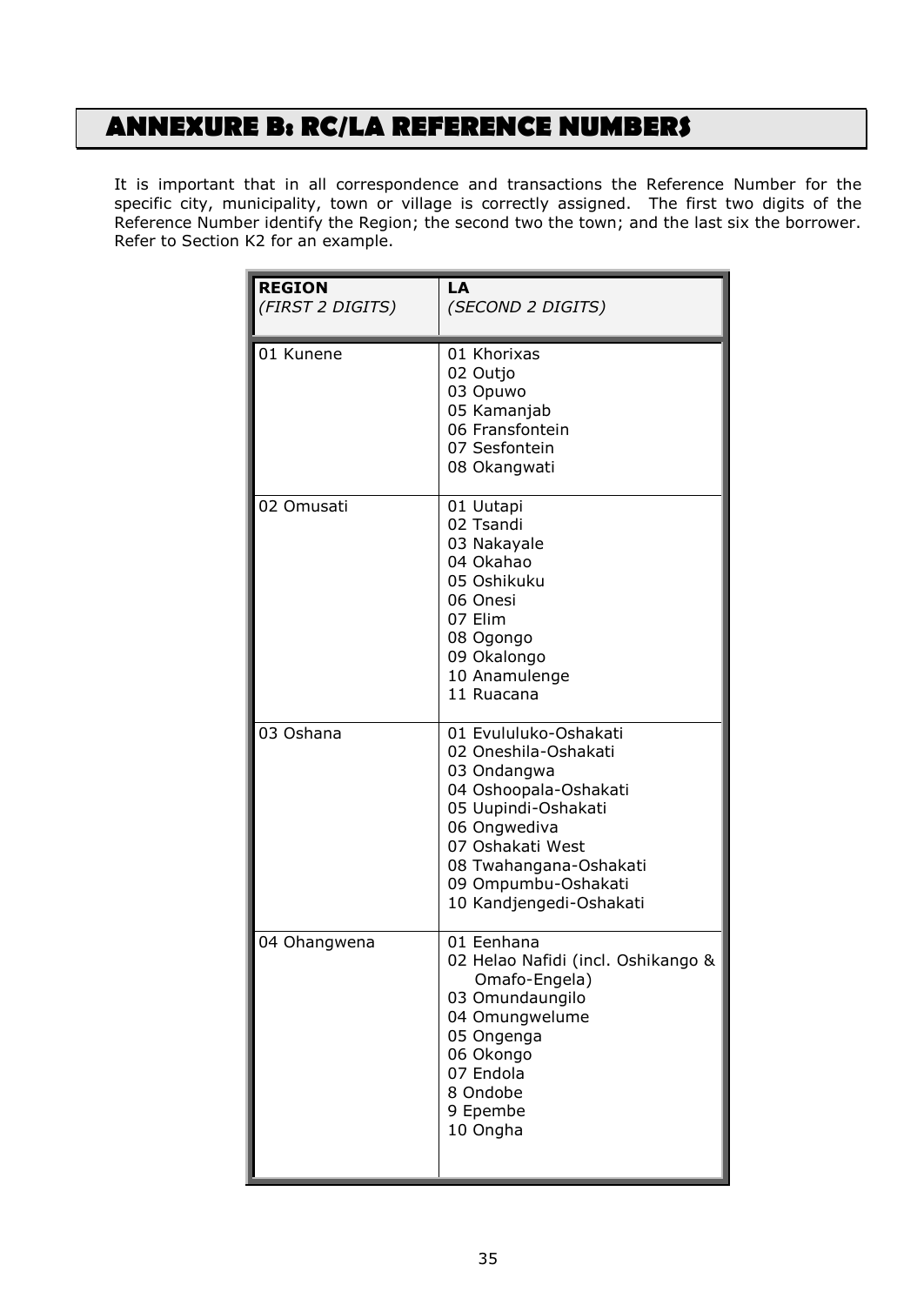| 05 Oshikoto | 01 Tsumeb<br>02 Oshivelo<br>03 Omuntele<br>04 Okankolo<br>05 Onayena<br>06 Onethindi-Oniipa<br>07 Olukonda<br>08 Oshigambo<br>09 Okatope<br>10 Guinas<br>11 Engodi<br>12 Omuthiya-wiipundi<br>13 Onyaanya<br>14 Tsumeb SDFN                                                                                                        |
|-------------|------------------------------------------------------------------------------------------------------------------------------------------------------------------------------------------------------------------------------------------------------------------------------------------------------------------------------------|
| 06 Okavango | 01 Rundu<br>02 Nkurenkuru<br>03 Mpungu<br>04 Mashari<br>05 Mupini<br>06 Kahenge<br>07 Kapako<br>08 Divundu<br>09 Ndiyona<br>10 Rundu SDFN                                                                                                                                                                                          |
| 07 Caprivi  | 01 Kaima Mulilo<br>02 Linyangi<br>03 Bagani<br>04 Mukwe<br>05 Bukalo<br>06 Kongola<br>07 Sibinda<br>08 Kabbe<br>09 Chichimane                                                                                                                                                                                                      |
| 08 Erongo   | 01 Swakopmund<br>02 Walvis Bay<br>03 Henties Bay<br>04 Usakos<br>05 Karibib<br>06 Omaruru<br>07 Otjimbingwe<br>08 Okombahe<br>09 Omatjete<br>10 Uis<br>11 Arandis<br>12 Usakos SDFN<br>13 Endela Pamwe Nethimbo-<br>Walvis Bay<br>14 Hadamo / Hoa - Swakopmund<br>15 Huidare SDFN-Swakopmund<br>16 Wana Nashoye SDFN-Walvis<br>Bay |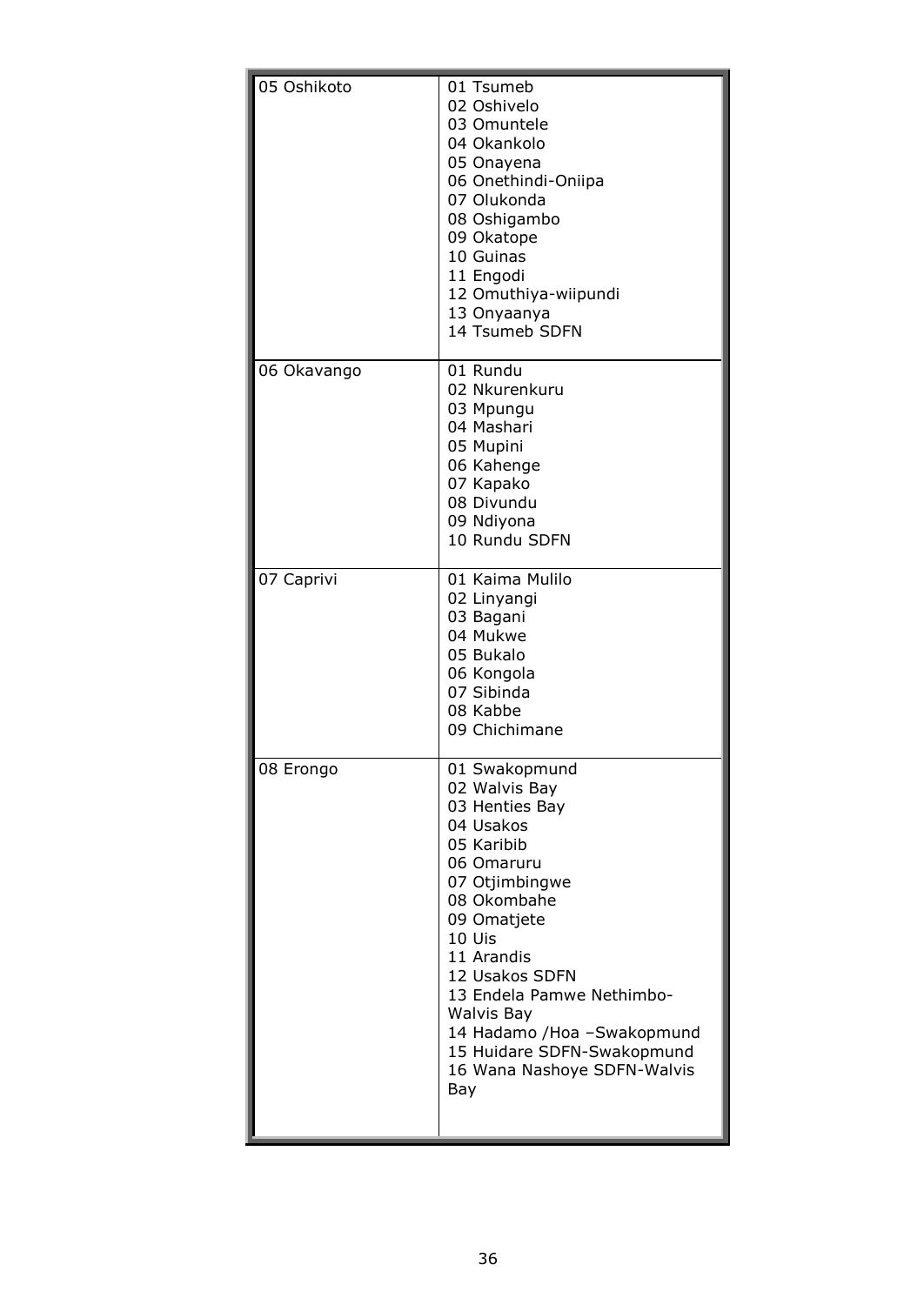| 09 Otjozondjupa | 01 Otjiwarongo<br>02 Okahandja<br>03 Otavi<br>04 Kalkveld<br>05 Grootfontein<br>06 Okakarara<br>07 Okamatapati<br>08 Okondjatu<br>09 Tsumkwe                                                                                                                                                                                                                                                                                                                                                                                                                                                                                                                                                                                                                                        |
|-----------------|-------------------------------------------------------------------------------------------------------------------------------------------------------------------------------------------------------------------------------------------------------------------------------------------------------------------------------------------------------------------------------------------------------------------------------------------------------------------------------------------------------------------------------------------------------------------------------------------------------------------------------------------------------------------------------------------------------------------------------------------------------------------------------------|
|                 | 10 Okatjorou<br>11 Coblenz<br>12 Otjiwarongo SDFN<br>13 Otavi SDFN                                                                                                                                                                                                                                                                                                                                                                                                                                                                                                                                                                                                                                                                                                                  |
| 10 Omaheke      | 01 Gobabis<br>02 Otjinene<br>03 Corridor No.13<br>04 Leonardville<br>05 Witvlei<br>06 Tallismanus<br>07 Epukiro<br>08 Aminuis<br>09 Gobabis SDFN                                                                                                                                                                                                                                                                                                                                                                                                                                                                                                                                                                                                                                    |
| 11 Khomas       | 01 Ombili<br>02 Saamstaan Housing Group<br>03 Dordabis<br>04 Groot Aub<br>05 Khomasdal<br>06 Single-Quarters-Katutura<br>07 Individual Loans in Katutura<br>08 People's Force Housing Group<br>09 Habitat II Saving Group<br>10 Homeless<br>11 Ipelegeng Bomma Group<br>12 Nguundja<br>13 Ounongo Woye<br>14 Yambidhidha<br>15 Self Services<br>16 Penduka<br>17 Eagles Community Group<br>18 Dibasen<br>19 Limbandungila<br>20 Barcelona<br>21 New Life<br>22 Huidare<br>23 Ngatukondje<br>24 Dreamland Group<br>25 Roofless<br>26 Goodland<br>27 Bethesda Housing Group<br>28 Longa Shoye<br>29 Dantago<br>30 Ehi roruyano Housing Group<br>31 Sunshine<br>32 Endileni<br>33 Tutala<br>34 Twahangana<br>35 Rehoboth Housing Group<br>36 Promise land<br>37 Ikemeleng Saving Group |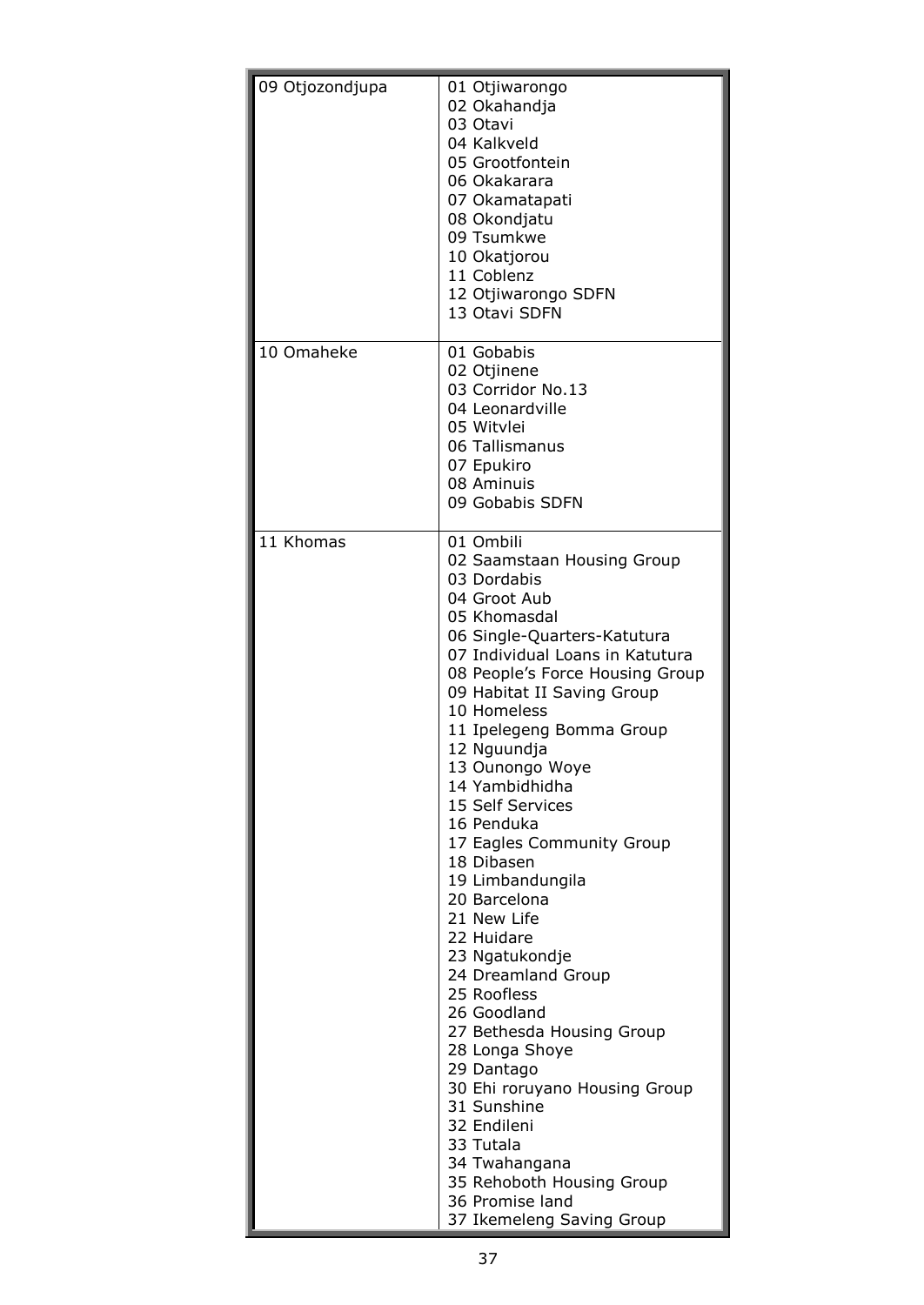| 12 Hardap | 01 Mariental<br>02 Khara Tsasib - Mariental<br>03 Gibeon<br>04 Stampriet<br>05 Gochas<br>06 Aranos<br>07 Kalkrand<br>08 Maltahohe<br>09 Rehoboth<br>10 Hoachanas                                                                  |
|-----------|-----------------------------------------------------------------------------------------------------------------------------------------------------------------------------------------------------------------------------------|
| 13 Karas  | 01 Karasburg<br>02 Warmbad<br>03 Luderitz<br>04 Tses<br>05 Bethanie<br>06 Keetmanshoop<br>07 Berseba<br>08 Aroab<br>09 Ariamsylei<br>10 Grunau<br>11 Koes<br>12 Aus<br>13 Noordoewer<br>14 Haida Omo≠ Hau Group<br>(Keetmanshoop) |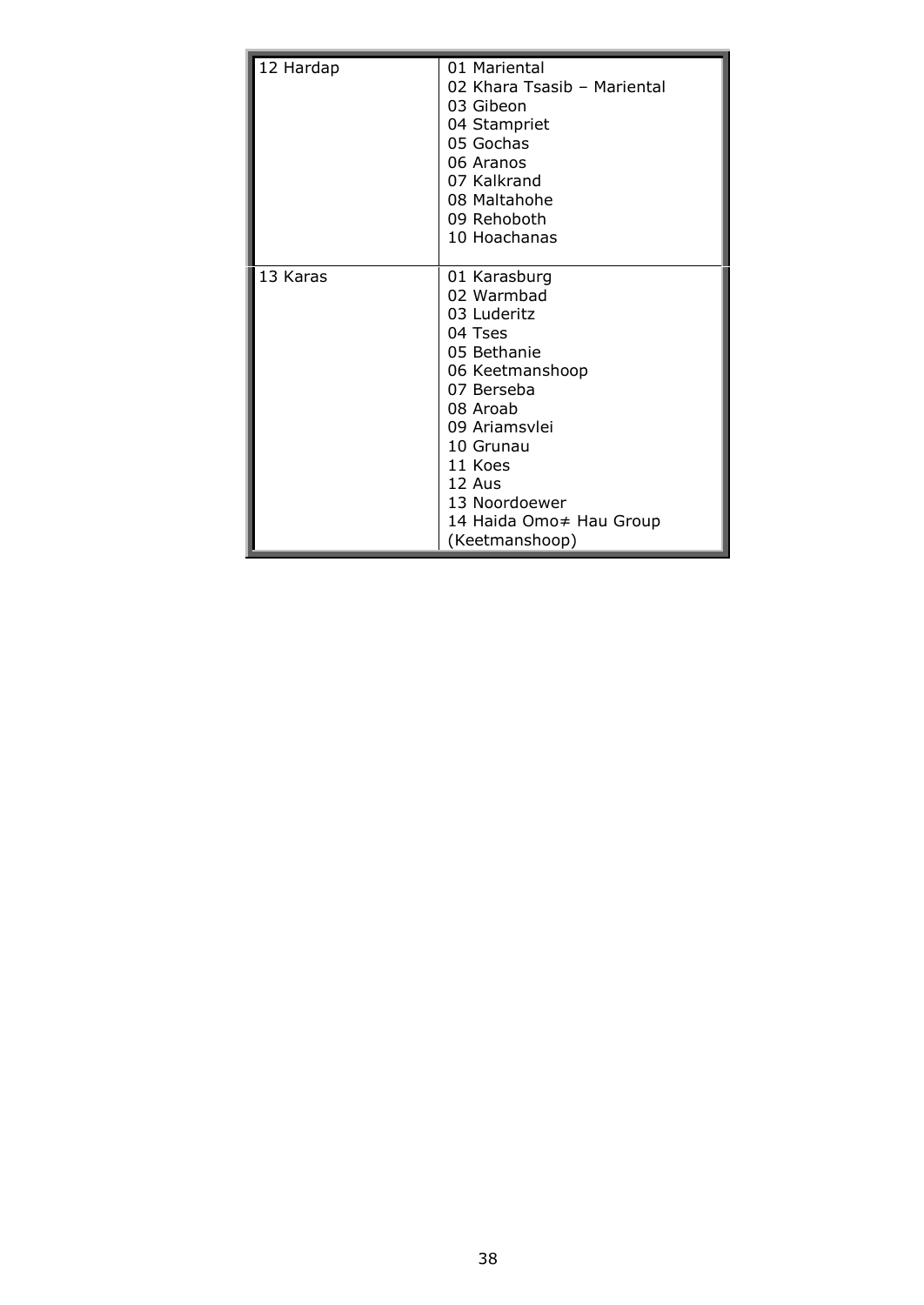# <span id="page-43-0"></span>**ANNEXURE C: REPORTING FORMAT OF STATISTICS**

For each of the four BTP components, each RC/LA should report bi-annually to MURD their BTP Progress in the following formats.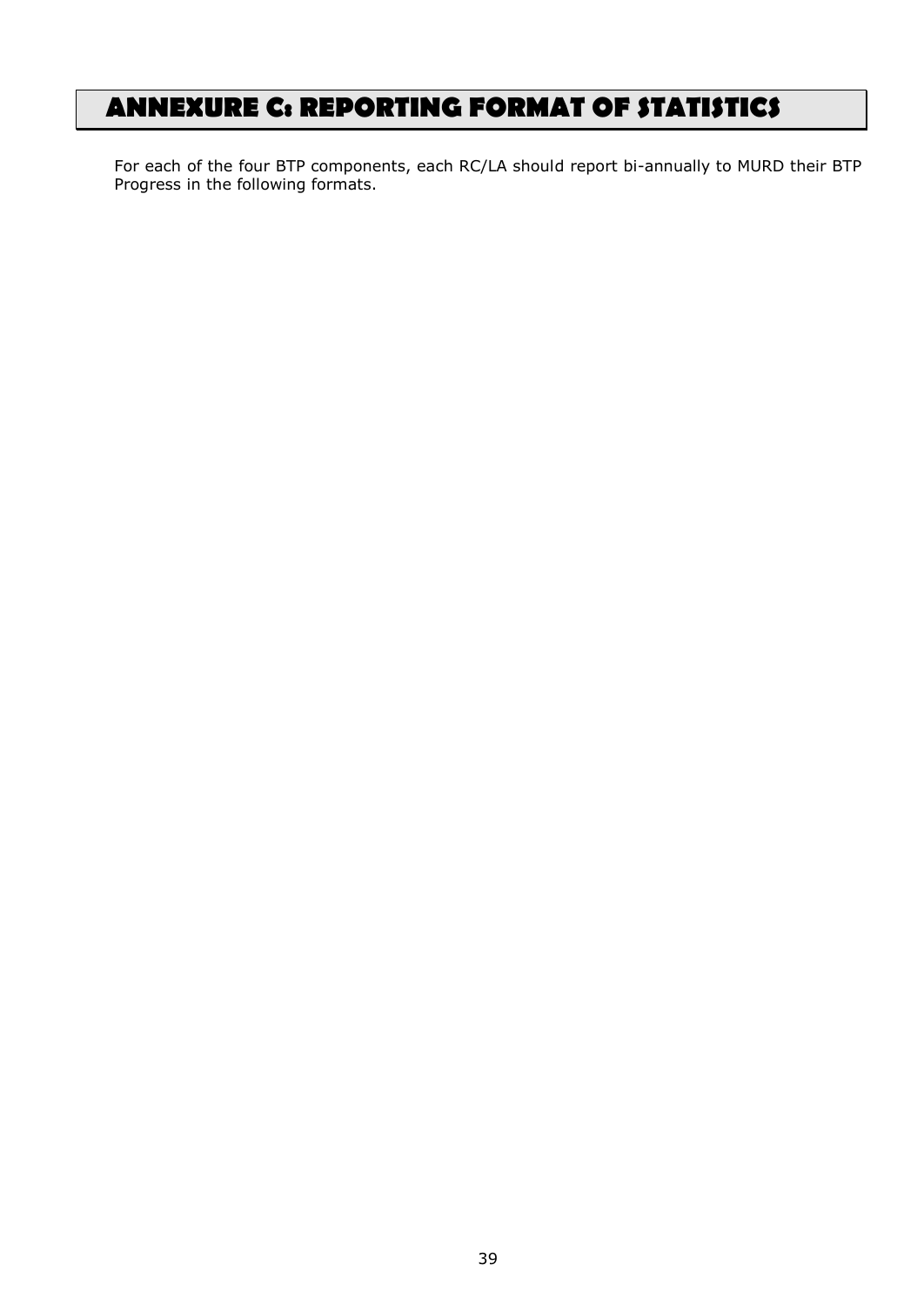#### **BUILD TOGETHER PROGRAMME**

### **URBAN/ RURAL HOUSING LOANS SUB-PROGRAMME**

#### **PROGRESS REPORT FOR THE PERIOD: 1 APRIL - 30 SEPTEMBER 2006**

| Financial Budget<br>Year | <b>Allocated</b> | <b>Funds</b><br>Released | % of<br><b>Amount</b><br><b>Released Budget</b> | <b>Balance on</b> | <b>Total</b><br>no. of<br><b>Houses</b> | No. of<br>houses<br>completed expected | Repayment | Repayment<br><b>Received</b> | Total amount Repaymen<br>in Arrears | % of<br>÷. | <b>Remarks</b> |
|--------------------------|------------------|--------------------------|-------------------------------------------------|-------------------|-----------------------------------------|----------------------------------------|-----------|------------------------------|-------------------------------------|------------|----------------|
|                          |                  |                          |                                                 |                   |                                         |                                        |           |                              |                                     |            |                |
|                          |                  |                          |                                                 |                   |                                         |                                        |           |                              |                                     |            |                |
|                          |                  |                          |                                                 |                   |                                         |                                        |           |                              |                                     |            |                |
|                          |                  |                          |                                                 |                   |                                         |                                        |           |                              |                                     |            |                |
|                          |                  |                          |                                                 |                   |                                         |                                        |           |                              |                                     |            |                |
|                          |                  |                          |                                                 |                   |                                         |                                        |           |                              |                                     |            |                |
|                          |                  |                          |                                                 |                   |                                         |                                        |           |                              |                                     |            |                |
|                          |                  |                          |                                                 |                   |                                         |                                        |           |                              |                                     |            |                |
|                          |                  |                          |                                                 |                   |                                         |                                        |           |                              |                                     |            |                |
|                          |                  |                          |                                                 |                   |                                         |                                        |           |                              |                                     |            |                |
|                          |                  |                          |                                                 |                   |                                         |                                        |           |                              |                                     |            |                |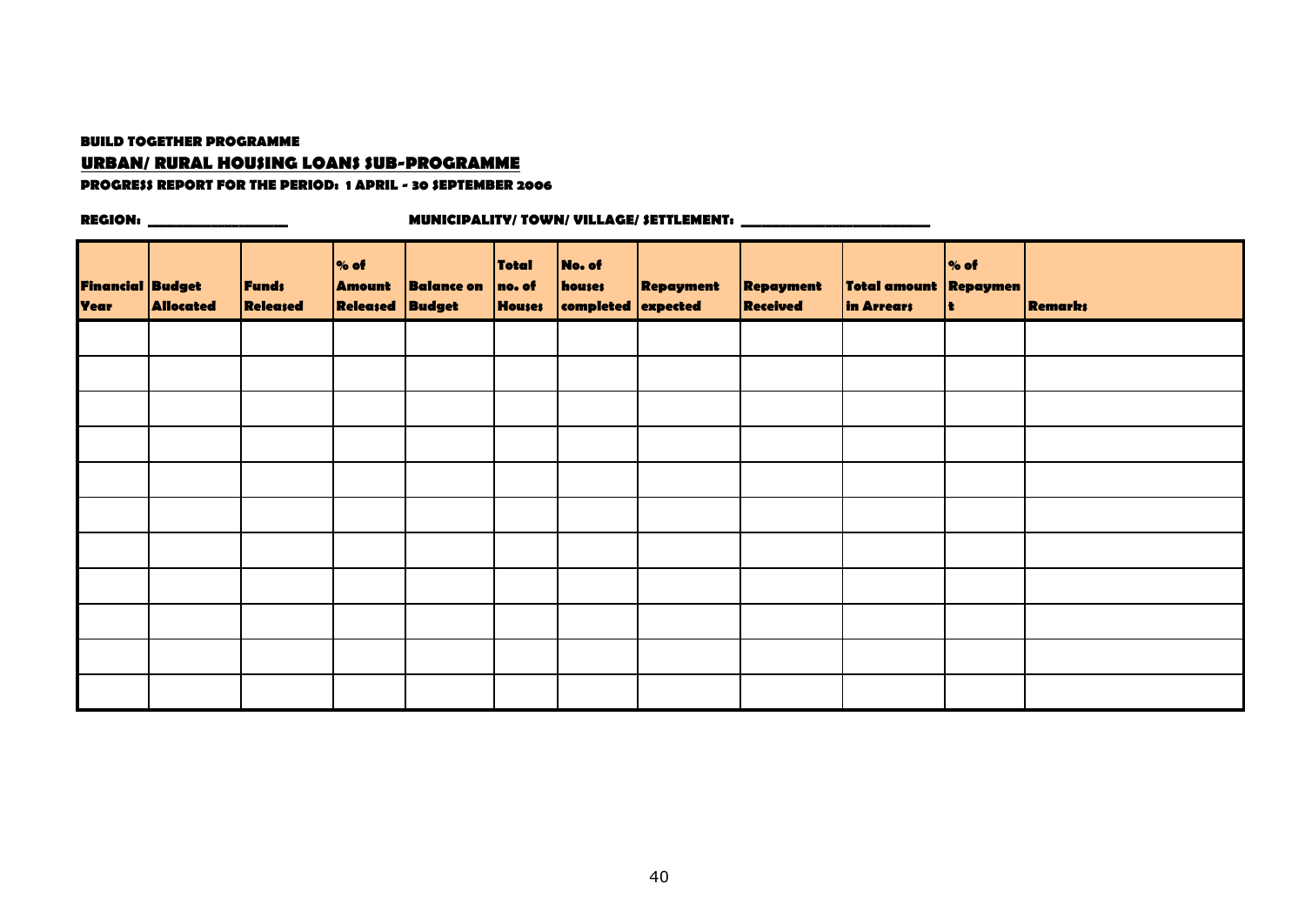#### **DECENTRALIZED BUILD TOGETHER PROGRAMME**

#### **SOCIAL HOUSING SUB-PROGRAMME**

#### **PROGRESS REPORT FOR THE PERIOD: 1 APRIL - 30 SEPTEMBER 2006**

|                  |           |          | <b>% of</b>   |            | No. of      |                     |                |
|------------------|-----------|----------|---------------|------------|-------------|---------------------|----------------|
| Financial Budget |           | Funds    | <b>Amount</b> | Balance on | houses      | <b>Average Cost</b> |                |
| <b>Year</b>      | Allocated | Released | Released      | Budget     | constructed | per Unit            | <b>Remarks</b> |
|                  |           |          |               |            |             |                     |                |
|                  |           |          |               |            |             |                     |                |
|                  |           |          |               |            |             |                     |                |
|                  |           |          |               |            |             |                     |                |
|                  |           |          |               |            |             |                     |                |
|                  |           |          |               |            |             |                     |                |
|                  |           |          |               |            |             |                     |                |
|                  |           |          |               |            |             |                     |                |
|                  |           |          |               |            |             |                     |                |
|                  |           |          |               |            |             |                     |                |
|                  |           |          |               |            |             |                     |                |
|                  |           |          |               |            |             |                     |                |
|                  |           |          |               |            |             |                     |                |
|                  |           |          |               |            |             |                     |                |
|                  |           |          |               |            |             |                     |                |
|                  |           |          |               |            |             |                     |                |
|                  |           |          |               |            |             |                     |                |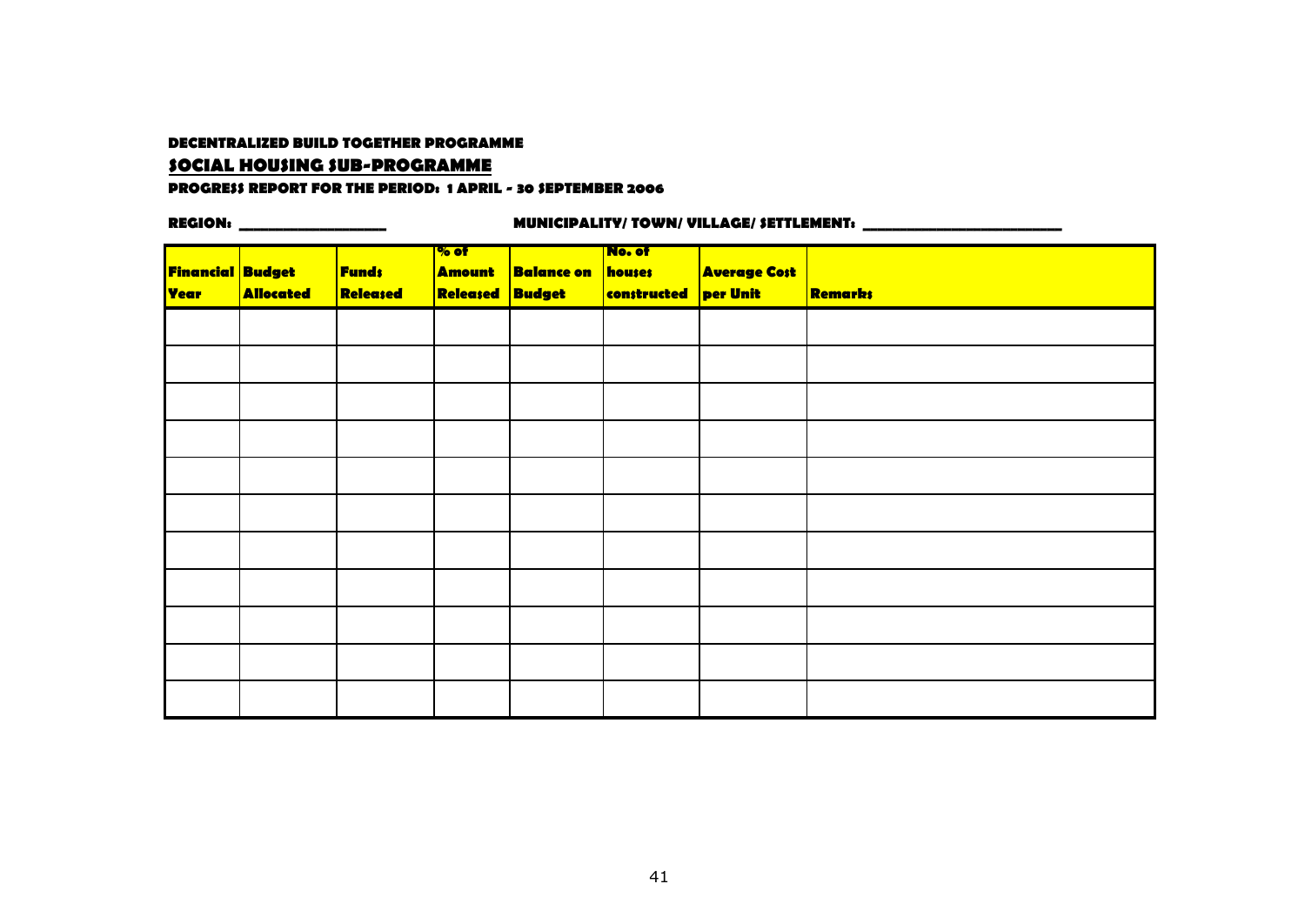**BUILD TOGETHER PROGRAMME**

### **SINGLE QUARTERS TRANSFORMATION SUB-PROGRAMME**

**PROGRESS REPORT FOR THE PERIOD: 1 APRIL - 30 SEPTEMBER 2006**

| Financial Budget<br>Year | <b>Allocated</b> | Funds<br>Released | % of<br>Amount<br>Released | <b>Balance on</b><br><b>Budget</b> | No. of<br>houses<br>constructed per Unit | <b>Average Cost</b> | <b>Remarks</b> |
|--------------------------|------------------|-------------------|----------------------------|------------------------------------|------------------------------------------|---------------------|----------------|
|                          |                  |                   |                            |                                    |                                          |                     |                |
|                          |                  |                   |                            |                                    |                                          |                     |                |
|                          |                  |                   |                            |                                    |                                          |                     |                |
|                          |                  |                   |                            |                                    |                                          |                     |                |
|                          |                  |                   |                            |                                    |                                          |                     |                |
|                          |                  |                   |                            |                                    |                                          |                     |                |
|                          |                  |                   |                            |                                    |                                          |                     |                |
|                          |                  |                   |                            |                                    |                                          |                     |                |
|                          |                  |                   |                            |                                    |                                          |                     |                |
|                          |                  |                   |                            |                                    |                                          |                     |                |
|                          |                  |                   |                            |                                    |                                          |                     |                |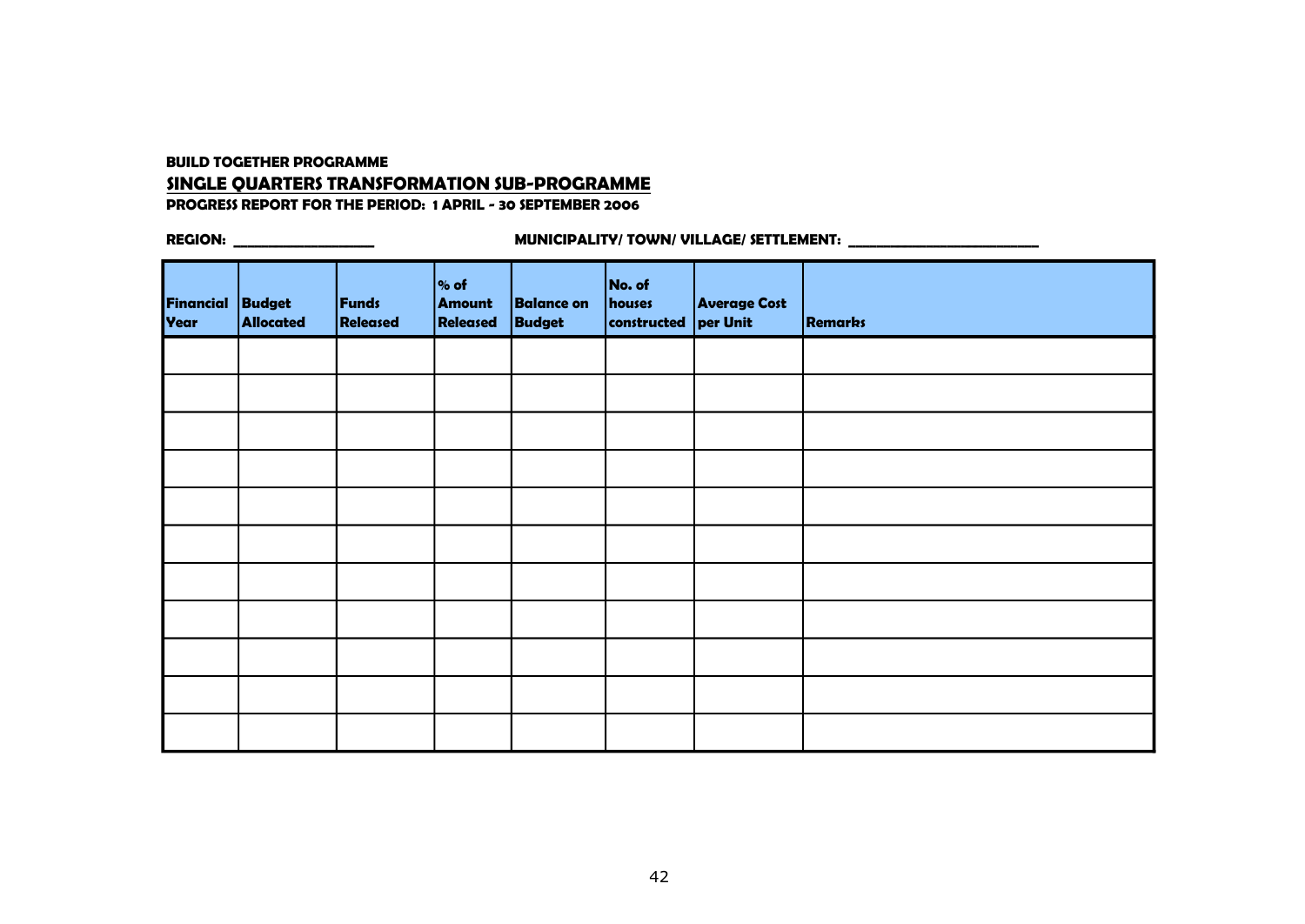#### **BUILD TOGETHER PROGRAMME**

### **INFORMAL SETTLEMENT UPGRADING**

#### **PROGRESS REPORT FOR THE PERIOD: 1 APRIL - 30 SEPTEMBER 2006**

| <b>Financial Budget</b><br><b>Year</b> | <b>Allocated</b> | <b>Funds</b><br>Released | % of<br><b>Amount</b><br>Released | <b>Budget</b> | Balance on Type os service e.g. road, sewerage<br>etc. | No. of<br>families/ plots<br>benefited | <b>Remarks</b> |
|----------------------------------------|------------------|--------------------------|-----------------------------------|---------------|--------------------------------------------------------|----------------------------------------|----------------|
|                                        |                  |                          |                                   |               |                                                        |                                        |                |
|                                        |                  |                          |                                   |               |                                                        |                                        |                |
|                                        |                  |                          |                                   |               |                                                        |                                        |                |
|                                        |                  |                          |                                   |               |                                                        |                                        |                |
|                                        |                  |                          |                                   |               |                                                        |                                        |                |
|                                        |                  |                          |                                   |               |                                                        |                                        |                |
|                                        |                  |                          |                                   |               |                                                        |                                        |                |
|                                        |                  |                          |                                   |               |                                                        |                                        |                |
|                                        |                  |                          |                                   |               |                                                        |                                        |                |
|                                        |                  |                          |                                   |               |                                                        |                                        |                |
|                                        |                  |                          |                                   |               |                                                        |                                        |                |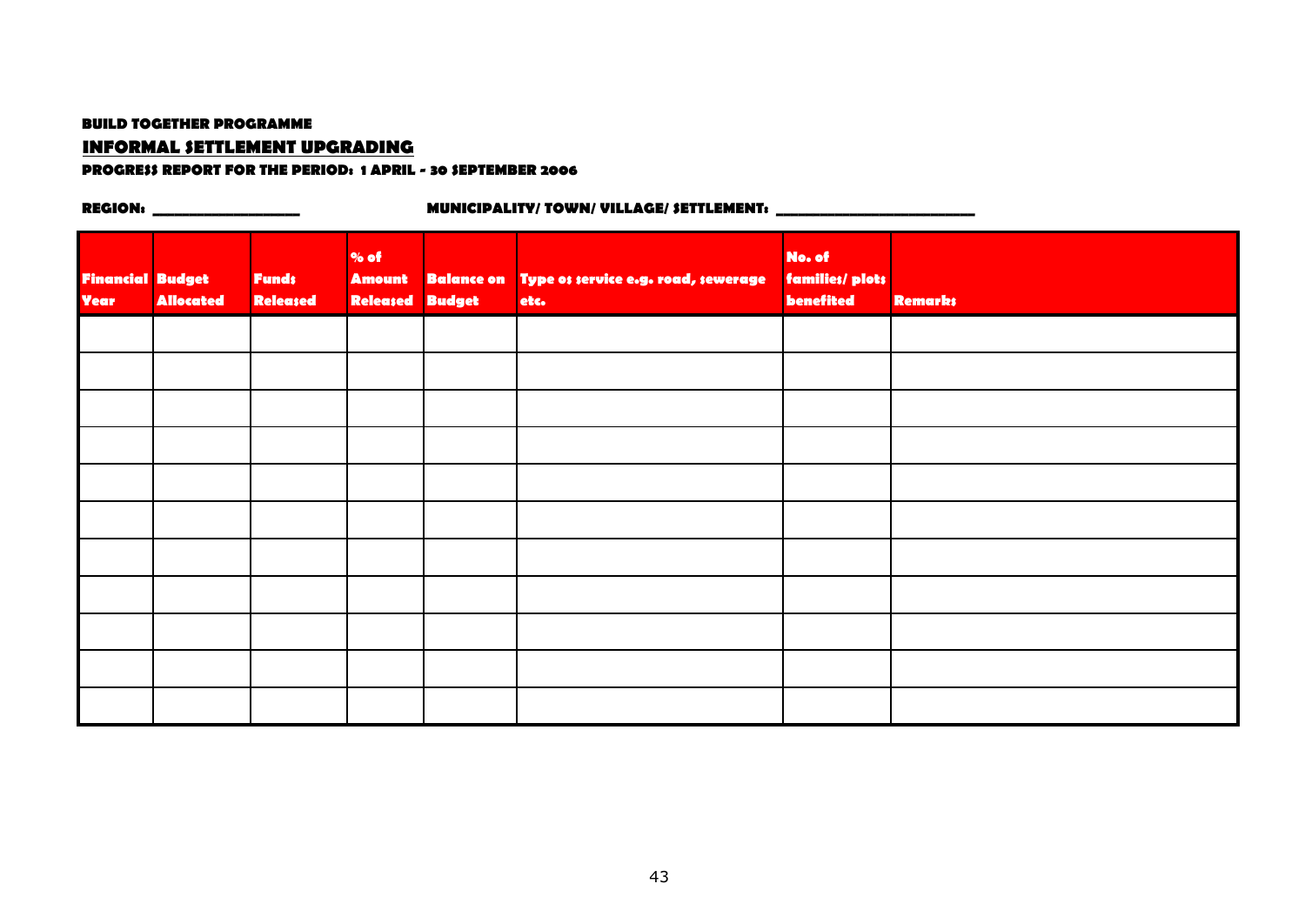# <span id="page-48-0"></span>**ANNEXURE D: QUESTIONNAIRE ON THE BTP SUSTAINABLE HOUSE**

Based on the workshops held in 2005 and 2006, various problems/challenges in the BTP have been identified and categorised in six broad areas. These six areas, called strategic focus areas, were used to build the so-called "Sustainable BTP House", depicting a successful and sustainable BTP as a house. The model for the BTP tells us that to be successful with the BTP and to be sustainable, we need to focus on these six components or focus areas. This 'House' needs to be built from the bottom up. The components/strategic focus areas are:

**H: H**abitat & Community as the foundation for the house – a conducive environment on which the BTP can be built;

**R: R**esources and capacity (the floor) including physical/natural, monetary and human resources;

**O: O**rganisational management (the walls) – the internal organisational processes to enable technical service delivery;

**T: T**echnical management (the walls) – the technical processes of service delivery;

**C: C**ustomer care (lower roof) - maintaining good relations and ensuring customer satisfaction;

**F: F**inancial performance (upper roof) - results of the lower components ensuring financial sustainability. The revolving fund ensures that housing delivery is sustainable, as indicated by the arrow back to Resources & Capacity.

All the challenges and possible solutions identified at the various workshops were grouped into one of these strategic focus areas. Challenges were converted to essential building blocks towards success and sustainability in the BTP. These essential building blocks in each area can be regarded as objectives towards the overall BTP vision. Like a puzzle, all building blocks have to be included in the BTP 'House' to ensure the complete picture of the BTP.

In the following figure the BTP model is shown with its six strategic focus areas and 31 essential building blocks. Note that this model should be regarded as a hypothesis that needs to be tested. It will be used as the basis for reporting BTP progress in each RC and LA.

The questionnaire is available at MURD and guides you through the 'House'. It helps you to assess the condition of each of these 31 essential building blocks. We need to determine the health of this 'House' in each RC and LA. We do this by assessing the presence or health of each building block. As with any house construction, all essential building blocks are needed, otherwise the house will collapse. We need to identify the weak spots in our 'House' to take remedial action. We are also gong to compare our 'House' with the "Houses' of the other RCs and LAs to learn from each other and to apply best practices.